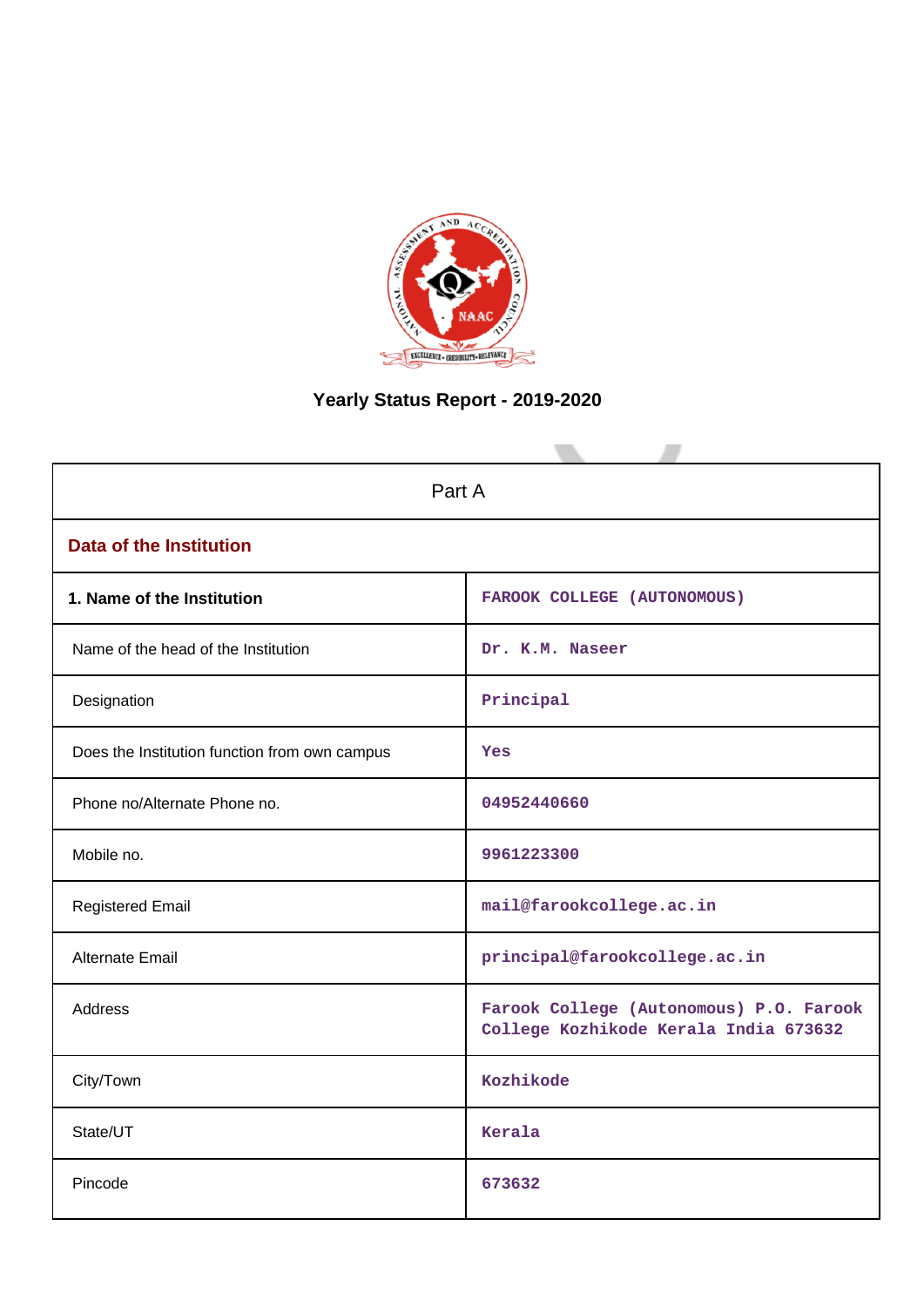|                                                                          | 2. Institutional Status      |                                                |                                      |                                         |                                |                   |  |
|--------------------------------------------------------------------------|------------------------------|------------------------------------------------|--------------------------------------|-----------------------------------------|--------------------------------|-------------------|--|
| Autonomous Status (Provide date of Conformant of<br>Autonomous Status)   |                              |                                                | 29-Apr-2015                          |                                         |                                |                   |  |
|                                                                          | Type of Institution          |                                                |                                      | Co-education                            |                                |                   |  |
|                                                                          | Location                     |                                                |                                      | Semi-urban                              |                                |                   |  |
|                                                                          | <b>Financial Status</b>      |                                                |                                      |                                         | Self financed and grant-in-aid |                   |  |
|                                                                          |                              | Name of the IQAC co-ordinator/Director         |                                      | Dr. T. Muhammedali                      |                                |                   |  |
|                                                                          | Phone no/Alternate Phone no. |                                                |                                      | 04952440610                             |                                |                   |  |
|                                                                          | Mobile no.                   |                                                |                                      | 9447275947                              |                                |                   |  |
|                                                                          | <b>Registered Email</b>      |                                                |                                      | iqac@farookcollege.ac.in                |                                |                   |  |
|                                                                          | <b>Alternate Email</b>       |                                                |                                      | mali@farookcollege.ac.in                |                                |                   |  |
|                                                                          | 3. Website Address           |                                                |                                      |                                         |                                |                   |  |
|                                                                          |                              | Web-link of the AQAR: (Previous Academic Year) |                                      | https://farookcollege.ac.in/disclosures |                                |                   |  |
| 4. Whether Academic Calendar prepared during<br>the year                 |                              |                                                |                                      | Yes                                     |                                |                   |  |
| if yes, whether it is uploaded in the institutional website:<br>Weblink: |                              |                                                | https://farookcollege.ac.in/handbook |                                         |                                |                   |  |
| <b>5. Accrediation Details</b>                                           |                              |                                                |                                      |                                         |                                |                   |  |
|                                                                          | Cycle                        | Grade                                          | <b>CGPA</b>                          | Year of                                 | Validity                       |                   |  |
|                                                                          |                              |                                                |                                      | Accrediation                            | Period From                    | Period To         |  |
|                                                                          | 1                            | Five Star                                      | 0.00                                 | 2001                                    | 05-Nov-2001                    | $04 - Nov - 2006$ |  |

|                                      | $A+$ | 3.51 | 2016              |  | $16 - \text{Sep} - 2016$ 15-Sep-2023 |  |
|--------------------------------------|------|------|-------------------|--|--------------------------------------|--|
| 6. Date of Establishment of IQAC     |      |      | $15 - Dec - 2004$ |  |                                      |  |
| 7. Internal Quality Assurance System |      |      |                   |  |                                      |  |

**2 A 3.34 2009 08-Mar-2009 07-Mar-2014**

### **7. Internal Quality Assurance System**

Quality initiatives by IQAC during the year for promoting quality culture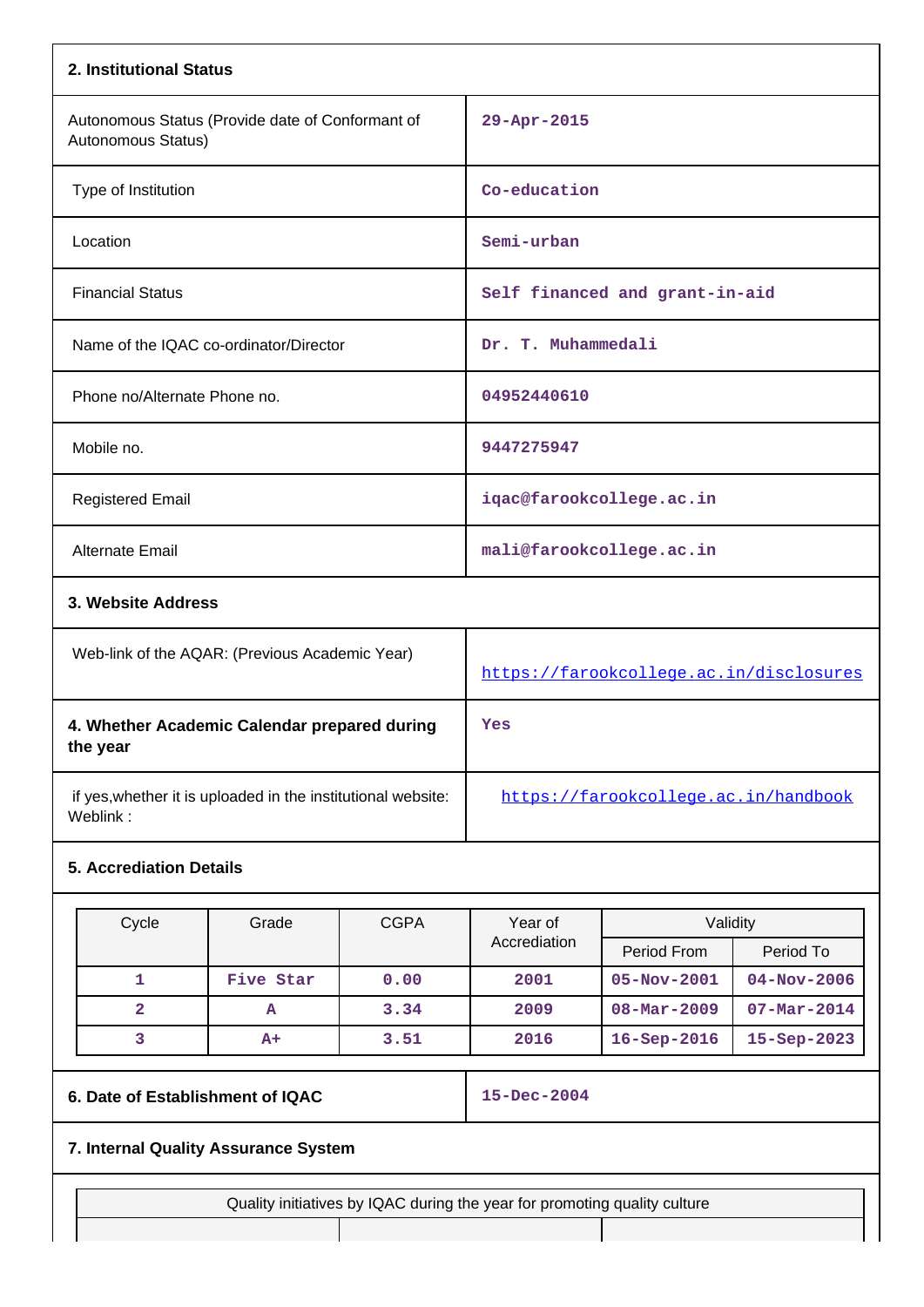| Item /Title of the quality initiative by<br><b>IQAC</b>                                                 | Date & Duration                     | Number of participants/ beneficiaries |
|---------------------------------------------------------------------------------------------------------|-------------------------------------|---------------------------------------|
| Workshop on Criteria IV :<br>Infrastructure & Learning<br><b>Resources</b>                              | $18 - \text{Feb} - 2020$<br>1       | 44                                    |
| Workshop on Criterion III<br>: Research Innovation &<br>Extension                                       | 15-Feb-2021<br>1                    | 40                                    |
| Workshop on Criterion V :<br>Student Support &<br>Progression                                           | $11 - \text{Feb} - 2020$<br>1       | 40                                    |
| Workshop on Criterion I:<br>Curricular Aspects                                                          | $04 - \text{Feb} - 2020$<br>1       | 47                                    |
| Workshop on Criterion II:<br>Teaching Learning and<br>Evaluation                                        | $01 - \text{Feb} - 2020$<br>1       | 50                                    |
| Workshop on Quality<br>Enhancement and NAAC<br>Accreditation: New<br>Framework and Future<br>Challenges | $25 - Jan - 2020$<br>1              | 38                                    |
| Lanching of the PARAMARSH<br>Scheme                                                                     | $04 - Dec - 2019$<br>1              | 78                                    |
| Two Day Workshop for Non<br>Teaching Staff of Aided<br>Colleges Under Calicut<br>University             | $27 - Dec - 2019$<br>$\overline{a}$ | 81                                    |
| Three Day Induction<br>Programme for Newly<br>Appointed Assistant<br>Professors                         | $15 - Jun - 2019$<br>3              | 15                                    |
| Workshop Series on<br>Thinking Quality -<br>Internal Quality<br>Enhancement in Autonomous<br>Colleges   | $03 - Dec - 2019$<br>8              | 44                                    |
|                                                                                                         | View File                           |                                       |

## **8. Provide the list of Special Status conferred by Central/ State Government-UGC/CSIR/DST/DBT/ICMR/TEQIP/World Bank/CPE of UGC etc.**

| Institution/Departmen<br>t/Faculty | Scheme           | Funding Agency | Year of award with<br>duration | Amount  |
|------------------------------------|------------------|----------------|--------------------------------|---------|
| Institution                        | Autonomous       | <b>UGC</b>     | 2019<br>365                    | 2111340 |
| Institution                        | <b>BVoc</b>      | <b>UGC</b>     | 2019<br>365                    | 3249745 |
| Institution                        | <b>PARAMARSH</b> | <b>UGC</b>     | 2019<br>365                    | 1500000 |
| Faculty                            | Travel Grant     | <b>RUSA</b>    | 2019                           | 14000   |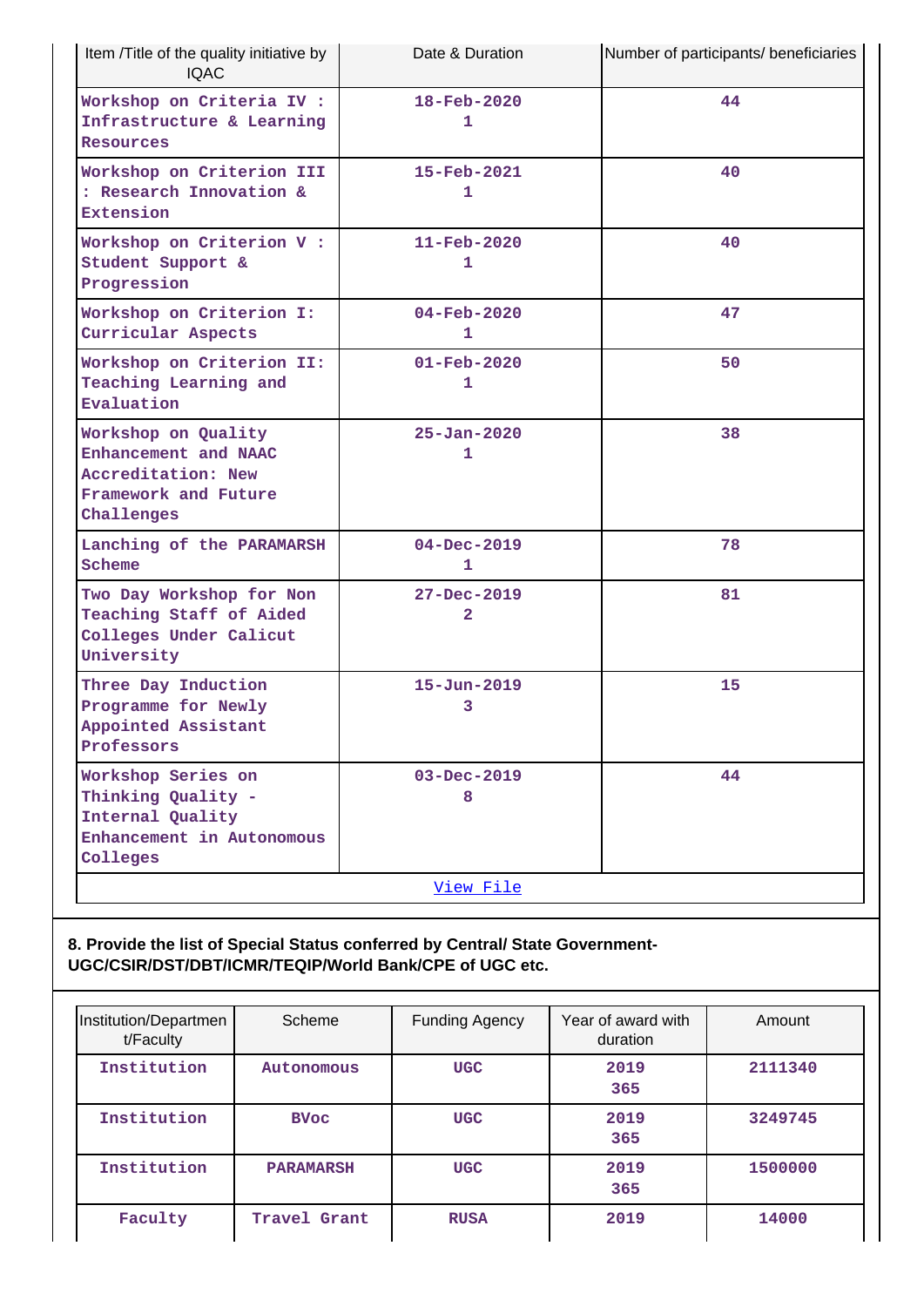|                                                                                                                    |                                                 |                                                       |     |             | 4          |        |
|--------------------------------------------------------------------------------------------------------------------|-------------------------------------------------|-------------------------------------------------------|-----|-------------|------------|--------|
|                                                                                                                    | Faculty                                         | Travel Grant                                          |     | <b>RUSA</b> | 2019<br>10 | 125000 |
|                                                                                                                    | Faculty                                         | Travel Grant                                          |     | <b>UGC</b>  | 2019<br>10 | 117258 |
|                                                                                                                    |                                                 |                                                       |     | View File   |            |        |
| 9. Whether composition of IQAC as per latest<br><b>NAAC</b> guidelines:                                            |                                                 |                                                       | Yes |             |            |        |
|                                                                                                                    | Upload latest notification of formation of IQAC |                                                       |     | View File   |            |        |
| 10. Number of IQAC meetings held during the<br>year :                                                              |                                                 | 6                                                     |     |             |            |        |
| The minutes of IQAC meeting and compliances to the<br>decisions have been uploaded on the institutional<br>website |                                                 | Yes                                                   |     |             |            |        |
|                                                                                                                    |                                                 | Upload the minutes of meeting and action taken report |     | View File   |            |        |
| 11. Whether IQAC received funding from any of<br>the funding agency to support its activities<br>during the year?  |                                                 | Yes                                                   |     |             |            |        |
| If yes, mention the amount                                                                                         |                                                 | 1500000                                               |     |             |            |        |
|                                                                                                                    | Year                                            |                                                       |     | 2019        |            |        |

## **12. Significant contributions made by IQAC during the current year(maximum five bullets)**

**Decided to participate in NIRF Ranking in the College category and Uploaded data and College was ranked 88 by NIRF under MHRD Govt. of India. Prepared Academic Examination Calender.Feedback from Parents, Students, Teachers, Alumni Collected , Analyzed and Action Taken. Orientation Programmes for Parents, Students, Teaching, Non Teaching Staff were organized. Conducted Environmental Audit. IQAC decided to mentor 9 Non Accredited Colleges under PARAMARSH Scheme.**

### [View File](https://assessmentonline.naac.gov.in/public/Postacc/Contribution/11914_Contribution.xlsx)

**13. Plan of action chalked out by the IQAC in the beginning of the academic year towards Quality Enhancement and outcome achieved by the end of the academic year**

| Plan of Action                       | Achivements/Outcomes                                                                  |  |
|--------------------------------------|---------------------------------------------------------------------------------------|--|
| Promoting Innovation                 | Innovation club was upgraded as Career<br>and Innovation Hub availing RUSA<br>Support |  |
| Offering Orientation and Training to | Orientation and Training to the                                                       |  |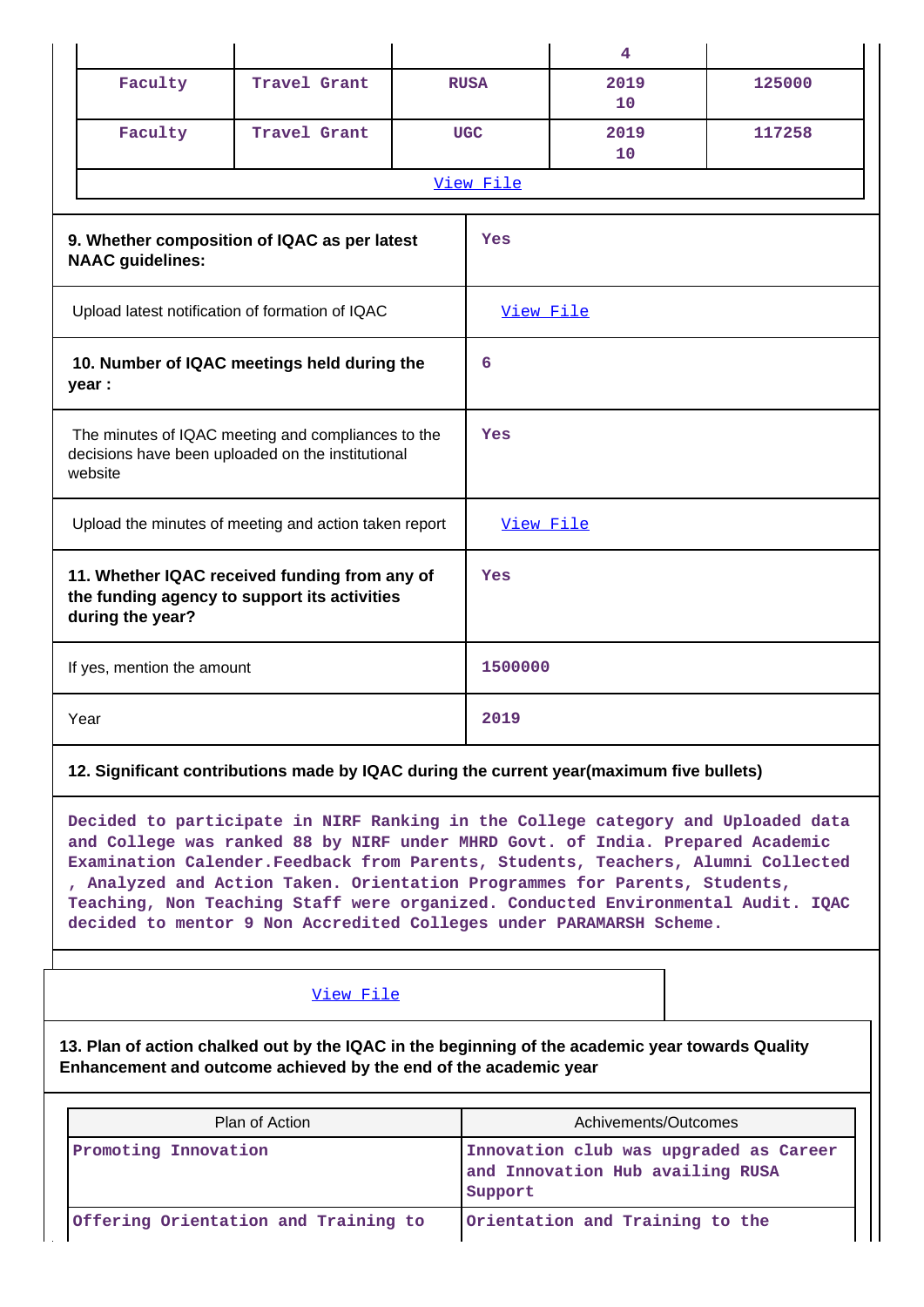|                                                                                                     | various Stakeholders                                                                                                 | Faculty, Students, Parents was given                                                                                                                                                                                                                                                                                                                                                                                                                                                                                                                                                                                                                                                                               |  |  |  |
|-----------------------------------------------------------------------------------------------------|----------------------------------------------------------------------------------------------------------------------|--------------------------------------------------------------------------------------------------------------------------------------------------------------------------------------------------------------------------------------------------------------------------------------------------------------------------------------------------------------------------------------------------------------------------------------------------------------------------------------------------------------------------------------------------------------------------------------------------------------------------------------------------------------------------------------------------------------------|--|--|--|
|                                                                                                     | Collection of Feedback                                                                                               | Feedback was collected, analysed and<br>action taken from the students,<br>Faculty, Parents and Alumni                                                                                                                                                                                                                                                                                                                                                                                                                                                                                                                                                                                                             |  |  |  |
|                                                                                                     | Promotion of Green initiatives                                                                                       | Conducted Environmental Audit                                                                                                                                                                                                                                                                                                                                                                                                                                                                                                                                                                                                                                                                                      |  |  |  |
|                                                                                                     | Organising Social Outreach Activities                                                                                | Social welfare centres were supported<br>by various departments                                                                                                                                                                                                                                                                                                                                                                                                                                                                                                                                                                                                                                                    |  |  |  |
|                                                                                                     |                                                                                                                      | No Files Uploaded !!!                                                                                                                                                                                                                                                                                                                                                                                                                                                                                                                                                                                                                                                                                              |  |  |  |
|                                                                                                     | 14. Whether AQAR was placed before statutory<br>body?                                                                | Yes                                                                                                                                                                                                                                                                                                                                                                                                                                                                                                                                                                                                                                                                                                                |  |  |  |
|                                                                                                     | Name of Statutory Body                                                                                               | <b>Meeting Date</b>                                                                                                                                                                                                                                                                                                                                                                                                                                                                                                                                                                                                                                                                                                |  |  |  |
|                                                                                                     | College Council                                                                                                      | $18 - 0ct - 2021$                                                                                                                                                                                                                                                                                                                                                                                                                                                                                                                                                                                                                                                                                                  |  |  |  |
|                                                                                                     | 15. Whether NAAC/or any other accredited<br>body(s) visited IQAC or interacted with it to<br>assess the functioning? | <b>No</b>                                                                                                                                                                                                                                                                                                                                                                                                                                                                                                                                                                                                                                                                                                          |  |  |  |
|                                                                                                     | 16. Whether institutional data submitted to<br>AISHE:                                                                | Yes                                                                                                                                                                                                                                                                                                                                                                                                                                                                                                                                                                                                                                                                                                                |  |  |  |
| Year of Submission                                                                                  |                                                                                                                      | 2019                                                                                                                                                                                                                                                                                                                                                                                                                                                                                                                                                                                                                                                                                                               |  |  |  |
| Date of Submission                                                                                  |                                                                                                                      | 30-Sep-2019                                                                                                                                                                                                                                                                                                                                                                                                                                                                                                                                                                                                                                                                                                        |  |  |  |
|                                                                                                     | 17. Does the Institution have Management<br><b>Information System?</b>                                               | Yes                                                                                                                                                                                                                                                                                                                                                                                                                                                                                                                                                                                                                                                                                                                |  |  |  |
| If yes, give a brief descripiton and a list of modules<br>currently operational (maximum 500 words) |                                                                                                                      | Management Information System(2019)<br>College has developed, own Management<br>information System with a view to<br>bringing in all information in a single<br>platforms in such a way that<br>information could be accessed and<br>managed by authorized officers in the<br>college As of now admission, Student<br>Management, Examination Management,<br>Account Management and Asset Management<br>features are available in the system.<br>The students are in the position to<br>apply for various programmes, T. C,<br>other certificates, Register<br>grievances, pay fees through the<br>system, Staff Management Maintenance<br>Management, Digital File Management<br>System was launched in this year |  |  |  |
|                                                                                                     |                                                                                                                      | Part B                                                                                                                                                                                                                                                                                                                                                                                                                                                                                                                                                                                                                                                                                                             |  |  |  |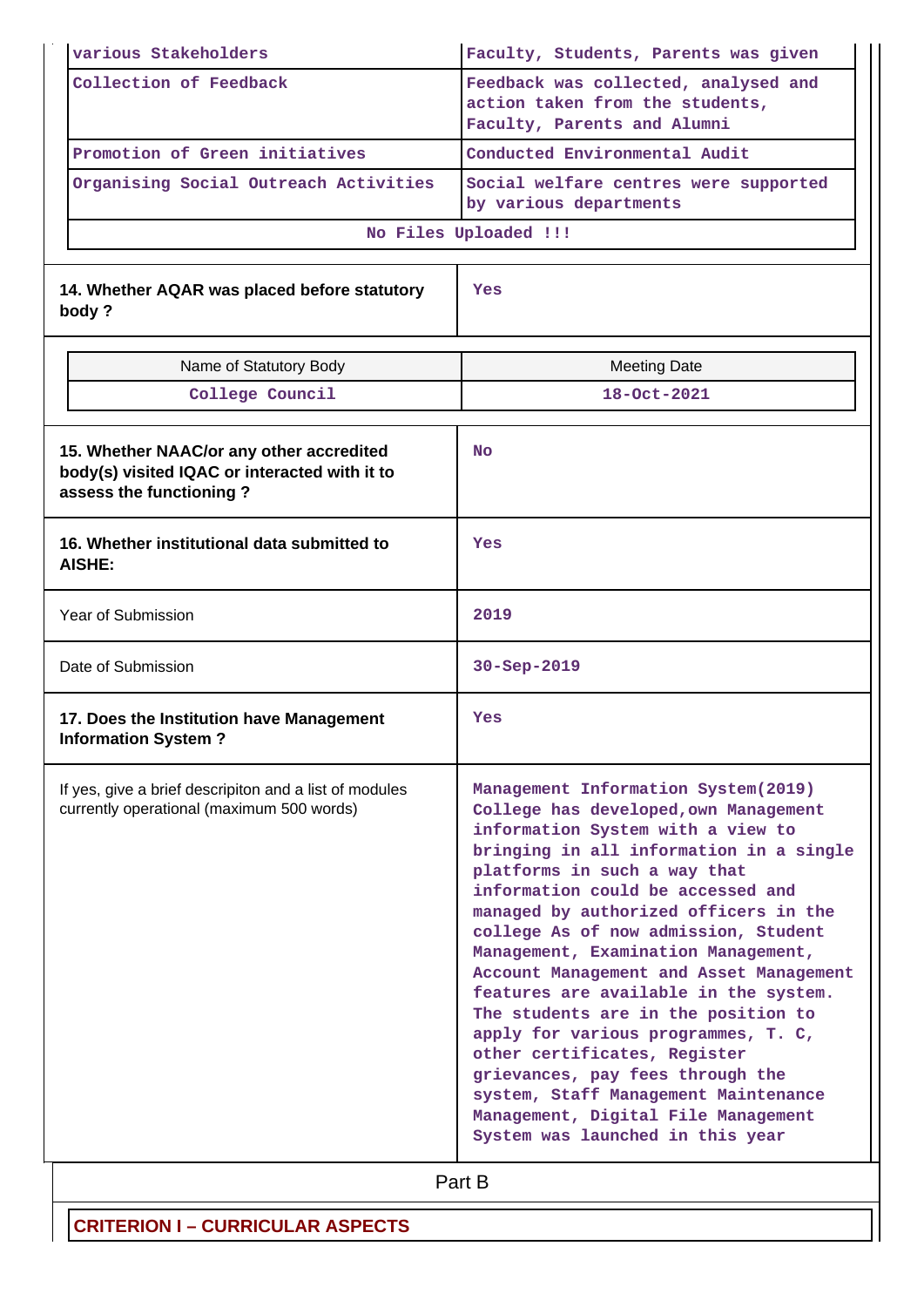| 1.1 - Curriculum Design and Development                                                                                |                             |            |                          |                                                                  |                  |                      |
|------------------------------------------------------------------------------------------------------------------------|-----------------------------|------------|--------------------------|------------------------------------------------------------------|------------------|----------------------|
| 1.1.1 - Programmes for which syllabus revision was carried out during the Academic year                                |                             |            |                          |                                                                  |                  |                      |
| Name of Programme                                                                                                      | Programme Code              |            | Programme Specialization |                                                                  | Date of Revision |                      |
| <b>BA</b>                                                                                                              | Nill                        |            |                          | Economics                                                        |                  | 06/05/2019           |
| <b>BA</b>                                                                                                              | <b>Nill</b>                 |            |                          | English Language<br>& Literature                                 |                  | 06/05/2019           |
| <b>BA</b>                                                                                                              | <b>Nill</b>                 |            |                          | Arabic & Islamic<br>History                                      |                  | 06/05/2019           |
| BA                                                                                                                     | <b>Nill</b>                 |            |                          | Sociology                                                        |                  | 06/05/2019           |
| <b>BA</b>                                                                                                              | Nill                        |            |                          | Malayalam                                                        |                  | 06/05/2019           |
| <b>BA</b>                                                                                                              | Nill                        |            |                          | Multimedia                                                       |                  | 06/05/2019           |
| <b>BSC</b>                                                                                                             | <b>Nill</b>                 |            |                          | Mathematics                                                      |                  | 06/05/2019           |
| <b>BSC</b>                                                                                                             | Nill                        |            |                          | Physics                                                          |                  | 06/05/2019           |
| <b>BSC</b>                                                                                                             | Nill                        |            |                          | Chemistry                                                        |                  | 06/05/2019           |
| <b>BSC</b>                                                                                                             | Nill                        |            |                          | Botany                                                           |                  | 06/05/2019           |
| View File                                                                                                              |                             |            |                          |                                                                  |                  |                      |
| 1.1.2 - Programmes/ courses focussed on employability/ entrepreneurship/ skill development during the Academic<br>year |                             |            |                          |                                                                  |                  |                      |
| Programme with<br>Code                                                                                                 | Programme<br>Specialization |            | Date of Introduction     | Course with Code                                                 |                  | Date of Introduction |
| <b>BA</b>                                                                                                              | Economics                   |            | 06/05/2019               | BEC3B03-Quant<br>itative Methods<br>for Economic<br>Analysis - I |                  | 06/05/2019           |
| <b>BA</b>                                                                                                              | Economics                   |            | 06/05/2019               | BEC1C04<br>Mathematical<br>Methods for<br>$Economics - I$        |                  | 06/05/2019           |
| <b>BA</b>                                                                                                              | Economics                   |            | 06/05/2019               | <b>BEC2C04</b><br>Mathematical<br>Methods for<br>Economics - III |                  | 06/05/2019           |
| <b>BA</b>                                                                                                              | Economics                   | 06/05/2019 |                          | BEC3B03<br>Quantitative<br>Methods for<br>Economic<br>analysis I |                  | 06/05/2019           |
| <b>BA</b>                                                                                                              | Economics                   |            | 06/05/2019               | BEC3C04<br>Mathematical<br>Methods for<br>Economics III          |                  | 06/05/2019           |
| <b>BA</b>                                                                                                              | Economics                   |            | 06/05/2019               | <b>BEC4B05</b><br>Quantitative                                   |                  | 06/05/2019           |

BA **Economics** 06/05/2019 **BEC4C04** 

**Methods for Economic Analysis - II**

**Mathematical**

 **06/05/2019**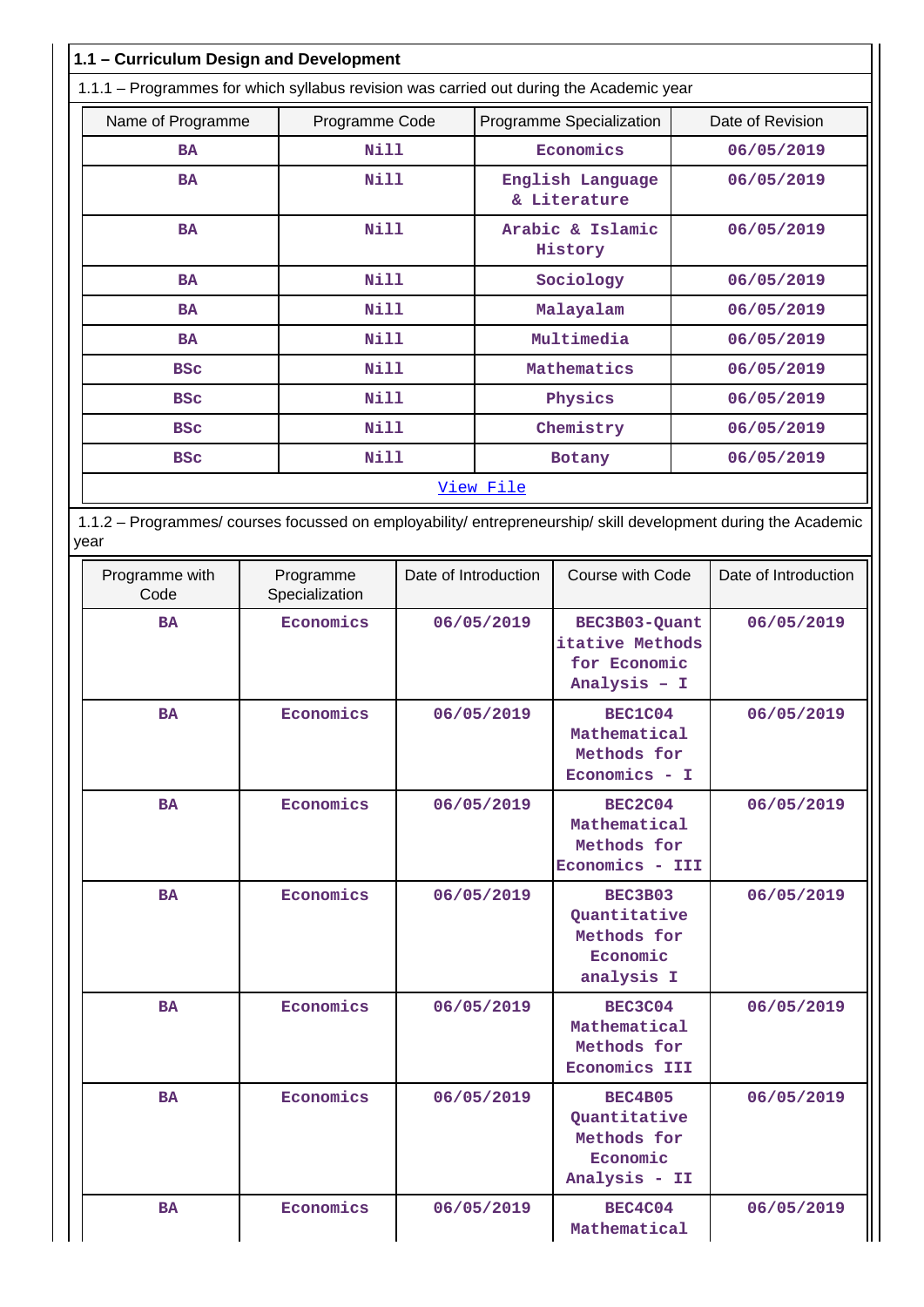|                                                                                                                                                    |                             |                             |                                  |            | Methods for<br>Economics-IV                                     |                       |
|----------------------------------------------------------------------------------------------------------------------------------------------------|-----------------------------|-----------------------------|----------------------------------|------------|-----------------------------------------------------------------|-----------------------|
| <b>BA</b>                                                                                                                                          | Economics                   |                             | 06/05/2020                       |            | BEC5B09<br>Monetary<br>Economics                                | 06/05/2019            |
| <b>BA</b>                                                                                                                                          | Economics                   |                             | 06/05/2019                       |            | <b>BEC5B10</b><br>Financial<br>Markets                          | 06/05/2019            |
| <b>BA</b>                                                                                                                                          | Economics                   |                             | 06/05/2019                       |            | BEC5D02<br>International<br>Trade and<br>Finance                | 06/05/2019            |
|                                                                                                                                                    |                             |                             | View File                        |            |                                                                 |                       |
| 1.2 - Academic Flexibility                                                                                                                         |                             |                             |                                  |            |                                                                 |                       |
| 1.2.1 - New programmes/courses introduced during the Academic year                                                                                 |                             |                             |                                  |            |                                                                 |                       |
| Programme/Course                                                                                                                                   |                             |                             | Programme Specialization         |            |                                                                 | Dates of Introduction |
| PhD or DPhil                                                                                                                                       |                             |                             | Economics                        |            |                                                                 | 16/01/2020            |
|                                                                                                                                                    |                             |                             | View File                        |            |                                                                 |                       |
| 1.2.2 - Programmes in which Choice Based Credit System (CBCS)/Elective Course System implemented at the<br>College level during the Academic year. |                             |                             |                                  |            |                                                                 |                       |
| <b>CBCS</b>                                                                                                                                        | Name of programmes adopting |                             | Programme Specialization         |            | Date of implementation of<br><b>CBCS/Elective Course System</b> |                       |
| <b>BA</b>                                                                                                                                          |                             |                             | Economics                        |            | 06/05/2019                                                      |                       |
| <b>BA</b>                                                                                                                                          |                             |                             | English Language &<br>Literature |            | 06/05/2019                                                      |                       |
| <b>BA</b>                                                                                                                                          |                             | Arabic & Islamic<br>History |                                  | 06/05/2019 |                                                                 |                       |
| <b>BA</b>                                                                                                                                          |                             |                             | Sociology                        |            |                                                                 | 06/05/2019            |
| <b>BA</b>                                                                                                                                          |                             |                             | Malayalam                        |            |                                                                 | 06/05/2019            |
| <b>BA</b>                                                                                                                                          |                             |                             | Multimedia                       |            | 06/05/2019                                                      |                       |
| <b>BA</b>                                                                                                                                          |                             |                             | Functional English (SF)          |            | 06/05/2019                                                      |                       |
| <b>BSC</b>                                                                                                                                         |                             | Mathematics                 |                                  | 06/05/2019 |                                                                 |                       |
| <b>BSC</b>                                                                                                                                         |                             |                             | Physics                          |            | 06/05/2019                                                      |                       |
| <b>BSC</b>                                                                                                                                         |                             |                             | Chemistry                        |            | 06/05/2019                                                      |                       |
| <b>BSC</b>                                                                                                                                         |                             |                             | Botany                           |            | 06/05/2019                                                      |                       |
| <b>BSC</b>                                                                                                                                         |                             |                             | Zoology                          |            |                                                                 | 06/05/2019            |
| <b>BSC</b>                                                                                                                                         |                             |                             | Statistics                       |            | 06/05/2019                                                      |                       |
| <b>BSC</b>                                                                                                                                         |                             |                             | Computer Science                 |            |                                                                 | 06/05/2019            |
| <b>BSC</b>                                                                                                                                         |                             |                             | Psychology(SF)                   |            |                                                                 | 06/05/2019            |
| <b>BBA</b>                                                                                                                                         |                             |                             | Management                       |            |                                                                 | 06/05/2019            |
| <b>BCom</b>                                                                                                                                        |                             |                             | Finance                          |            |                                                                 | 06/05/2019            |
| <b>BCom</b>                                                                                                                                        |                             |                             | Computer Application<br>(SF)     |            |                                                                 | 06/05/2019            |
| <b>MA</b>                                                                                                                                          |                             | Arabic                      |                                  | 06/05/2019 |                                                                 |                       |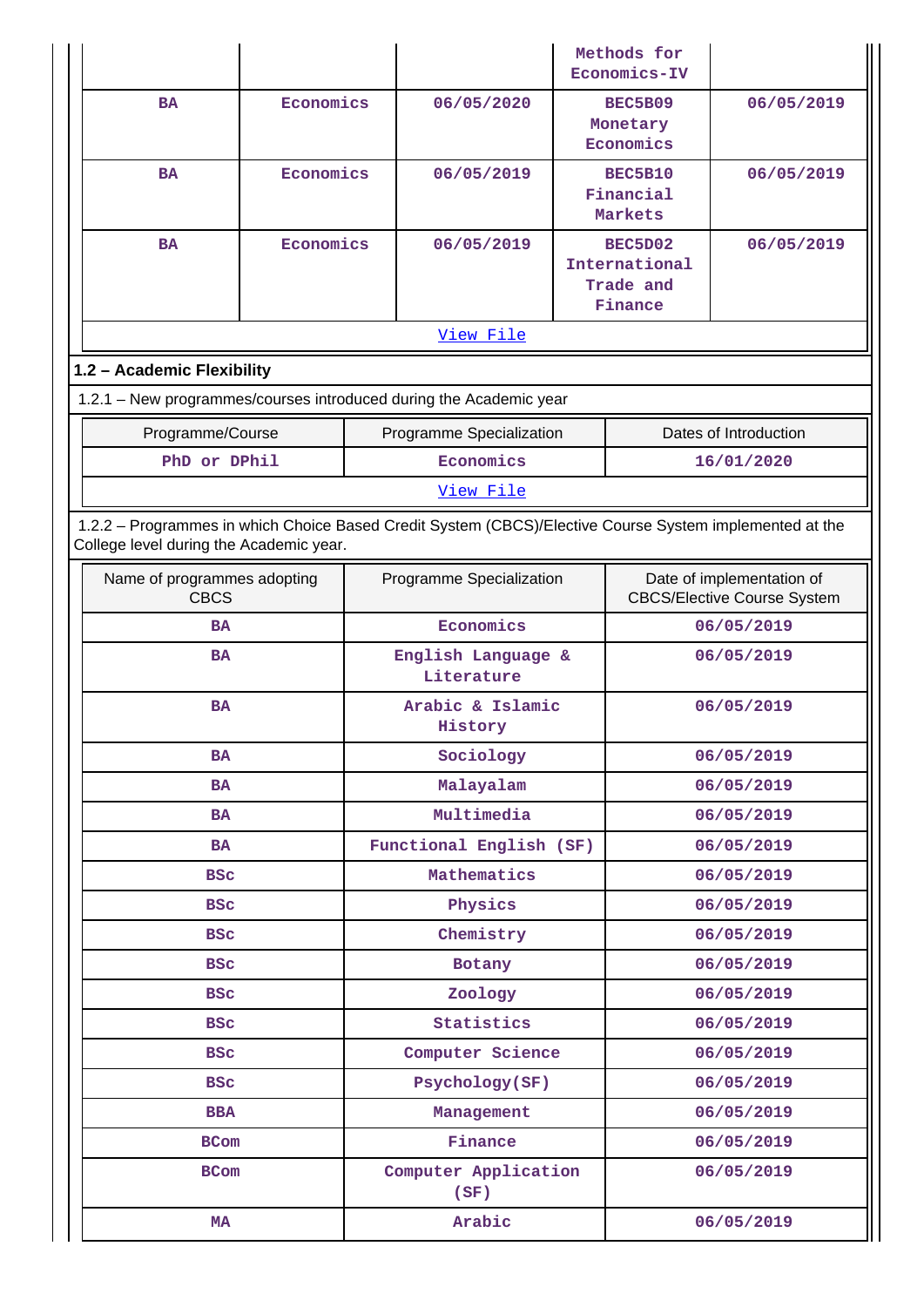| MA                                                                                                               | English Language<br>Literature          | 06/05/2019                  |
|------------------------------------------------------------------------------------------------------------------|-----------------------------------------|-----------------------------|
| <b>MA</b>                                                                                                        | Economics                               | 06/05/2019                  |
| <b>MA</b>                                                                                                        | History                                 | 06/05/2019                  |
| <b>MA</b>                                                                                                        | Journalism & Mass<br>Communication (SF) | 06/05/2019                  |
| <b>MSC</b>                                                                                                       | Mathematics                             | 06/05/2019                  |
| <b>MSC</b>                                                                                                       | Statistics                              | 06/05/2019                  |
| MSC                                                                                                              | Computer Science                        | 06/05/2019                  |
| <b>MCom</b>                                                                                                      | Finance                                 | 06/05/2019                  |
| <b>MSC</b>                                                                                                       | Zoology                                 | 06/05/2019                  |
| <b>MSC</b>                                                                                                       | Physics                                 | 06/05/2019                  |
| <b>MSC</b>                                                                                                       | Chemistry                               | 06/05/2019                  |
| <b>MSC</b>                                                                                                       | Psychology (SF)                         | 06/05/2019                  |
| <b>BLibISC</b>                                                                                                   | Library & Information<br>Science        | 06/05/2019                  |
| 1.3 - Curriculum Enrichment                                                                                      |                                         |                             |
| 1.3.1 - Value-added courses imparting transferable and life skills offered during the year                       |                                         |                             |
| <b>Value Added Courses</b>                                                                                       | Date of Introduction                    | Number of Students Enrolled |
| Certificate Programme<br>on Indian Epigraphy                                                                     | 01/11/2019                              | 20                          |
| Certificate Programme<br>on internet of things                                                                   | 25/01/2020                              | 24                          |
| Certificate Programme<br>on Voluntary Palliation                                                                 | 18/08/2019                              | 50                          |
| Certificate Programme<br>on Water Quality<br>Assessment Course (WQAC)                                            | 13/12/2019                              | 20                          |
| Certificate Course on<br>Data Analysis using Excel<br>and R                                                      | 11/01/2020                              | 15                          |
| Certificate Programme<br>on Astronomy and<br>Astrophysics                                                        | 18/09/2019                              | 31                          |
| Certificate Programme<br>on Statistical Analysis<br>Sysytema                                                     | 13/12/2019                              | 38                          |
| Diploma in Indian<br>Epigraphy                                                                                   | 15/11/2019                              | 20                          |
| Certificate Programme<br>on Creative Writing                                                                     | 29/11/2019                              | 28                          |
| Certificate Programme<br>on Communicative<br>English (Specialized<br>Programme on English<br>Language Learning ) | 28/08/2019                              | 30                          |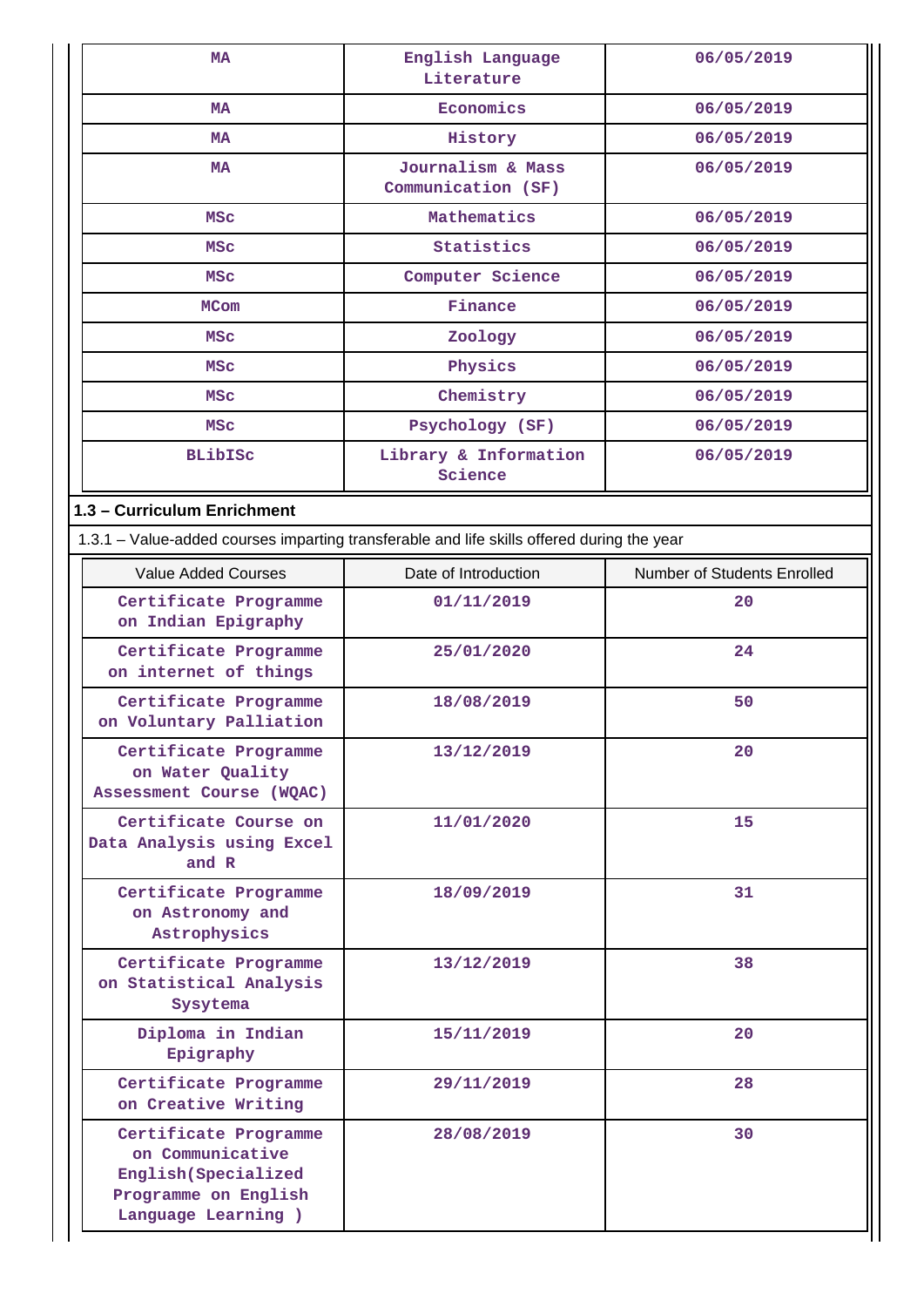| No file uploaded.                                                |                                                                                          |    |  |  |  |
|------------------------------------------------------------------|------------------------------------------------------------------------------------------|----|--|--|--|
| 1.3.2 - Field Projects / Internships under taken during the year |                                                                                          |    |  |  |  |
| Project/Programme Title                                          | Programme Specialization<br>No. of students enrolled for Field<br>Projects / Internships |    |  |  |  |
| <b>BSC</b>                                                       | Computer Science                                                                         | 35 |  |  |  |
| <b>MSC</b>                                                       | Computer Science                                                                         | 11 |  |  |  |
| <b>BSC</b>                                                       | Physics                                                                                  | 40 |  |  |  |
| <b>MSC</b>                                                       | Physics                                                                                  | 11 |  |  |  |
| <b>MSC</b>                                                       | Zoology                                                                                  | 12 |  |  |  |
| <b>BA</b>                                                        | English Languagage &<br>Literature                                                       | 36 |  |  |  |
| <b>MSC</b>                                                       | Chemistry                                                                                | 13 |  |  |  |
| <b>BSC</b>                                                       | Botany                                                                                   | 38 |  |  |  |
| <b>BSC</b>                                                       | Chemistry                                                                                | 48 |  |  |  |
| <b>MSC</b>                                                       | Statistics                                                                               | 11 |  |  |  |
|                                                                  | View File                                                                                |    |  |  |  |
| 1.4 - Feedback System                                            |                                                                                          |    |  |  |  |

1.4.1 – Whether structured feedback received from all the stakeholders.

| <b>Students</b> | Yes  |
|-----------------|------|
| Teachers        | Yes  |
| Employers       | Nill |
| Alumni          | Yes  |
| Parents         | Yes  |

 1.4.2 – How the feedback obtained is being analyzed and utilized for overall development of the institution? (maximum 500 words)

Feedback Obtained

**The curriculum feedback is taken manually from different categories of stakeholders and analyzed. Feedback from students is taken at the point of their exit from the institution. Feedback from teachers are taken manually at the close of the academic year. Feedback from parents are taken at the point of parents meeting at the Department level, when they are invited to take stock of the performance of their ward. Alumni too are brought to the system at the point of alumni meeting at various levels. The feedback is analyzed and reported to the Principal who will inform the same to the Academic Council for the consideration. The feedback was further send to Boards of Studies for follow up action.**

## **CRITERION II – TEACHING- LEARNING AND EVALUATION**

### **2.1 – Student Enrolment and Profile**

### 2.1.1 – Demand Ratio during the year

| Name of the<br>Programme | Programme<br>Specialization | Number of seats<br>available | Number of<br>Application received | <b>Students Enrolled</b> |
|--------------------------|-----------------------------|------------------------------|-----------------------------------|--------------------------|
| <b>BSC</b>               | <b>Botany</b>               | 36                           | 3650                              | 40                       |
| <b>BSC</b>               | Chemistry                   | 48                           | 4476                              | 51                       |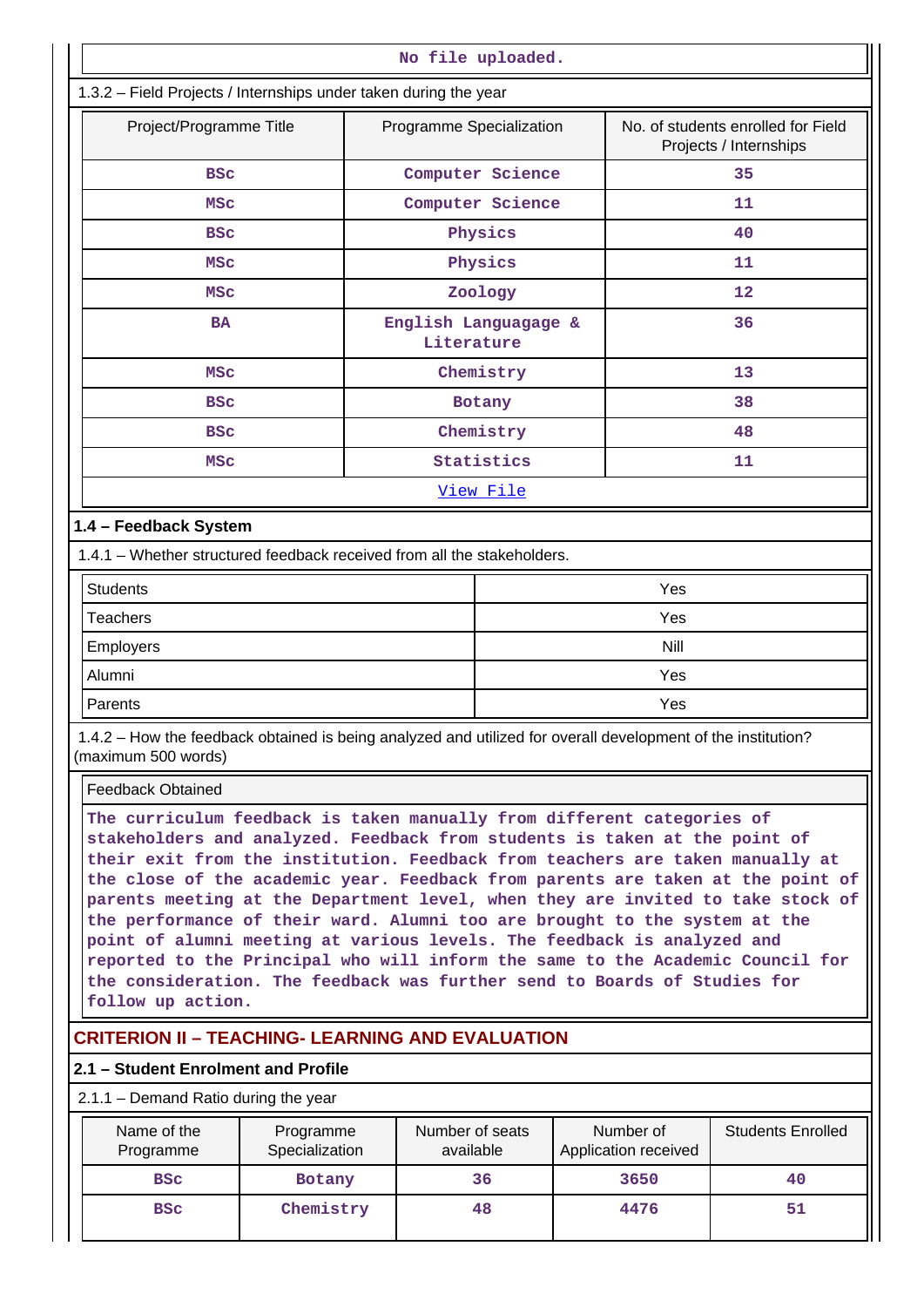| <b>BSC</b>                                                                                                                                                                                                                                                                                                                                                                                                                                                                                                                                                                                                                                                                                                                                                                                                                                                                                                                                                                  | Physics                                                      |                                                                                                                                                                  | 48                                     | 3460                                                                                             | 52                                                          |  |  |
|-----------------------------------------------------------------------------------------------------------------------------------------------------------------------------------------------------------------------------------------------------------------------------------------------------------------------------------------------------------------------------------------------------------------------------------------------------------------------------------------------------------------------------------------------------------------------------------------------------------------------------------------------------------------------------------------------------------------------------------------------------------------------------------------------------------------------------------------------------------------------------------------------------------------------------------------------------------------------------|--------------------------------------------------------------|------------------------------------------------------------------------------------------------------------------------------------------------------------------|----------------------------------------|--------------------------------------------------------------------------------------------------|-------------------------------------------------------------|--|--|
| <b>BSC</b>                                                                                                                                                                                                                                                                                                                                                                                                                                                                                                                                                                                                                                                                                                                                                                                                                                                                                                                                                                  | Mathematics                                                  |                                                                                                                                                                  | 48                                     | 2736                                                                                             | 50                                                          |  |  |
| <b>BA</b>                                                                                                                                                                                                                                                                                                                                                                                                                                                                                                                                                                                                                                                                                                                                                                                                                                                                                                                                                                   | Multimedia                                                   |                                                                                                                                                                  | 50                                     | 1023                                                                                             | 54                                                          |  |  |
| <b>BA</b>                                                                                                                                                                                                                                                                                                                                                                                                                                                                                                                                                                                                                                                                                                                                                                                                                                                                                                                                                                   | Sociology                                                    |                                                                                                                                                                  | 60                                     | 2438                                                                                             | 68                                                          |  |  |
| <b>BA</b>                                                                                                                                                                                                                                                                                                                                                                                                                                                                                                                                                                                                                                                                                                                                                                                                                                                                                                                                                                   | Malayalam                                                    |                                                                                                                                                                  | 40                                     | 1318                                                                                             | 64                                                          |  |  |
| <b>BA</b>                                                                                                                                                                                                                                                                                                                                                                                                                                                                                                                                                                                                                                                                                                                                                                                                                                                                                                                                                                   | Arabic &<br>Islamic History                                  | 60                                                                                                                                                               |                                        | 1006                                                                                             | 69                                                          |  |  |
| <b>BA</b>                                                                                                                                                                                                                                                                                                                                                                                                                                                                                                                                                                                                                                                                                                                                                                                                                                                                                                                                                                   | English<br>Language &<br>Literature                          | 40                                                                                                                                                               |                                        | 4910                                                                                             | 66                                                          |  |  |
| <b>BA</b>                                                                                                                                                                                                                                                                                                                                                                                                                                                                                                                                                                                                                                                                                                                                                                                                                                                                                                                                                                   | Economics                                                    |                                                                                                                                                                  | 60                                     | 3033                                                                                             | 69                                                          |  |  |
|                                                                                                                                                                                                                                                                                                                                                                                                                                                                                                                                                                                                                                                                                                                                                                                                                                                                                                                                                                             |                                                              |                                                                                                                                                                  | View File                              |                                                                                                  |                                                             |  |  |
| 2.2 - Catering to Student Diversity                                                                                                                                                                                                                                                                                                                                                                                                                                                                                                                                                                                                                                                                                                                                                                                                                                                                                                                                         |                                                              |                                                                                                                                                                  |                                        |                                                                                                  |                                                             |  |  |
| 2.2.1 - Student - Full time teacher ratio (current year data)                                                                                                                                                                                                                                                                                                                                                                                                                                                                                                                                                                                                                                                                                                                                                                                                                                                                                                               |                                                              |                                                                                                                                                                  |                                        |                                                                                                  |                                                             |  |  |
| Year                                                                                                                                                                                                                                                                                                                                                                                                                                                                                                                                                                                                                                                                                                                                                                                                                                                                                                                                                                        | Number of<br>students enrolled<br>in the institution<br>(UG) | Number of<br>Number of<br>students enrolled<br>fulltime teachers<br>in the institution<br>available in the<br>institution<br>(PG)<br>teaching only UG<br>courses |                                        | Number of<br>fulltime teachers<br>available in the<br>institution<br>teaching only PG<br>courses | Number of<br>teachers<br>teaching both UG<br>and PG courses |  |  |
| 2019                                                                                                                                                                                                                                                                                                                                                                                                                                                                                                                                                                                                                                                                                                                                                                                                                                                                                                                                                                        | 2734                                                         | 504                                                                                                                                                              | 32                                     | 8                                                                                                | 113                                                         |  |  |
| 2.3 - Teaching - Learning Process                                                                                                                                                                                                                                                                                                                                                                                                                                                                                                                                                                                                                                                                                                                                                                                                                                                                                                                                           |                                                              |                                                                                                                                                                  |                                        |                                                                                                  |                                                             |  |  |
| 2.3.1 - Percentage of teachers using ICT for effective teaching with Learning Management Systems (LMS), E-<br>learning resources etc. (current year data)                                                                                                                                                                                                                                                                                                                                                                                                                                                                                                                                                                                                                                                                                                                                                                                                                   |                                                              |                                                                                                                                                                  |                                        |                                                                                                  |                                                             |  |  |
| Number of<br><b>Teachers on Roll</b>                                                                                                                                                                                                                                                                                                                                                                                                                                                                                                                                                                                                                                                                                                                                                                                                                                                                                                                                        | Number of<br>teachers using<br>ICT (LMS, e-<br>Resources)    | <b>ICT Tools and</b><br>resources<br>available                                                                                                                   | Number of ICT<br>enabled<br>Classrooms | Numberof smart<br>classrooms                                                                     | E-resources and<br>techniques used                          |  |  |
| 153                                                                                                                                                                                                                                                                                                                                                                                                                                                                                                                                                                                                                                                                                                                                                                                                                                                                                                                                                                         | 153                                                          | 13                                                                                                                                                               | 8                                      | 33                                                                                               | 5                                                           |  |  |
|                                                                                                                                                                                                                                                                                                                                                                                                                                                                                                                                                                                                                                                                                                                                                                                                                                                                                                                                                                             |                                                              | View File of ICT Tools and resources                                                                                                                             |                                        |                                                                                                  |                                                             |  |  |
|                                                                                                                                                                                                                                                                                                                                                                                                                                                                                                                                                                                                                                                                                                                                                                                                                                                                                                                                                                             |                                                              | View File of E-resources and techniques used                                                                                                                     |                                        |                                                                                                  |                                                             |  |  |
|                                                                                                                                                                                                                                                                                                                                                                                                                                                                                                                                                                                                                                                                                                                                                                                                                                                                                                                                                                             |                                                              |                                                                                                                                                                  |                                        |                                                                                                  |                                                             |  |  |
| 2.3.2 – Students mentoring system available in the institution? Give details. (maximum 500 words)<br>The Advisory Scheme The Students of the College are divided at the beginning of the year into groups<br>depending on the strength of the class. Each group is placed under the personal care of a teacher designated<br>Advisor. The groups will meet formally at regular intervals. They will meet informally in small numbers as often as<br>possible. The Advisors will discuss with the group under their care, the general and individual problems and<br>difficulty of students both when they formally meet and on other occasions. The Advisors will exercise strict<br>disciplinary control over their wards. They will closely watch their conduct and progress and maintain continuous<br>contact with the parents as well as the ward. The Director of Advisory Scheme is responsible for the<br>implementation of student welfare schemes at the college. |                                                              |                                                                                                                                                                  |                                        |                                                                                                  |                                                             |  |  |
| Number of students enrolled in the<br>institution                                                                                                                                                                                                                                                                                                                                                                                                                                                                                                                                                                                                                                                                                                                                                                                                                                                                                                                           |                                                              | Number of fulltime teachers                                                                                                                                      |                                        |                                                                                                  | Mentor: Mentee Ratio                                        |  |  |
| 3238                                                                                                                                                                                                                                                                                                                                                                                                                                                                                                                                                                                                                                                                                                                                                                                                                                                                                                                                                                        |                                                              |                                                                                                                                                                  | 153<br>1:21                            |                                                                                                  |                                                             |  |  |
|                                                                                                                                                                                                                                                                                                                                                                                                                                                                                                                                                                                                                                                                                                                                                                                                                                                                                                                                                                             |                                                              |                                                                                                                                                                  |                                        |                                                                                                  |                                                             |  |  |
| 2.4 - Teacher Profile and Quality                                                                                                                                                                                                                                                                                                                                                                                                                                                                                                                                                                                                                                                                                                                                                                                                                                                                                                                                           |                                                              |                                                                                                                                                                  |                                        |                                                                                                  |                                                             |  |  |
| 2.4.1 - Number of full time teachers appointed during the year                                                                                                                                                                                                                                                                                                                                                                                                                                                                                                                                                                                                                                                                                                                                                                                                                                                                                                              |                                                              |                                                                                                                                                                  |                                        |                                                                                                  |                                                             |  |  |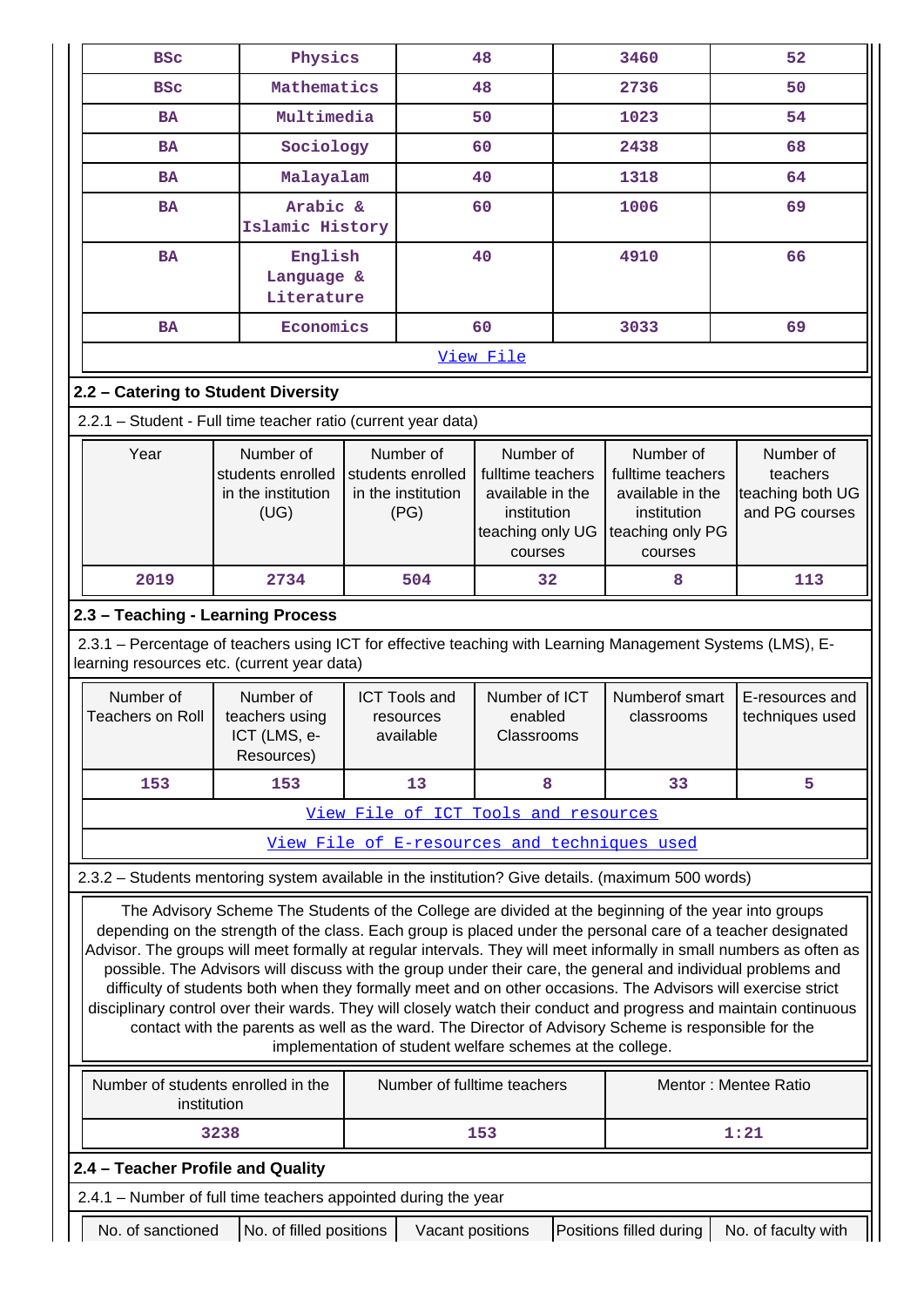| positions                                                                                                                                                                                                                                             |                                                                                                   |                                |                              |                                                                                     |                                                                                 |                                                                   | the current year |  | Ph.D                                                                                                                |  |
|-------------------------------------------------------------------------------------------------------------------------------------------------------------------------------------------------------------------------------------------------------|---------------------------------------------------------------------------------------------------|--------------------------------|------------------------------|-------------------------------------------------------------------------------------|---------------------------------------------------------------------------------|-------------------------------------------------------------------|------------------|--|---------------------------------------------------------------------------------------------------------------------|--|
| 153                                                                                                                                                                                                                                                   |                                                                                                   | 153                            |                              |                                                                                     | Nill                                                                            |                                                                   | Nill             |  | 69                                                                                                                  |  |
| International level from Government, recognised bodies during the year)                                                                                                                                                                               |                                                                                                   |                                |                              |                                                                                     |                                                                                 |                                                                   |                  |  | 2.4.2 - Honours and recognition received by teachers (received awards, recognition, fellowships at State, National, |  |
| Year of Award                                                                                                                                                                                                                                         |                                                                                                   |                                | international level          | Name of full time teachers<br>receiving awards from<br>state level, national level, |                                                                                 |                                                                   | Designation      |  | Name of the award,<br>fellowship, received from<br>Government or recognized<br>bodies                               |  |
| 2019<br>Ms. Naseeha CP                                                                                                                                                                                                                                |                                                                                                   |                                | Assistant<br>Professor       |                                                                                     |                                                                                 | <b>NSS Best</b><br>Programme<br>Officer, University<br>of Calicut |                  |  |                                                                                                                     |  |
|                                                                                                                                                                                                                                                       |                                                                                                   |                                |                              | No file uploaded.                                                                   |                                                                                 |                                                                   |                  |  |                                                                                                                     |  |
| 2.5 - Evaluation Process and Reforms                                                                                                                                                                                                                  |                                                                                                   |                                |                              |                                                                                     |                                                                                 |                                                                   |                  |  |                                                                                                                     |  |
| 2.5.1 – Number of days from the date of semester-end/ year- end examination till the declaration of results during<br>the year                                                                                                                        |                                                                                                   |                                |                              |                                                                                     |                                                                                 |                                                                   |                  |  |                                                                                                                     |  |
| Programme Name                                                                                                                                                                                                                                        | Semester/year<br>Last date of the last<br>Programme Code<br>semester-end/year-<br>end examination |                                |                              |                                                                                     | Date of declaration of<br>results of semester-<br>end/ year- end<br>examination |                                                                   |                  |  |                                                                                                                     |  |
| MLibISc                                                                                                                                                                                                                                               |                                                                                                   | Nill                           |                              |                                                                                     | 4<br>19/03/2020                                                                 |                                                                   |                  |  | 24/06/2020                                                                                                          |  |
| <b>MCom</b>                                                                                                                                                                                                                                           |                                                                                                   | <b>Nill</b><br>4<br>19/03/2020 |                              |                                                                                     | 24/06/2020                                                                      |                                                                   |                  |  |                                                                                                                     |  |
| <b>MSC</b>                                                                                                                                                                                                                                            |                                                                                                   | <b>Nill</b><br>4<br>19/03/2020 |                              |                                                                                     |                                                                                 | 24/06/2020                                                        |                  |  |                                                                                                                     |  |
| <b>MA</b>                                                                                                                                                                                                                                             |                                                                                                   |                                | <b>Nill</b><br>4             |                                                                                     | 19/03/2020                                                                      |                                                                   | 24/06/2020       |  |                                                                                                                     |  |
| <b>BLibISC</b>                                                                                                                                                                                                                                        |                                                                                                   | <b>Nill</b>                    | $\overline{a}$<br>30/03/2020 |                                                                                     |                                                                                 |                                                                   | 24/06/2020       |  |                                                                                                                     |  |
| <b>BBA</b>                                                                                                                                                                                                                                            |                                                                                                   | Nill                           |                              |                                                                                     | 6                                                                               |                                                                   | 27/05/2020       |  | 24/06/2020                                                                                                          |  |
| <b>BCom</b>                                                                                                                                                                                                                                           |                                                                                                   | Nill                           |                              |                                                                                     | 6                                                                               |                                                                   | 27/05/2020       |  | 24/06/2020                                                                                                          |  |
| <b>BSC</b>                                                                                                                                                                                                                                            |                                                                                                   | Nill                           |                              |                                                                                     | 6                                                                               |                                                                   | 27/05/2020       |  | 24/06/2020                                                                                                          |  |
| <b>BA</b>                                                                                                                                                                                                                                             |                                                                                                   | <b>Nill</b>                    |                              |                                                                                     | 6                                                                               |                                                                   | 26/05/2020       |  | 24/06/2020                                                                                                          |  |
|                                                                                                                                                                                                                                                       |                                                                                                   |                                |                              | No file uploaded.                                                                   |                                                                                 |                                                                   |                  |  |                                                                                                                     |  |
| 2.5.2 - Average percentage of Student complaints/grievances about evaluation against total number appeared in<br>the examinations during the year                                                                                                     |                                                                                                   |                                |                              |                                                                                     |                                                                                 |                                                                   |                  |  |                                                                                                                     |  |
| Number of complaints or grievances<br>about evaluation                                                                                                                                                                                                |                                                                                                   |                                |                              | Total number of students appeared<br>in the examination                             |                                                                                 |                                                                   |                  |  | Percentage                                                                                                          |  |
| <b>Nill</b>                                                                                                                                                                                                                                           |                                                                                                   |                                |                              |                                                                                     | 1039                                                                            |                                                                   |                  |  | 00                                                                                                                  |  |
| 2.6 - Student Performance and Learning Outcomes                                                                                                                                                                                                       |                                                                                                   |                                |                              |                                                                                     |                                                                                 |                                                                   |                  |  |                                                                                                                     |  |
| 2.6.1 – Program outcomes, program specific outcomes and course outcomes for all programs offered by the<br>institution are stated and displayed in website of the institution (to provide the weblink)                                                |                                                                                                   |                                |                              |                                                                                     |                                                                                 |                                                                   |                  |  |                                                                                                                     |  |
|                                                                                                                                                                                                                                                       |                                                                                                   |                                |                              | https://farookcollege.ac.in/Academics-study                                         |                                                                                 |                                                                   |                  |  |                                                                                                                     |  |
|                                                                                                                                                                                                                                                       |                                                                                                   |                                |                              |                                                                                     |                                                                                 |                                                                   |                  |  |                                                                                                                     |  |
| 2.6.2 - Pass percentage of students<br>Number of<br>Number of<br>Programme<br>Programme<br>Programme<br>Code<br>Name<br>Specialization<br>students<br>students passed<br>in final year<br>appeared in the<br>examination<br>final year<br>examination |                                                                                                   |                                |                              | Pass Percentage                                                                     |                                                                                 |                                                                   |                  |  |                                                                                                                     |  |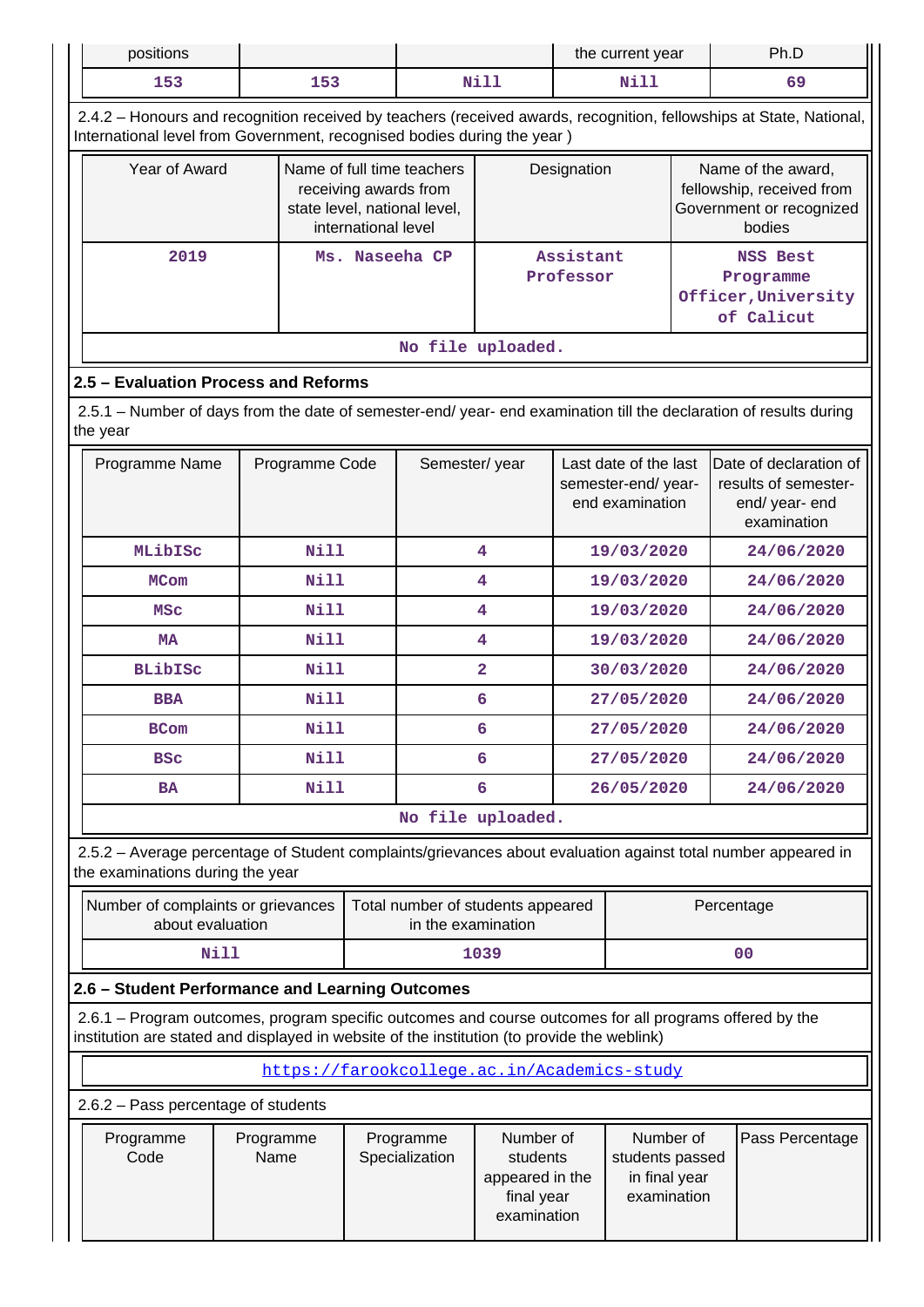| <b>Nill</b> | <b>BA</b>  | Economics                           | 57        | 49 | 86  |
|-------------|------------|-------------------------------------|-----------|----|-----|
| Nill        | <b>BA</b>  | English<br>Language &<br>Literature | 38        | 34 | 89  |
| <b>Nill</b> | <b>BA</b>  | Arabic &<br>Islamic<br>History      | 45        | 44 | 98  |
| Nill        | <b>BA</b>  | Sociology                           | 60        | 59 | 98  |
| Nill        | <b>BA</b>  | Malayalam                           | 36        | 34 | 94  |
| Nill        | <b>BA</b>  | Multimedia                          | 36        | 33 | 92  |
| Nill        | <b>BSC</b> | Mathematics                         | 52        | 48 | 92  |
| Nill        | <b>BSC</b> | Physics                             | 46        | 46 | 100 |
| Nill        | <b>BSC</b> | Botany                              | 35        | 31 | 89  |
| Nill        | <b>BSC</b> | Chemistry                           | 48        | 48 | 100 |
|             |            |                                     | View File |    |     |

## **2.7 – Student Satisfaction Survey**

 2.7.1 – Student Satisfaction Survey (SSS) on overall institutional performance (Institution may design the questionnaire) (results and details be provided as weblink)

## <Nil>

## **CRITERION III – RESEARCH, INNOVATIONS AND EXTENSION**

## **3.1 – Promotion of Research and Facilities**

3.1.1 – The institution provides seed money to its teachers for research

|                                                                                                           | <b>No</b>                                        |                                                     |               |                 |  |  |  |  |  |  |
|-----------------------------------------------------------------------------------------------------------|--------------------------------------------------|-----------------------------------------------------|---------------|-----------------|--|--|--|--|--|--|
| No file uploaded.                                                                                         |                                                  |                                                     |               |                 |  |  |  |  |  |  |
| 3.1.2 - Teachers awarded National/International fellowship for advanced studies/ research during the year |                                                  |                                                     |               |                 |  |  |  |  |  |  |
| <b>Type</b>                                                                                               | Name of the teacher<br>awarded the<br>fellowship | Name of the award                                   | Date of award | Awarding agency |  |  |  |  |  |  |
| National                                                                                                  | Dr. Reji<br>Thomas                               | Faculty<br>Research<br>Project under<br><b>RUSA</b> | 23/08/2019    | <b>RUSA</b>     |  |  |  |  |  |  |
| National                                                                                                  | Ms. C.P<br><b>Naseeha</b>                        | Faculty<br>Research<br>Project under<br><b>RUSA</b> | 23/08/2019    | <b>RUSA</b>     |  |  |  |  |  |  |
| National                                                                                                  | Dr. K.Kishore<br>Kumar                           | Faculty<br>Research<br>Project under<br><b>RUSA</b> | 23/08/2019    | <b>RUSA</b>     |  |  |  |  |  |  |
| National                                                                                                  | Dr. P.<br>Badhariya<br><b>Beegam</b>             | Faculty<br>Research<br>Project under<br><b>RUSA</b> | 23/08/2019    | <b>RUSA</b>     |  |  |  |  |  |  |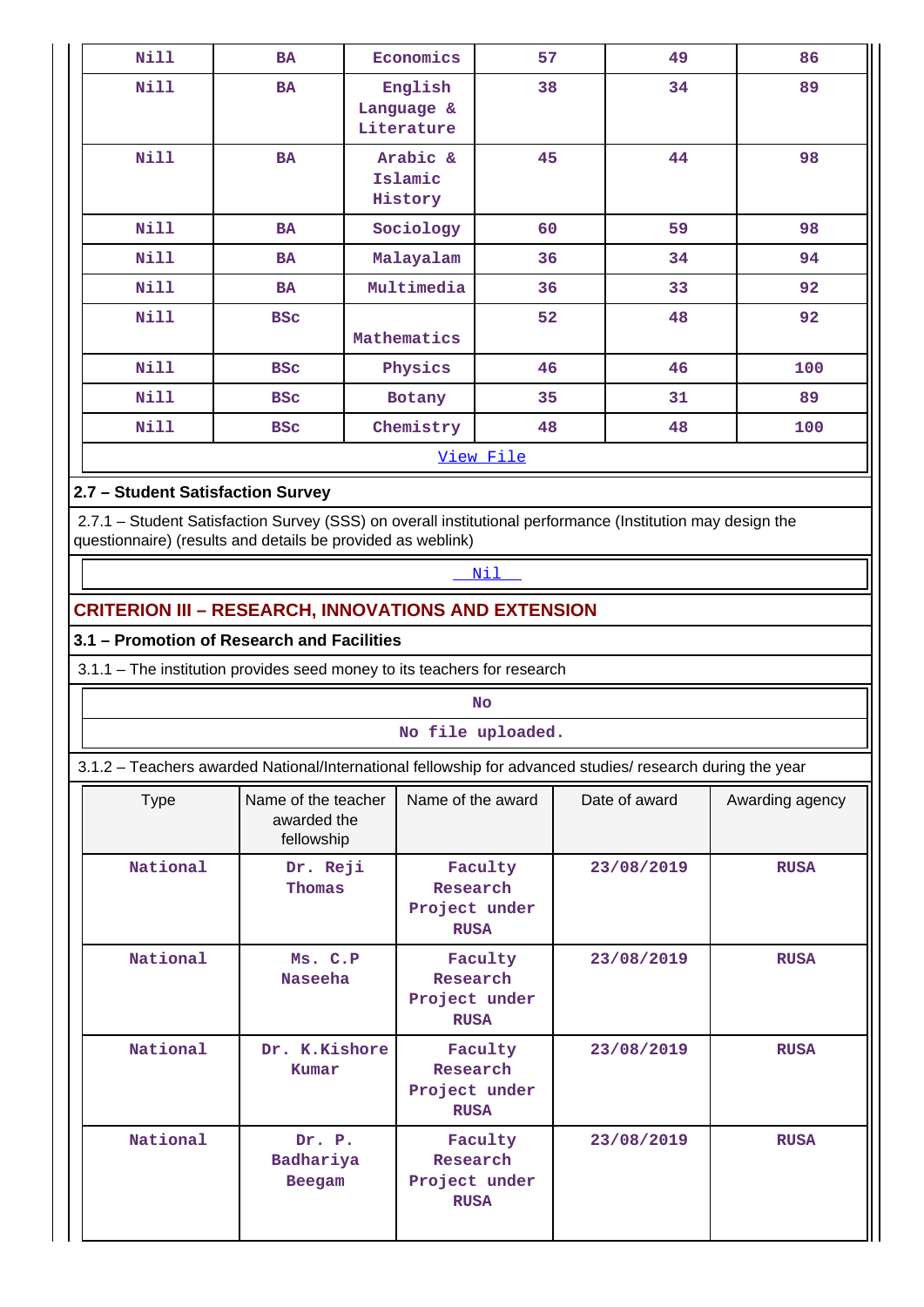| National                                                                                               | Dr. V.Kabeer                                                                                 | Faculty<br>Research<br>Project under<br><b>RUSA</b>                                                         |            | 23/08/2019    | <b>RUSA</b>                        |  |  |  |  |
|--------------------------------------------------------------------------------------------------------|----------------------------------------------------------------------------------------------|-------------------------------------------------------------------------------------------------------------|------------|---------------|------------------------------------|--|--|--|--|
| National                                                                                               | Dr. T.<br>Shafeeq                                                                            | Faculty<br>Research<br>Project under<br><b>RUSA</b>                                                         | 23/08/2019 |               | <b>RUSA</b>                        |  |  |  |  |
| National                                                                                               | Mr. E.<br>Muhammed Jubeer                                                                    | Faculty<br>Research<br>Project under<br><b>RUSA</b>                                                         |            | 23/08/2019    | <b>RUSA</b>                        |  |  |  |  |
| National                                                                                               | Mr. Midhun<br>Shah                                                                           | Faculty<br>Research<br>Project under<br><b>RUSA</b>                                                         |            | 23/08/2019    | <b>RUSA</b>                        |  |  |  |  |
| National                                                                                               | Ms. V.K.<br>Faculty<br>Rahana Moideen<br>Research<br>Project under<br>Koya<br><b>RUSA</b>    |                                                                                                             |            | 23/08/2019    | <b>RUSA</b>                        |  |  |  |  |
| National                                                                                               | Dr. T.<br>Shalina Beegum                                                                     |                                                                                                             |            | 23/08/2019    | <b>RUSA</b>                        |  |  |  |  |
| View File                                                                                              |                                                                                              |                                                                                                             |            |               |                                    |  |  |  |  |
|                                                                                                        | 3.2 - Resource Mobilization for Research                                                     |                                                                                                             |            |               |                                    |  |  |  |  |
| 3.2.1 - Research funds sanctioned and received from various agencies, industry and other organisations |                                                                                              |                                                                                                             |            |               |                                    |  |  |  |  |
|                                                                                                        | <b>Duration</b><br>Nature of the Project<br>Name of the funding<br>Total grant<br>sanctioned |                                                                                                             |            |               |                                    |  |  |  |  |
|                                                                                                        |                                                                                              | agency                                                                                                      |            |               | Amount received<br>during the year |  |  |  |  |
| Any Other<br>(Specify)                                                                                 | 365                                                                                          | <b>SERB, UGC</b>                                                                                            |            | 3487000       | 400000                             |  |  |  |  |
| Any Other<br>(Specify)                                                                                 | 365                                                                                          | <b>RUSA</b>                                                                                                 |            | 4000000       | 2665000                            |  |  |  |  |
|                                                                                                        |                                                                                              | No file uploaded.                                                                                           |            |               |                                    |  |  |  |  |
| during the years                                                                                       |                                                                                              | 3.2.2 - Number of ongoing research projects per teacher funded by government and non-government agencies    |            |               |                                    |  |  |  |  |
|                                                                                                        |                                                                                              | 19                                                                                                          |            |               |                                    |  |  |  |  |
| 3.3 - Innovation Ecosystem                                                                             |                                                                                              |                                                                                                             |            |               |                                    |  |  |  |  |
| practices during the year                                                                              |                                                                                              | 3.3.1 - Workshops/Seminars Conducted on Intellectual Property Rights (IPR) and Industry-Academia Innovative |            |               |                                    |  |  |  |  |
| Title of workshop/seminar                                                                              |                                                                                              | Name of the Dept.                                                                                           |            |               | Date                               |  |  |  |  |
| Nil                                                                                                    |                                                                                              | Nil                                                                                                         |            |               | <b>Nill</b>                        |  |  |  |  |
|                                                                                                        |                                                                                              | No file uploaded.                                                                                           |            |               |                                    |  |  |  |  |
|                                                                                                        |                                                                                              | 3.3.2 - Awards for Innovation won by Institution/Teachers/Research scholars/Students during the year        |            |               |                                    |  |  |  |  |
| Title of the innovation                                                                                | Name of Awardee                                                                              | Awarding Agency                                                                                             |            | Date of award | Category                           |  |  |  |  |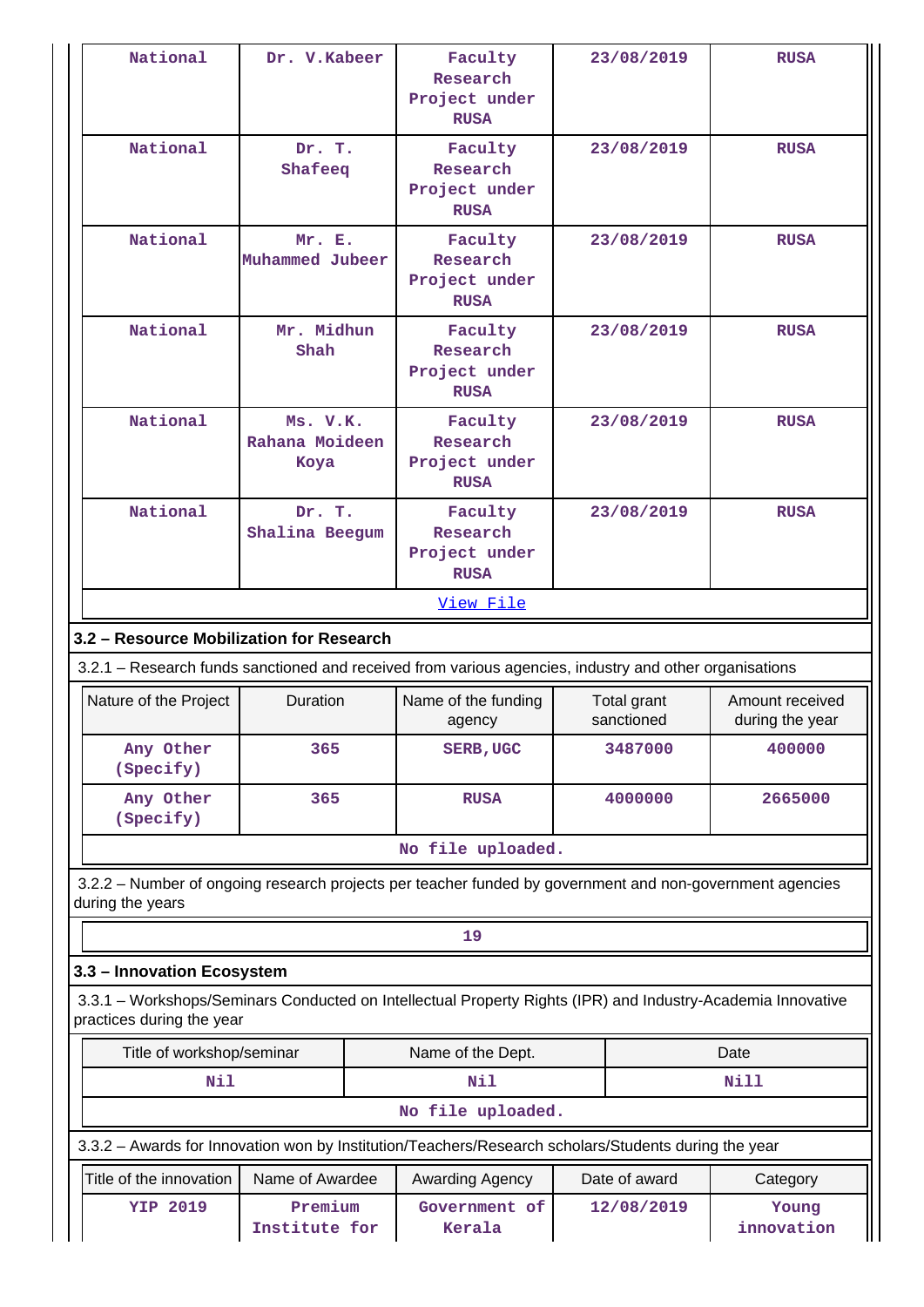|                                                                                                                                                            | the YIP (Young<br>Innovation                      |                 |                       |                       |                         |                      |                        |                                   | Programme     |
|------------------------------------------------------------------------------------------------------------------------------------------------------------|---------------------------------------------------|-----------------|-----------------------|-----------------------|-------------------------|----------------------|------------------------|-----------------------------------|---------------|
|                                                                                                                                                            |                                                   | Programme) 2019 |                       |                       |                         |                      |                        |                                   |               |
|                                                                                                                                                            |                                                   |                 |                       |                       | No file uploaded.       |                      |                        |                                   |               |
| 3.3.3 - No. of Incubation centre created, start-ups incubated on campus during the year                                                                    |                                                   |                 |                       |                       |                         |                      |                        |                                   |               |
| Incubation<br>Center                                                                                                                                       | Name                                              |                 |                       | Sponsered By          | Name of the<br>Start-up |                      | Nature of Start-<br>up | Date of<br>Commencement           |               |
| Nil                                                                                                                                                        |                                                   | Nil             |                       | Nil                   |                         | Nil<br>Nil           |                        |                                   | Nill          |
| No file uploaded.                                                                                                                                          |                                                   |                 |                       |                       |                         |                      |                        |                                   |               |
| 3.4 - Research Publications and Awards                                                                                                                     |                                                   |                 |                       |                       |                         |                      |                        |                                   |               |
| $3.4.1$ – Ph. Ds awarded during the year                                                                                                                   |                                                   |                 |                       |                       |                         |                      |                        |                                   |               |
|                                                                                                                                                            | Number of PhD's Awarded<br>Name of the Department |                 |                       |                       |                         |                      |                        |                                   |               |
|                                                                                                                                                            |                                                   | English         |                       |                       |                         |                      |                        | 1                                 |               |
|                                                                                                                                                            |                                                   | Arabic          |                       |                       |                         |                      |                        | 4                                 |               |
| 3.4.2 - Research Publications in the Journals notified on UGC website during the year                                                                      |                                                   |                 |                       |                       |                         |                      |                        |                                   |               |
| <b>Type</b><br>Department                                                                                                                                  |                                                   |                 |                       | Number of Publication |                         |                      |                        | Average Impact Factor (if<br>any) |               |
| International                                                                                                                                              |                                                   |                 | Arabic                |                       |                         | 14                   |                        |                                   | Nill          |
| International                                                                                                                                              |                                                   |                 | Chemistry             |                       |                         | 3                    |                        | 3                                 |               |
| National                                                                                                                                                   |                                                   |                 | Chemistry             |                       |                         | $\overline{2}$       |                        | 3.9                               |               |
|                                                                                                                                                            | International<br>Commerce                         |                 |                       |                       | 3                       |                      | 3.5                    |                                   |               |
| International                                                                                                                                              |                                                   |                 | English               |                       |                         | 1                    |                        | Nill                              |               |
| National                                                                                                                                                   |                                                   |                 | English               |                       | $\overline{2}$          |                      | Nill                   |                                   |               |
| International                                                                                                                                              |                                                   |                 | Journalism            |                       |                         | 1                    |                        |                                   | <b>Nill</b>   |
| National                                                                                                                                                   |                                                   |                 |                       | Library Science       | $\overline{\mathbf{2}}$ |                      | <b>Nill</b>            |                                   |               |
| International                                                                                                                                              |                                                   |                 | Physical<br>Education |                       |                         | 1                    |                        | 5.43                              |               |
| National                                                                                                                                                   |                                                   |                 | Statistics            |                       | $\mathbf{1}$            |                      |                        | 0.6                               |               |
|                                                                                                                                                            |                                                   |                 |                       |                       | View File               |                      |                        |                                   |               |
| 3.4.3 - Books and Chapters in edited Volumes / Books published, and papers in National/International Conference<br>Proceedings per Teacher during the year |                                                   |                 |                       |                       |                         |                      |                        |                                   |               |
|                                                                                                                                                            | Department                                        |                 |                       |                       |                         |                      | Number of Publication  |                                   |               |
|                                                                                                                                                            |                                                   | English         |                       |                       |                         |                      |                        | $\overline{a}$                    |               |
|                                                                                                                                                            |                                                   | Mathematics     |                       |                       |                         |                      |                        | $\mathbf{1}$                      |               |
|                                                                                                                                                            |                                                   | Commerce        |                       |                       |                         |                      |                        | $\overline{\mathbf{2}}$           |               |
|                                                                                                                                                            |                                                   | Arabic          |                       |                       |                         |                      |                        | 4                                 |               |
|                                                                                                                                                            |                                                   |                 |                       |                       | No file uploaded.       |                      |                        |                                   |               |
| 3.4.4 - Patents published/awarded during the year                                                                                                          |                                                   |                 |                       |                       |                         |                      |                        |                                   |               |
| <b>Patent Details</b>                                                                                                                                      |                                                   |                 | Patent status         |                       |                         | <b>Patent Number</b> |                        |                                   | Date of Award |
| Nil                                                                                                                                                        |                                                   |                 | Nill                  |                       |                         | 00                   |                        |                                   | Nill          |
|                                                                                                                                                            |                                                   |                 |                       |                       | No file uploaded.       |                      |                        |                                   |               |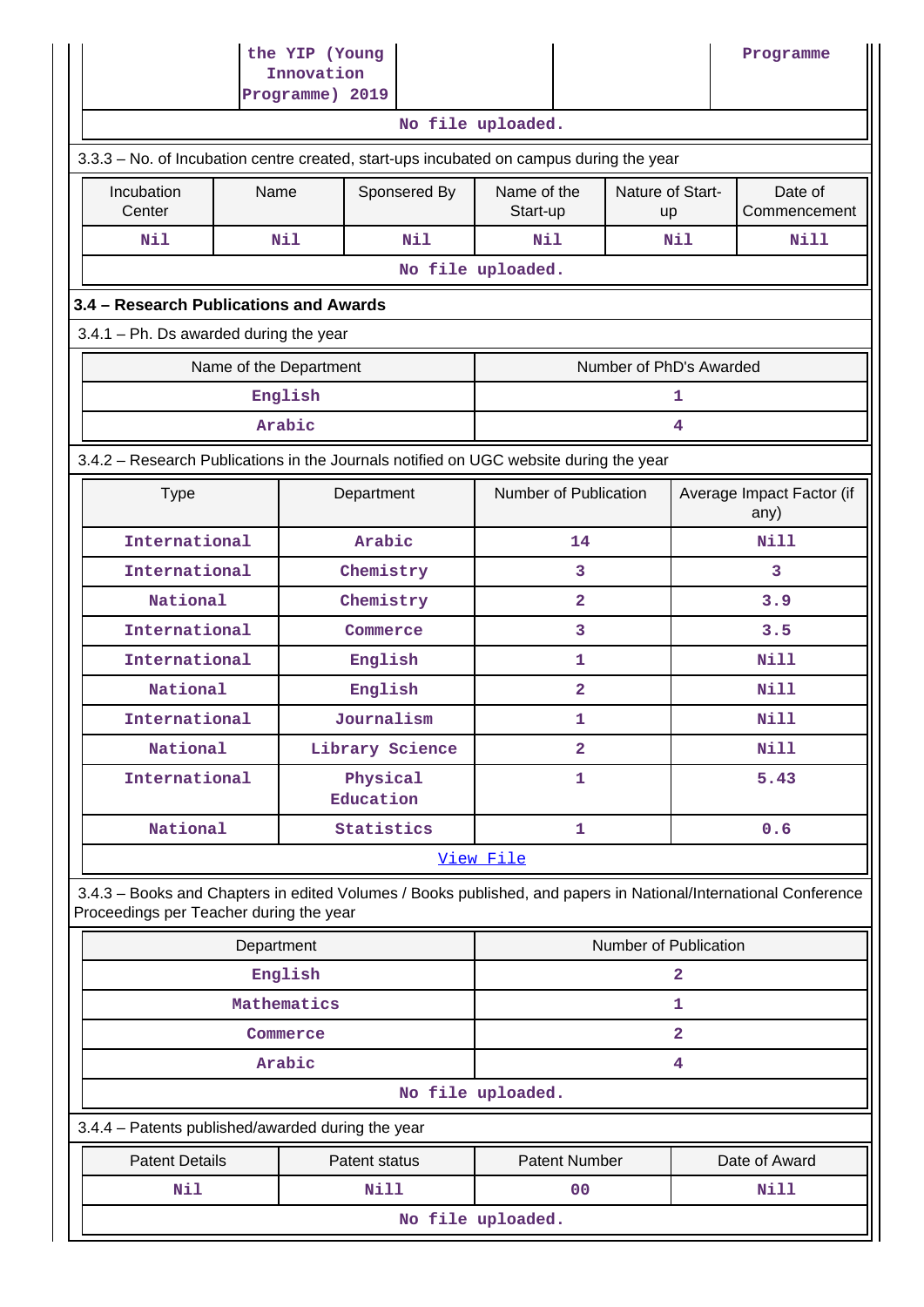3.4.5 – Bibliometrics of the publications during the last academic year based on average citation index in Scopus/ Web of Science or PubMed/ Indian Citation Index Title of the Paper Name of Author Title of journal | Year of publication Citation Index | Institutional affiliation as mentioned in the publication Number of citations excluding self citation  **Faculty perception towards in stitutiona l repository at CUSAT, India: a case study KC Abdul Majeed DESIDOC journal of Library and Inform ation Technology 2019 Nill Farook college Nill**

| India: a<br>case study                                                                                                                                                                        |                   |                                                                                                 |      |             |                   |             |
|-----------------------------------------------------------------------------------------------------------------------------------------------------------------------------------------------|-------------------|-------------------------------------------------------------------------------------------------|------|-------------|-------------------|-------------|
| Enhancem<br>ent of<br>defect<br>states<br>assisted<br>thermal di<br>ffusivity<br>in solutio<br>$n-$<br>processed<br>GeSeSb cha<br>lcogenide<br>glass<br>matrix on<br>silver inc<br>orporation | Musfir<br>P.N     | Journal<br>of Non-Cry<br>stalline<br>Solids                                                     | 2019 | <b>Nill</b> | Farook<br>College | <b>Nill</b> |
| Population<br>Dynamics<br>of the<br>Coconut<br>Mite,<br>Aceria gue<br>rreronis<br>Keifer in<br>Kerala,<br>India                                                                               | Dr.T.R.S<br>obha  | Internat<br>ional<br>journal of<br>Current<br>Advanced<br>Research A<br>carologica<br>1 Studies | 2019 | <b>Nill</b> | Farook<br>College | <b>Nill</b> |
| A Study<br>of Job Sat<br>isfaction<br>among<br>Library Pr<br>ofessional<br>s in Arts<br>and<br>Science<br>Colleges<br>in Calicut                                                              | Shabna.T.P        | <b>ILIS</b><br>journal of<br>librarians<br>hip and in<br>formatics                              | 2019 | <b>Nill</b> | Farook<br>College | <b>Nill</b> |
| 'An<br>Evaluation                                                                                                                                                                             | Dr.<br>Ubaid. VPC | KTLYST-<br>A Peer-                                                                              | 2019 | Nill        | Farook<br>College | Nill        |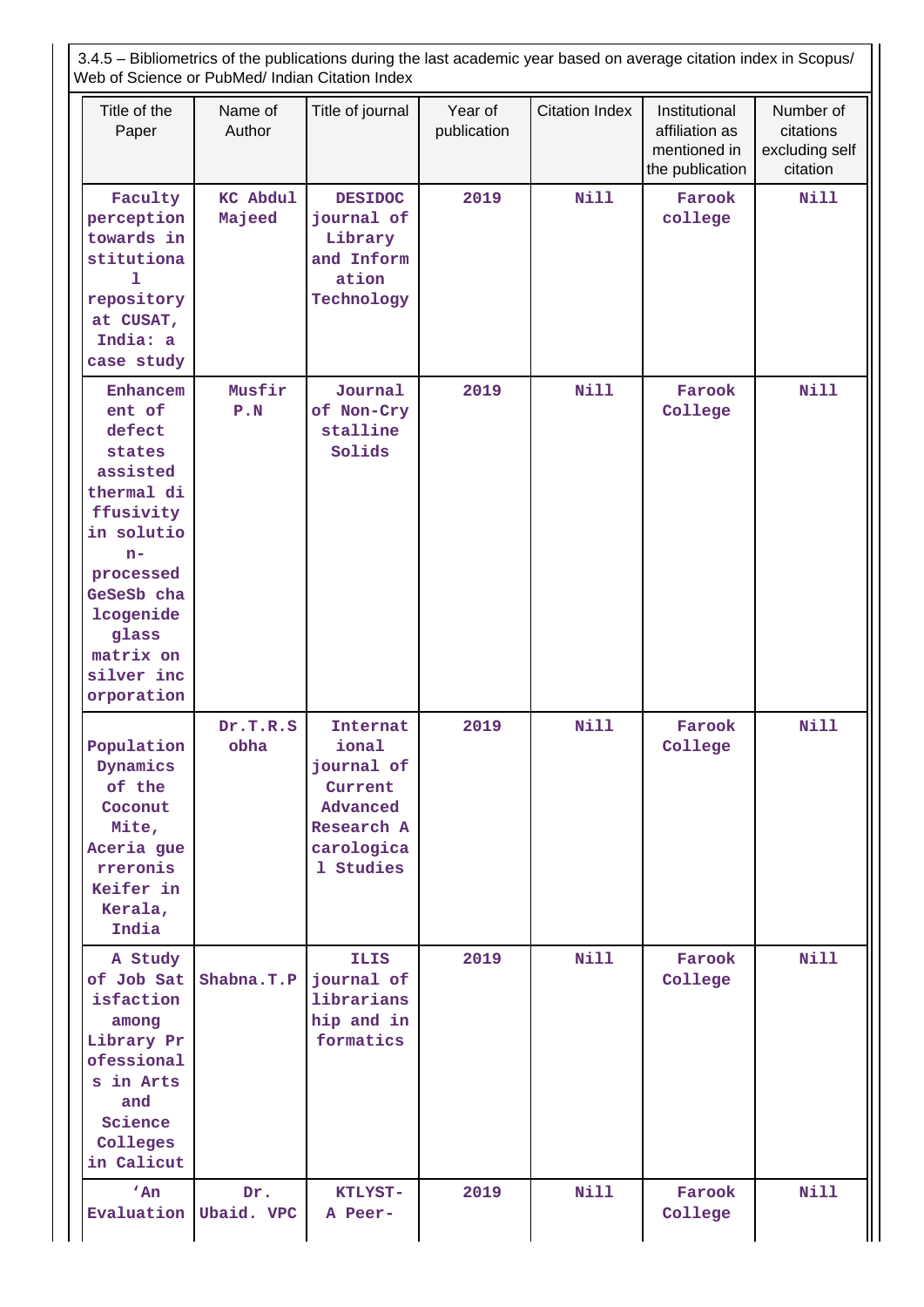| of<br>Theories<br>of Transla<br>tion',                                                                                                                      |                     | Reviewed<br>Multi<br>Lingual<br>Literary<br>and<br>Cultural<br>Research<br>Journal,             |      |             |                   |             |
|-------------------------------------------------------------------------------------------------------------------------------------------------------------|---------------------|-------------------------------------------------------------------------------------------------|------|-------------|-------------------|-------------|
| Impact<br>of social<br>networking<br>sites on<br>the<br>academic p<br>erformance                                                                            | Dr. R.<br>Reshmi    | Internat<br>ional inte<br>rdisciplin<br>ary<br>research<br>journal                              | 2019 | <b>Nill</b> | Farook<br>College | <b>Nill</b> |
| Theoreti<br>cal Study<br>of the<br>Direct<br>Conversion<br>of Methane<br>to<br>Methanol<br>Using H2O2<br>as an<br>Oxidant on<br>Pd and<br>Au/Pd<br>Surfaces | Dr.Sajith<br>P.K    | Journal<br>of<br>Physical<br>chemistry<br>C                                                     | 2020 | <b>Nill</b> | Farook<br>College | Nill        |
| Population<br>Dynamics<br>of the<br>Coconut<br>Mite,<br>Aceria gue<br>rreronis<br>Keifer in<br>Kerala,<br>India                                             | Dr.T.R.S<br>obha    | Internat<br>ional<br>journal of<br>Current<br>Advanced<br>Research A<br>carologica<br>1 Studies | 2020 | Nill        | Farook<br>College | <b>Nill</b> |
| A study<br>of the<br>impact of<br>recent<br>floods on<br>the micro,<br>small and<br>medium<br>business e<br>nterprises<br>of Kerala                         | S D Kris<br>hnarani | Indian<br>Journal of<br>Science<br>and<br>Technology                                            | 2020 | Nill        | Farook<br>College | <b>Nill</b> |
| Theoreti<br>cal Study<br>of the<br>Direct                                                                                                                   | P. K.<br>Sajith     | Journal<br>of<br>Physical<br>Chemistry                                                          | 2020 | <b>Nill</b> | Farook<br>College | <b>Nill</b> |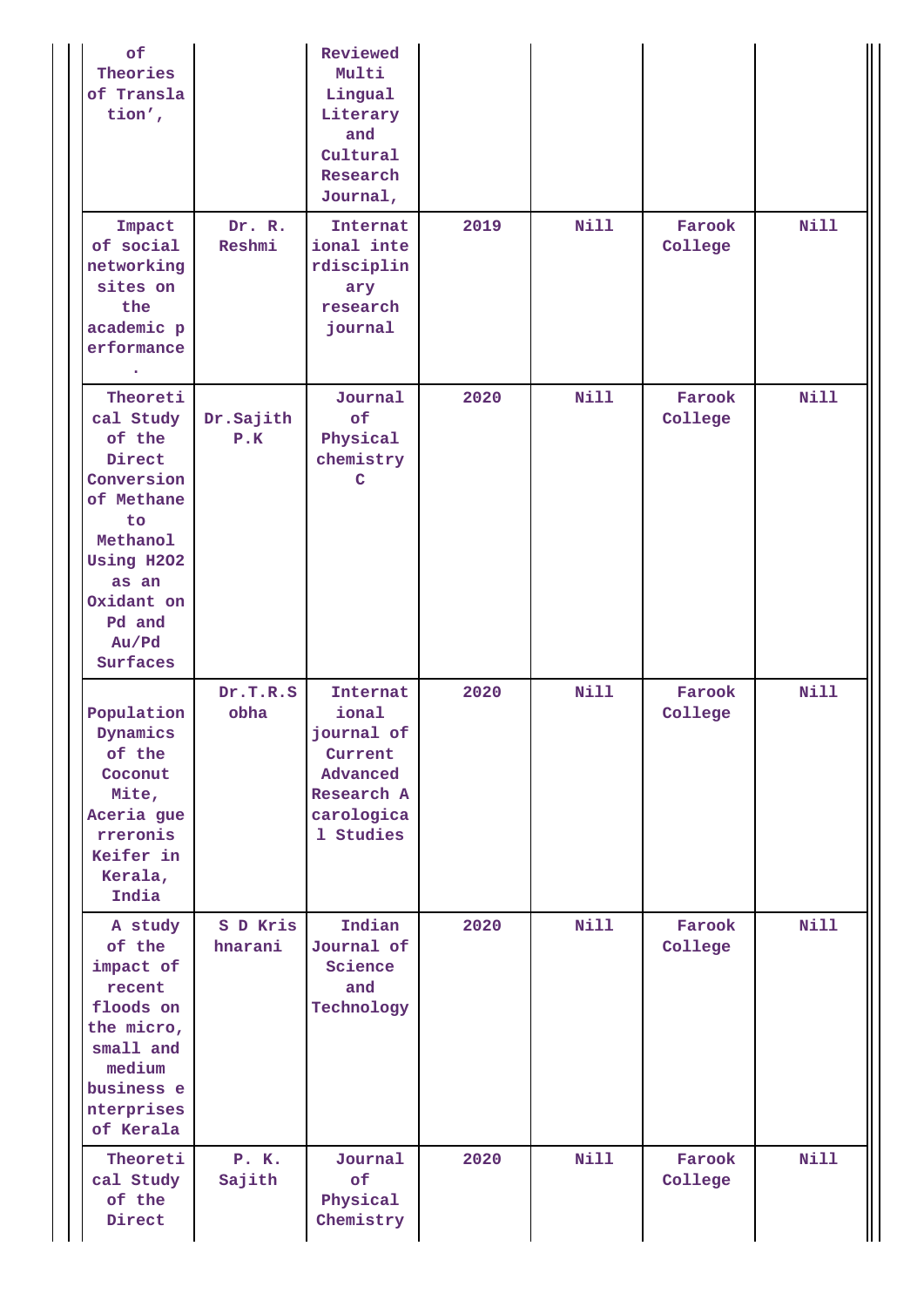| Conversion<br>of Methane<br>to<br>Methanol<br>Using H2O2<br>as an<br>Oxidant on<br>Pd and<br>Au/Pd<br>Surfaces                                                                                                     |                   | $\mathbf C$                                     |                                 | View File |                                                          |                                                      |                                         |                                                                    |
|--------------------------------------------------------------------------------------------------------------------------------------------------------------------------------------------------------------------|-------------------|-------------------------------------------------|---------------------------------|-----------|----------------------------------------------------------|------------------------------------------------------|-----------------------------------------|--------------------------------------------------------------------|
| 3.4.6 - h-Index of the Institutional Publications during the year. (based on Scopus/ Web of science)                                                                                                               |                   |                                                 |                                 |           |                                                          |                                                      |                                         |                                                                    |
| Title of the<br>Paper                                                                                                                                                                                              | Name of<br>Author | Title of journal                                | Year of<br>publication          |           | h-index                                                  | Number of<br>citations<br>excluding self<br>citation |                                         | Institutional<br>affiliation as<br>mentioned in<br>the publication |
| Nil                                                                                                                                                                                                                | Nil               | Nil                                             |                                 | Nill      | <b>Nill</b>                                              | Nill                                                 |                                         | <b>Nill</b>                                                        |
|                                                                                                                                                                                                                    |                   |                                                 | No file uploaded.               |           |                                                          |                                                      |                                         |                                                                    |
| 3.4.7 - Faculty participation in Seminars/Conferences and Symposia during the year                                                                                                                                 |                   |                                                 |                                 |           |                                                          |                                                      |                                         |                                                                    |
| Number of Faculty                                                                                                                                                                                                  |                   | International                                   | National                        |           | <b>State</b>                                             |                                                      |                                         | Local                                                              |
| Attended/Semi<br>nars/Workshops                                                                                                                                                                                    |                   | 52                                              | 85                              |           |                                                          | 23                                                   |                                         | 75                                                                 |
| Presented<br>papers                                                                                                                                                                                                |                   | 33                                              |                                 | 29        | 18                                                       |                                                      | 17                                      |                                                                    |
| Resource<br>persons                                                                                                                                                                                                |                   | 33                                              |                                 | 29        | 18                                                       |                                                      | 17                                      |                                                                    |
|                                                                                                                                                                                                                    |                   |                                                 | No file uploaded.               |           |                                                          |                                                      |                                         |                                                                    |
| 3.5 - Consultancy                                                                                                                                                                                                  |                   |                                                 |                                 |           |                                                          |                                                      |                                         |                                                                    |
| 3.5.1 - Revenue generated from Consultancy during the year                                                                                                                                                         |                   |                                                 |                                 |           |                                                          |                                                      |                                         |                                                                    |
| Name of the Consultan(s)<br>department                                                                                                                                                                             |                   | Name of consultancy<br>project                  | Consulting/Sponsoring<br>Agency |           |                                                          |                                                      | Revenue generated<br>(amount in rupees) |                                                                    |
| Nil                                                                                                                                                                                                                |                   | Nil                                             |                                 |           | Nil                                                      |                                                      |                                         | 0                                                                  |
|                                                                                                                                                                                                                    |                   |                                                 | No file uploaded.               |           |                                                          |                                                      |                                         |                                                                    |
| 3.5.2 – Revenue generated from Corporate Training by the institution during the year                                                                                                                               |                   |                                                 |                                 |           |                                                          |                                                      |                                         |                                                                    |
| Name of the<br>Consultan(s)<br>department                                                                                                                                                                          |                   | Title of the<br>programme                       | Agency seeking /<br>training    |           | Revenue generated<br>(amount in rupees)                  |                                                      |                                         | Number of trainees                                                 |
| <b>Nil</b>                                                                                                                                                                                                         |                   | Nil                                             |                                 | Nil       | $\mathbf 0$                                              |                                                      |                                         | $\mathbf 0$                                                        |
|                                                                                                                                                                                                                    |                   |                                                 | No file uploaded.               |           |                                                          |                                                      |                                         |                                                                    |
| 3.6 - Extension Activities                                                                                                                                                                                         |                   |                                                 |                                 |           |                                                          |                                                      |                                         |                                                                    |
| 3.6.1 – Number of extension and outreach programmes conducted in collaboration with industry, community and<br>Non- Government Organisations through NSS/NCC/Red cross/Youth Red Cross (YRC) etc., during the year |                   |                                                 |                                 |           |                                                          |                                                      |                                         |                                                                    |
| Title of the activities                                                                                                                                                                                            |                   | Organising unit/agency/<br>collaborating agency |                                 |           | Number of teachers<br>participated in such<br>activities |                                                      |                                         | Number of students<br>participated in such<br>activities           |
| one-day workshop                                                                                                                                                                                                   |                   | Govt College of                                 |                                 |           | $\mathbf{2}$                                             |                                                      |                                         | 10                                                                 |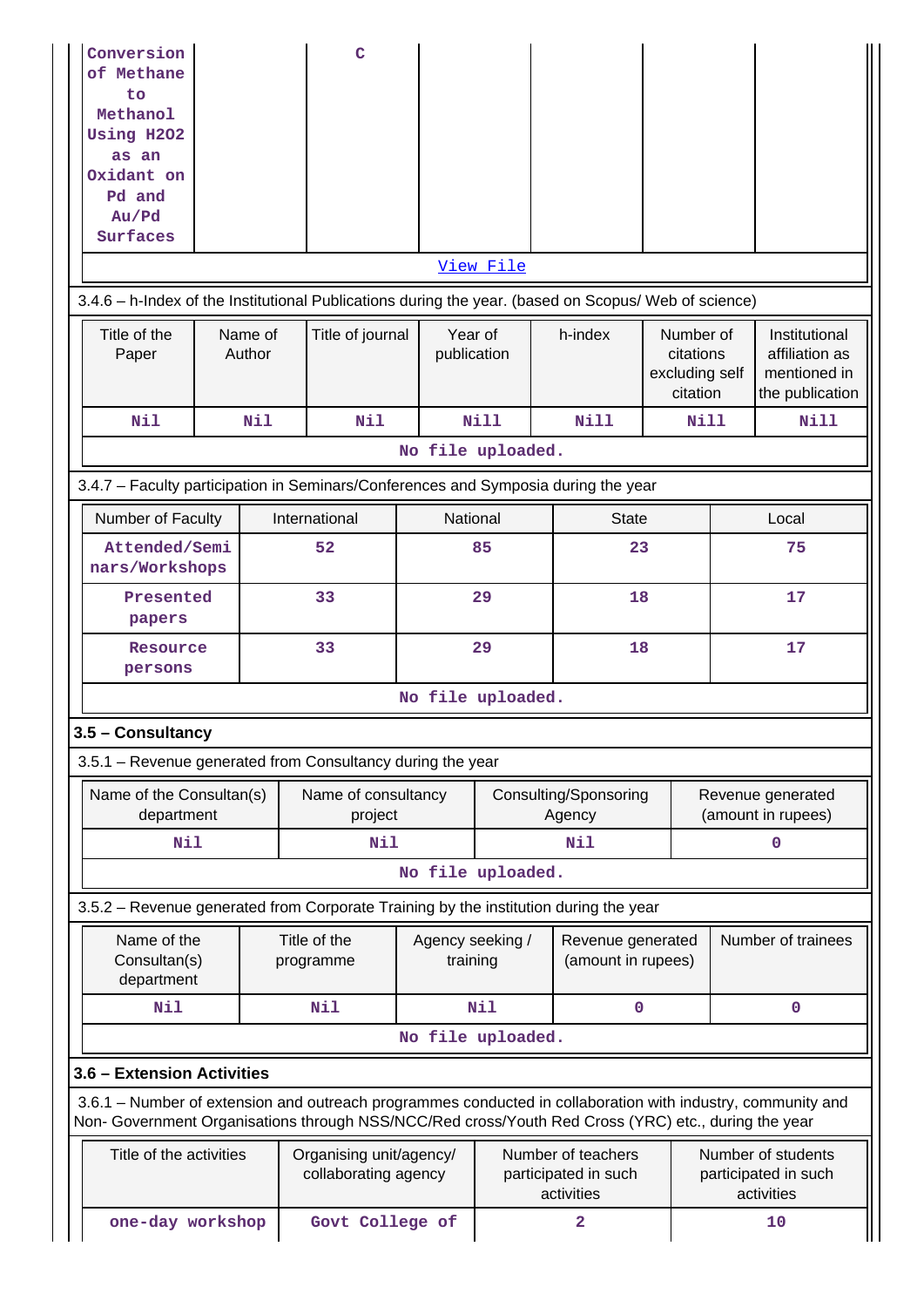| on the topic trauma<br>care                                                                                                                          | nursing, Calicut.                                                               |                   |    |
|------------------------------------------------------------------------------------------------------------------------------------------------------|---------------------------------------------------------------------------------|-------------------|----|
| Oorjasamrakshana<br>Dinacharanm                                                                                                                      | shasthravedi<br>Dist. Committee                                                 | $\overline{2}$    | 20 |
| Swagathasanga<br>roopeekaranm on<br>behalf of the seven-<br>day residential<br>camp to be held at<br>the Govt. Mappila up<br>school,<br>Kaithappoyil | Govt. Mappila up<br>school,<br>Kaithappoyil                                     | $\mathbf{2}$      | 4  |
| Cleaning work<br>@ipm                                                                                                                                | IPM(Institute of<br>palliative<br>medicine, Medical<br>college)                 | $\overline{2}$    | 50 |
| Vidyanikethan -<br>national<br>educational day                                                                                                       | Farook High<br>School                                                           | $\mathbf{2}$      | 5  |
| Beach cleaning @<br>Payyanakkal                                                                                                                      | KSCSTE- Centre<br>for Water Resources<br>Development and<br>Management (CWRDM), | $\overline{2}$    | 60 |
| Appoopanthaa di<br>(childrens day<br>celebration)                                                                                                    | Kaniv Special<br>School                                                         | $\overline{2}$    | 60 |
| 7-day camp                                                                                                                                           | Govt. Mappila up<br>school,<br>Kaithappoyil                                     | $\overline{2}$    | 80 |
| Marian College,<br>Kuttikkanam,<br>Kottayam.                                                                                                         | NIC camp                                                                        | $\overline{2}$    | 1  |
|                                                                                                                                                      |                                                                                 | No file uploaded. |    |

 3.6.2 – Awards and recognition received for extension activities from Government and other recognized bodies during the year

| Name of the activity | Award/Recognition                                          | <b>Awarding Bodies</b>     | Number of students<br><b>Benefited</b> |  |  |  |  |
|----------------------|------------------------------------------------------------|----------------------------|----------------------------------------|--|--|--|--|
| <b>NCC</b>           | Chief Minister's<br>Rolling Trophy for<br>Best Institution | Govt. of kerala            | 54                                     |  |  |  |  |
| <b>NSS</b>           | Best NSS<br>Volunteer Award                                | University of<br>Calicut   | 1                                      |  |  |  |  |
| <b>NSS</b>           | Best NSS<br>Programme Officer<br>Award                     | University of<br>Calicut   | 200                                    |  |  |  |  |
| <b>NSS</b>           | Best NSS Unit<br>Award                                     | University of<br>Calicut   | 200                                    |  |  |  |  |
| <b>NCC</b>           | Outstanding NCC<br>Cadet of the State                      | Directorate<br>General NCC | 1                                      |  |  |  |  |
|                      | No file uploaded.                                          |                            |                                        |  |  |  |  |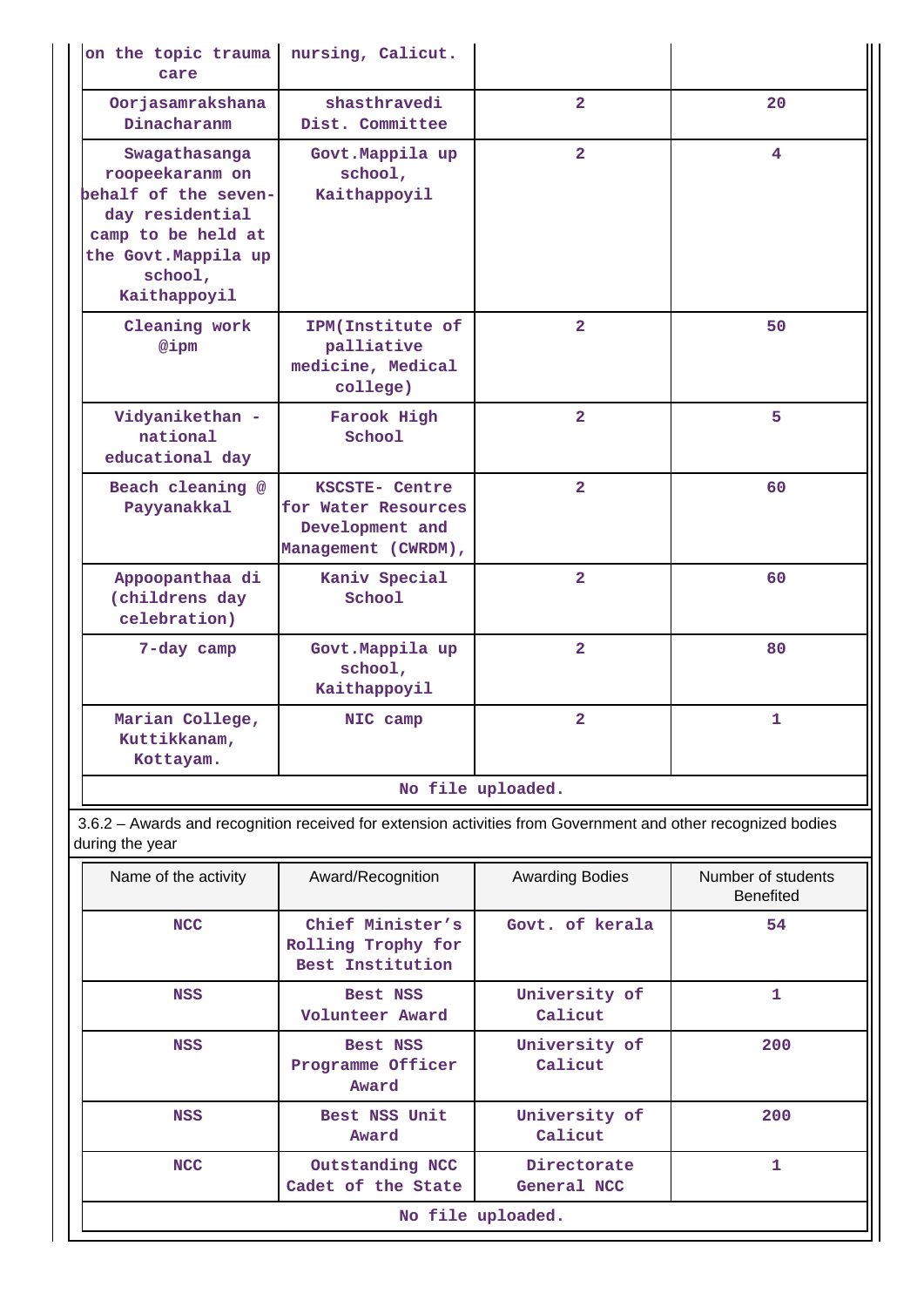| 3.6.3 - Students participating in extension activities with Government Organisations, Non-Government<br>Organisations and programmes such as Swachh Bharat, Aids Awareness, Gender Issue, etc. during the year |                                                                                              |                                                                                                                                                           |                                                   |                                                         |  |                                                         |  |
|----------------------------------------------------------------------------------------------------------------------------------------------------------------------------------------------------------------|----------------------------------------------------------------------------------------------|-----------------------------------------------------------------------------------------------------------------------------------------------------------|---------------------------------------------------|---------------------------------------------------------|--|---------------------------------------------------------|--|
| Name of the scheme                                                                                                                                                                                             | Organising unit/Agen<br>cy/collaborating<br>agency                                           | Name of the activity                                                                                                                                      |                                                   | Number of teachers<br>participated in such<br>activites |  | Number of students<br>participated in such<br>activites |  |
|                                                                                                                                                                                                                | kerala<br>Vanitha<br>Commission                                                              | crime awareness<br>programme                                                                                                                              | 3. Cyber                                          | 1                                                       |  | 87                                                      |  |
|                                                                                                                                                                                                                | Marian<br>College,<br>kuttikkanam                                                            |                                                                                                                                                           | NIC Camp                                          | $\overline{\mathbf{2}}$                                 |  | 1                                                       |  |
|                                                                                                                                                                                                                | Govt. Mappila<br><b>UP School</b><br>Kaithapoyil                                             |                                                                                                                                                           | 7- Day Camp                                       | $\overline{\mathbf{2}}$                                 |  | 80                                                      |  |
|                                                                                                                                                                                                                | Kaniv<br>Speacial School                                                                     | Appopanthadi-<br>Chidren Day<br>Celebration                                                                                                               |                                                   | $\overline{2}$                                          |  | 60                                                      |  |
|                                                                                                                                                                                                                | <b>KSCSTE Centre</b><br>for Water<br><b>Resources</b><br>Development<br>Management<br>(CWRM) | Cleaning @<br>Payyanakkal                                                                                                                                 | <b>Beach</b>                                      | $\overline{\mathbf{2}}$                                 |  | 60                                                      |  |
|                                                                                                                                                                                                                | Farook High<br>School                                                                        |                                                                                                                                                           | Vidyanikethan<br>national<br><b>Education Day</b> | $\overline{2}$                                          |  | 5                                                       |  |
|                                                                                                                                                                                                                | Institute of<br>Palliative<br>Medicine                                                       | @ IPM                                                                                                                                                     | Cleaning Work                                     | $\overline{2}$                                          |  | 50                                                      |  |
|                                                                                                                                                                                                                | Govt. Mappila<br><b>UP School</b><br>Kaithapoyil                                             | Swagathasanga<br>roopeekaranm on<br>behalf of the<br>seven-day<br>residential<br>camp to be held<br>at the<br>Govt. Mappila up<br>school,<br>Kaithappoyil |                                                   | $\mathbf{2}$                                            |  | 4                                                       |  |
|                                                                                                                                                                                                                | Shasthravedi<br>Dist Committe                                                                | ana Dinacharam                                                                                                                                            | OOrjasamraksh                                     | $\overline{2}$                                          |  | 20                                                      |  |
|                                                                                                                                                                                                                | Govt College<br>of nursing,<br>Calicut.                                                      | one-day<br>workshop on the<br>topic trauma<br>care                                                                                                        |                                                   | $\overline{2}$                                          |  | 10                                                      |  |
|                                                                                                                                                                                                                |                                                                                              | No file uploaded.                                                                                                                                         |                                                   |                                                         |  |                                                         |  |
| 3.7 - Collaborations                                                                                                                                                                                           |                                                                                              |                                                                                                                                                           |                                                   |                                                         |  |                                                         |  |
| 3.7.1 – Number of Collaborative activities for research, faculty exchange, student exchange during the year                                                                                                    |                                                                                              |                                                                                                                                                           |                                                   |                                                         |  |                                                         |  |
| Nature of activity                                                                                                                                                                                             | Participant                                                                                  |                                                                                                                                                           |                                                   | Source of financial support                             |  | Duration                                                |  |
|                                                                                                                                                                                                                | Youth Exchange<br>Salmanul Fares<br>Indian Navy,                                             |                                                                                                                                                           |                                                   |                                                         |  | 10                                                      |  |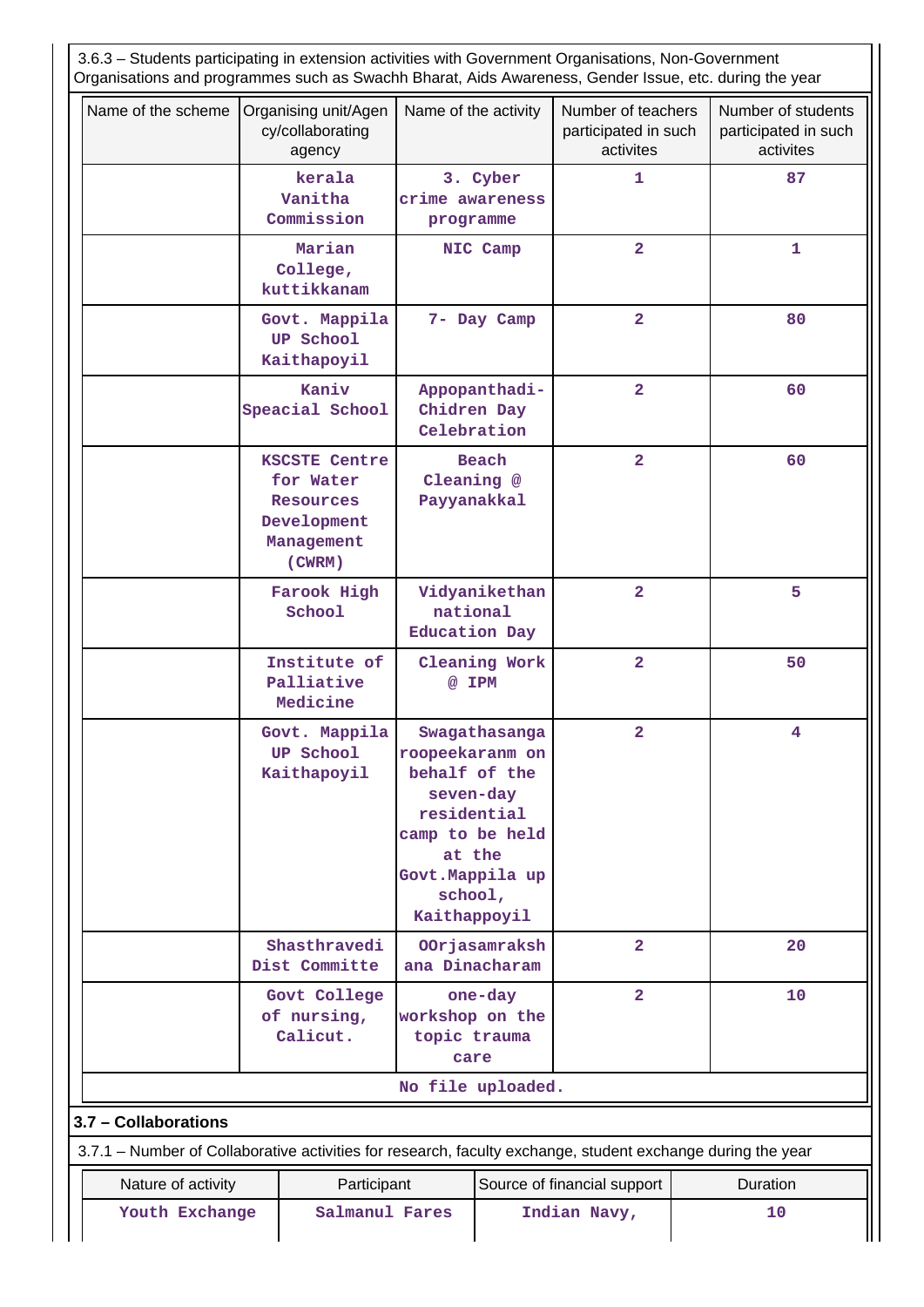Programme **and Covered Allen Executes** and Govt. of India

**No file uploaded.**

 3.7.2 – Linkages with institutions/industries for internship, on-the- job training, project work, sharing of research facilities etc. during the year

| Nature of linkage | Title of the<br>linkage | Name of the<br>partnering<br>institution/<br>industry<br>/research lab<br>with contact<br>details   | <b>Duration From</b> | <b>Duration To</b> | Participant           |  |  |  |  |
|-------------------|-------------------------|-----------------------------------------------------------------------------------------------------|----------------------|--------------------|-----------------------|--|--|--|--|
| internship        | Project                 | <b>NIT</b><br>Calicut                                                                               | 01/04/2019           | 30/06/2019         | Shadiya AK            |  |  |  |  |
| Internship        | Project                 | <b>NIIST</b><br>trivandrum                                                                          | 01/04/2019           | 30/06/2019         | Thabsoom T<br>P       |  |  |  |  |
| Internship        | Project                 | <b>NIIST</b><br>trivandrum                                                                          | 01/04/2019           | 30/06/2019         | Fathima<br>Nuha CP    |  |  |  |  |
| Internship        | Project                 | <b>NIT</b><br>Calicut                                                                               | 01/04/2019           | 30/06/2019         | Jisna.P               |  |  |  |  |
| Internship        | Project                 | <b>NIIST</b><br>trivandrum                                                                          | 01/04/2019           | 30/06/2019         | Sharmida<br>bhanu p s |  |  |  |  |
| Internship        | Project                 | <b>Bhabha</b><br>Atomic<br>Research<br>Center,<br>Mumbai                                            | 01/04/2019           | 30/06/2019         | Sainul<br>Abid KA     |  |  |  |  |
| Internship        | Project                 | <b>NIT</b><br>Calicut                                                                               | 01/04/2019           | 30/06/2019         | Hamdah<br>Tharayil    |  |  |  |  |
| Internship        | Project                 | Regional<br>Agricultural<br>Research Sta<br>tion, Kerala<br>Agricultural<br>University.P<br>attambi | 01/04/2019           | 30/06/2019         | Anagha<br>krishnan V  |  |  |  |  |
| Internship        | Project                 | <b>NIIST</b><br>trivandrum                                                                          | 01/04/2019           | 30/06/2019         | Ruksana<br>V.C        |  |  |  |  |
| Internship        | Project                 | <b>NIT</b><br>Calicut                                                                               | 01/04/2019           | 30/06/2019         | Jaseel K.K            |  |  |  |  |
|                   | View File               |                                                                                                     |                      |                    |                       |  |  |  |  |

 3.7.3 – MoUs signed with institutions of national, international importance, other institutions, industries, corporate houses etc. during the year

| Organisation                                                                                | Date of MoU signed | Purpose/Activities | Number of<br>students/teachers<br>participated under MoUs |
|---------------------------------------------------------------------------------------------|--------------------|--------------------|-----------------------------------------------------------|
| R. Sankar<br>Memorial SNDP Yogam<br>Arts Science<br>Colleg, Koyilandy,<br>Kozhikode, Kerala | 26/08/2019         | Mentoring          | 51                                                        |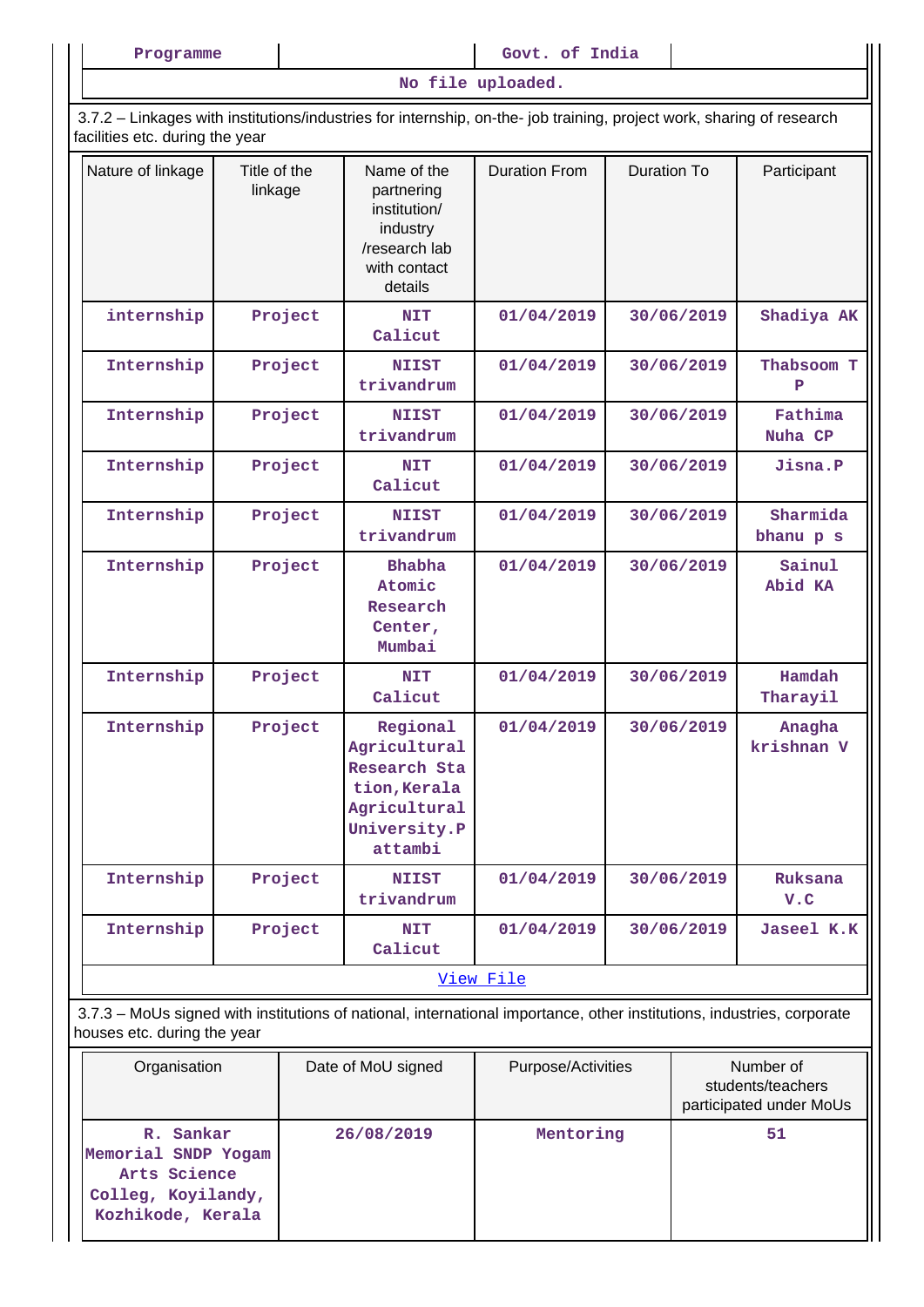| C.H. Muhammed<br>Koya Memorial<br>Government Arts<br>Science College,<br>Tanur, Malappuram,<br>Kerala                        | 26/08/2019                                       | Mentoring                                      | 42       |  |  |
|------------------------------------------------------------------------------------------------------------------------------|--------------------------------------------------|------------------------------------------------|----------|--|--|
| Rouzathul Uloom<br>Arabic College, P.O<br>Farook College,<br>Kozhikode, Kerala                                               | 26/08/2019                                       | Mentoring                                      | 31       |  |  |
| Malabar College<br>of Advanced<br>Studies, Vengara,<br>Malappuaram, Kerala                                                   | 26/08/2019                                       | Mentoring                                      | 58       |  |  |
| Sunniyya Arabic<br>College,<br>Chennamangaloor,<br>Mukkam, Kozhikode,<br>Kerala                                              | 26/08/2019                                       | Mentoring                                      | 25       |  |  |
| JDT Islam College<br>of Arts Science<br>College,<br>Vellimadukunnu,<br>Kozhikode, Kerala                                     | 16/09/2019                                       | Mentoring                                      | 102      |  |  |
| SAFI Institute of<br>Advanced<br>Study, Rasiya Nagar,<br>Vazhayoor East.<br>P.O, Via<br>Ramanattukara,<br>Malappuram, Kerala | 17/09/2019                                       | Mentoring                                      | 109      |  |  |
| Anvarul Islam<br>Womens Arabic<br>College, Mongam,<br>Mongam P.O,<br>Malappuram, Kerala                                      | 26/08/2019                                       | Mentoring                                      | 26       |  |  |
| Madeenathul Uloom<br>Arabic College,<br>Pulikkal,<br>Malappuram, Kerala                                                      | 26/08/2019                                       | Mentoring                                      | 29       |  |  |
| Ansar Womens<br>College, Perumpilav<br>u, Thrissur, Kerala                                                                   | 05/03/2020                                       | Skill Education                                | 107      |  |  |
|                                                                                                                              |                                                  | No file uploaded.                              |          |  |  |
| <b>CRITERION IV - INFRASTRUCTURE AND LEARNING RESOURCES</b>                                                                  |                                                  |                                                |          |  |  |
| 4.1 - Physical Facilities<br>4.1.1 - Budget allocation, excluding salary for infrastructure augmentation during the year     |                                                  |                                                |          |  |  |
|                                                                                                                              | Budget allocated for infrastructure augmentation | Budget utilized for infrastructure development |          |  |  |
|                                                                                                                              | 26845000                                         |                                                | 26838017 |  |  |
| 4.1.2 - Details of augmentation in infrastructure facilities during the year                                                 |                                                  |                                                |          |  |  |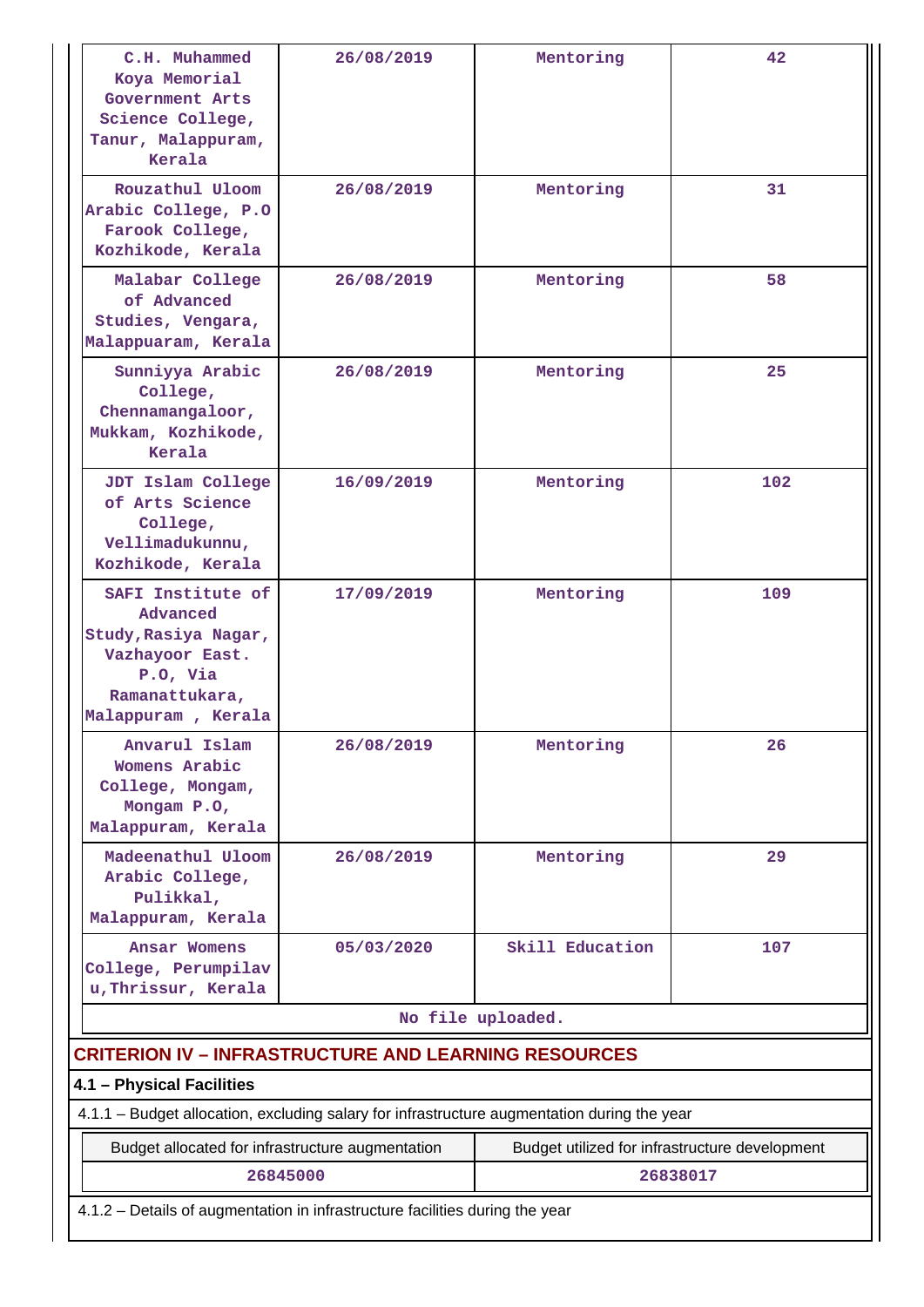| <b>Facilities</b>                                                                                                                                                                                                                                       |                                                                             |  |                                                                                                |          | <b>Existing or Newly Added</b>                                              |             |             |          |  |
|---------------------------------------------------------------------------------------------------------------------------------------------------------------------------------------------------------------------------------------------------------|-----------------------------------------------------------------------------|--|------------------------------------------------------------------------------------------------|----------|-----------------------------------------------------------------------------|-------------|-------------|----------|--|
|                                                                                                                                                                                                                                                         | Campus Area                                                                 |  |                                                                                                | Existing |                                                                             |             |             |          |  |
| Class rooms                                                                                                                                                                                                                                             |                                                                             |  |                                                                                                |          |                                                                             | Newly Added |             |          |  |
|                                                                                                                                                                                                                                                         | Laboratories                                                                |  |                                                                                                |          |                                                                             |             | Existing    |          |  |
|                                                                                                                                                                                                                                                         | Seminar Halls                                                               |  |                                                                                                |          |                                                                             |             | Existing    |          |  |
|                                                                                                                                                                                                                                                         |                                                                             |  | Classrooms with LCD facilities                                                                 |          |                                                                             |             | Existing    |          |  |
|                                                                                                                                                                                                                                                         |                                                                             |  | Seminar halls with ICT facilities                                                              |          |                                                                             |             | Existing    |          |  |
|                                                                                                                                                                                                                                                         | Video Centre                                                                |  |                                                                                                |          |                                                                             |             | Existing    |          |  |
|                                                                                                                                                                                                                                                         |                                                                             |  | Value of the equipment purchased<br>during the year (rs. in lakhs)                             |          |                                                                             |             | Newly Added |          |  |
|                                                                                                                                                                                                                                                         |                                                                             |  | Number of important equipments<br>purchased (Greater than 1-0 lakh)<br>during the current year |          |                                                                             |             | Existing    |          |  |
|                                                                                                                                                                                                                                                         |                                                                             |  | Classrooms with Wi-Fi OR LAN                                                                   |          |                                                                             |             | Existing    |          |  |
|                                                                                                                                                                                                                                                         |                                                                             |  |                                                                                                |          | No file uploaded.                                                           |             |             |          |  |
| 4.2 - Library as a Learning Resource                                                                                                                                                                                                                    |                                                                             |  |                                                                                                |          |                                                                             |             |             |          |  |
|                                                                                                                                                                                                                                                         |                                                                             |  | 4.2.1 - Library is automated {Integrated Library Management System (ILMS)}                     |          |                                                                             |             |             |          |  |
|                                                                                                                                                                                                                                                         | Name of the ILMS<br>Nature of automation (fully<br>software<br>or patially) |  |                                                                                                |          | Year of automation<br>Version                                               |             |             |          |  |
| <b>KOHA</b>                                                                                                                                                                                                                                             |                                                                             |  | Fully                                                                                          |          | 16.04<br>2017                                                               |             |             |          |  |
| 4.2.2 - Library Services                                                                                                                                                                                                                                |                                                                             |  |                                                                                                |          |                                                                             |             |             |          |  |
| Library<br>Service Type                                                                                                                                                                                                                                 |                                                                             |  | Existing                                                                                       |          | Total<br>Newly Added                                                        |             |             |          |  |
| Text<br><b>Books</b>                                                                                                                                                                                                                                    | 71501                                                                       |  | 14698427                                                                                       |          | 282                                                                         | 426453      | 71783       | 15124880 |  |
| Reference<br><b>Books</b>                                                                                                                                                                                                                               | 17864                                                                       |  | 8923905                                                                                        |          | 95                                                                          | 106600      | 17959       | 9030505  |  |
| Journals                                                                                                                                                                                                                                                | 170                                                                         |  | 170000                                                                                         |          | Nill                                                                        | 4000        | 170         | 174000   |  |
| e-Books                                                                                                                                                                                                                                                 | 195744                                                                      |  | 5900                                                                                           |          | 4756                                                                        | <b>Nill</b> | 200500      | 5900     |  |
| $e-$<br>Journals                                                                                                                                                                                                                                        | 6293                                                                        |  | 5900                                                                                           |          | 167                                                                         | <b>Nill</b> | 6460        | 5900     |  |
| CD &<br>Video                                                                                                                                                                                                                                           | 820                                                                         |  | 10000                                                                                          |          | 10                                                                          | <b>Nill</b> | 830         | 10000    |  |
| Digital<br>Database                                                                                                                                                                                                                                     | 3                                                                           |  | 16500                                                                                          |          | <b>Nill</b>                                                                 | <b>Nill</b> | 3           | 16500    |  |
|                                                                                                                                                                                                                                                         |                                                                             |  |                                                                                                |          | No file uploaded.                                                           |             |             |          |  |
| 4.2.3 - E-content developed by teachers such as: e-PG- Pathshala, CEC (under e-PG- Pathshala CEC (Under<br>Graduate) SWAYAM other MOOCs platform NPTEL/NMEICT/any other Government initiatives & institutional<br>(Learning Management System (LMS) etc |                                                                             |  |                                                                                                |          |                                                                             |             |             |          |  |
| Name of the Teacher                                                                                                                                                                                                                                     |                                                                             |  | Name of the Module                                                                             |          | Platform on which module<br>Date of launching e-<br>is developed<br>content |             |             |          |  |

 **Dr. Abdussalam**

 **Module 2.:2 Mutual fund**

 **SWAYAM Platform 17/01/2020**

**P.K**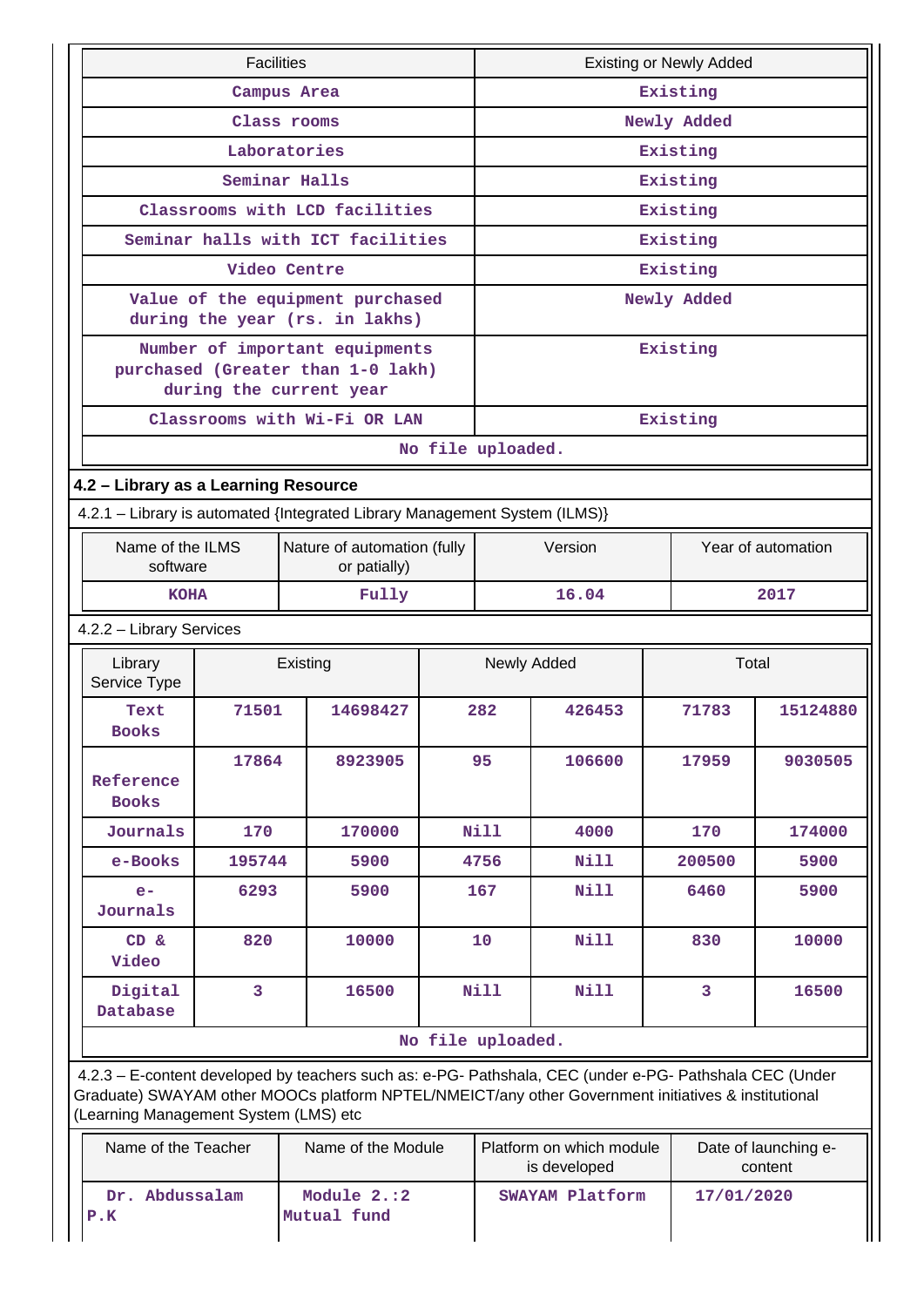|                                                                                                                                                                                                                                                            |                                            |                 |                                                                                    | Operations                                                       |                            |                                                                                                                                                                                                                                                                                                                                                                                                         |                                           |                    |  |                                                                |               |
|------------------------------------------------------------------------------------------------------------------------------------------------------------------------------------------------------------------------------------------------------------|--------------------------------------------|-----------------|------------------------------------------------------------------------------------|------------------------------------------------------------------|----------------------------|---------------------------------------------------------------------------------------------------------------------------------------------------------------------------------------------------------------------------------------------------------------------------------------------------------------------------------------------------------------------------------------------------------|-------------------------------------------|--------------------|--|----------------------------------------------------------------|---------------|
|                                                                                                                                                                                                                                                            | Dr. Reshmi R                               |                 |                                                                                    | Module 2.9<br>Factoring                                          |                            |                                                                                                                                                                                                                                                                                                                                                                                                         | SWAYAM Platform                           |                    |  | 17/01/2020                                                     |               |
|                                                                                                                                                                                                                                                            | Dr. Reshmi R                               |                 | Module 2.10Ways<br>and means of<br>factoring mechanism<br>in financial<br>scenario |                                                                  | SWAYAM Platform            |                                                                                                                                                                                                                                                                                                                                                                                                         |                                           | 17/01/2019         |  |                                                                |               |
|                                                                                                                                                                                                                                                            | Dr. Reshmi R                               |                 |                                                                                    | Module 2.11<br>Fortaitinng                                       |                            |                                                                                                                                                                                                                                                                                                                                                                                                         | SWAYAM Platform                           |                    |  | 17/01/2020                                                     |               |
|                                                                                                                                                                                                                                                            |                                            |                 |                                                                                    |                                                                  |                            | No file uploaded.                                                                                                                                                                                                                                                                                                                                                                                       |                                           |                    |  |                                                                |               |
| 4.3 - IT Infrastructure                                                                                                                                                                                                                                    |                                            |                 |                                                                                    |                                                                  |                            |                                                                                                                                                                                                                                                                                                                                                                                                         |                                           |                    |  |                                                                |               |
| 4.3.1 - Technology Upgradation (overall)                                                                                                                                                                                                                   |                                            |                 |                                                                                    |                                                                  |                            |                                                                                                                                                                                                                                                                                                                                                                                                         |                                           |                    |  |                                                                |               |
| <b>Type</b>                                                                                                                                                                                                                                                | <b>Total Co</b><br>mputers                 | Computer<br>Lab |                                                                                    | Internet                                                         | <b>Browsing</b><br>centers | Computer<br>Centers                                                                                                                                                                                                                                                                                                                                                                                     | Office                                    | Departme<br>nts    |  | Available<br><b>Bandwidt</b><br>h (MBPS/<br>GBPS)              | <b>Others</b> |
| Existin<br>g                                                                                                                                                                                                                                               | 271                                        | 153             |                                                                                    | $\mathbf 0$                                                      | 30                         | 0                                                                                                                                                                                                                                                                                                                                                                                                       | 20                                        | 68                 |  | 50                                                             | $\mathbf{0}$  |
| Added                                                                                                                                                                                                                                                      | 56                                         | 38              |                                                                                    | $\mathbf 0$                                                      | 1                          | $\mathbf{O}$                                                                                                                                                                                                                                                                                                                                                                                            | $\mathbf{1}$                              | 16                 |  | $\Omega$                                                       | $\mathbf{0}$  |
| Total                                                                                                                                                                                                                                                      | 327                                        | 191             |                                                                                    | $\mathbf 0$                                                      | 31                         | $\mathbf{O}$                                                                                                                                                                                                                                                                                                                                                                                            | 21                                        | 84                 |  | 50                                                             | $\mathbf 0$   |
| 4.3.2 - Bandwidth available of internet connection in the Institution (Leased line)                                                                                                                                                                        |                                            |                 |                                                                                    |                                                                  |                            |                                                                                                                                                                                                                                                                                                                                                                                                         |                                           |                    |  |                                                                |               |
|                                                                                                                                                                                                                                                            |                                            |                 |                                                                                    |                                                                  |                            | 50 MBPS/ GBPS                                                                                                                                                                                                                                                                                                                                                                                           |                                           |                    |  |                                                                |               |
| 4.3.3 - Facility for e-content                                                                                                                                                                                                                             |                                            |                 |                                                                                    |                                                                  |                            |                                                                                                                                                                                                                                                                                                                                                                                                         |                                           |                    |  |                                                                |               |
|                                                                                                                                                                                                                                                            | Name of the e-content development facility |                 |                                                                                    |                                                                  |                            |                                                                                                                                                                                                                                                                                                                                                                                                         |                                           | recording facility |  | Provide the link of the videos and media centre and            |               |
|                                                                                                                                                                                                                                                            |                                            |                 | Nil                                                                                |                                                                  |                            | Nil                                                                                                                                                                                                                                                                                                                                                                                                     |                                           |                    |  |                                                                |               |
| 4.4 - Maintenance of Campus Infrastructure                                                                                                                                                                                                                 |                                            |                 |                                                                                    |                                                                  |                            |                                                                                                                                                                                                                                                                                                                                                                                                         |                                           |                    |  |                                                                |               |
| 4.4.1 – Expenditure incurred on maintenance of physical facilities and academic support facilities, excluding salary<br>component, during the year                                                                                                         |                                            |                 |                                                                                    |                                                                  |                            |                                                                                                                                                                                                                                                                                                                                                                                                         |                                           |                    |  |                                                                |               |
|                                                                                                                                                                                                                                                            | Assigned Budget on<br>academic facilities  |                 |                                                                                    | Expenditure incurred on<br>maintenance of academic<br>facilities |                            |                                                                                                                                                                                                                                                                                                                                                                                                         | Assigned budget on<br>physical facilities |                    |  | Expenditure incurredon<br>maintenance of physical<br>facilites |               |
|                                                                                                                                                                                                                                                            | 8485000<br>7961443<br>28160000<br>28028837 |                 |                                                                                    |                                                                  |                            |                                                                                                                                                                                                                                                                                                                                                                                                         |                                           |                    |  |                                                                |               |
| 4.4.2 – Procedures and policies for maintaining and utilizing physical, academic and support facilities - laboratory,<br>library, sports complex, computers, classrooms etc. (maximum 500 words) (information to be available in<br>institutional Website) |                                            |                 |                                                                                    |                                                                  |                            |                                                                                                                                                                                                                                                                                                                                                                                                         |                                           |                    |  |                                                                |               |
|                                                                                                                                                                                                                                                            |                                            |                 |                                                                                    |                                                                  |                            | The college maintains and established system for the maintenance of its<br>infrastructure and facilities. The maintenance of building and infrastructure<br>is looked after by Engineering Wing which include a qualified experienced<br>engineer, one supervisor, one electrician, one plumber and two assistants. The<br>engineering section conduct periodic checking of the buildings and connected |                                           |                    |  |                                                                |               |

**facilities. A Separate Instrumentation Maintenance Centre is functioning for the maintenance of IT and network facilities. The system is led by a qualified technician under whom there are two Technical Assistants and three Apprentice. The college maintain a complaint booking system with both the Engineering wing and the Instrumentation Maintain Centre. Computers and lab equipments are**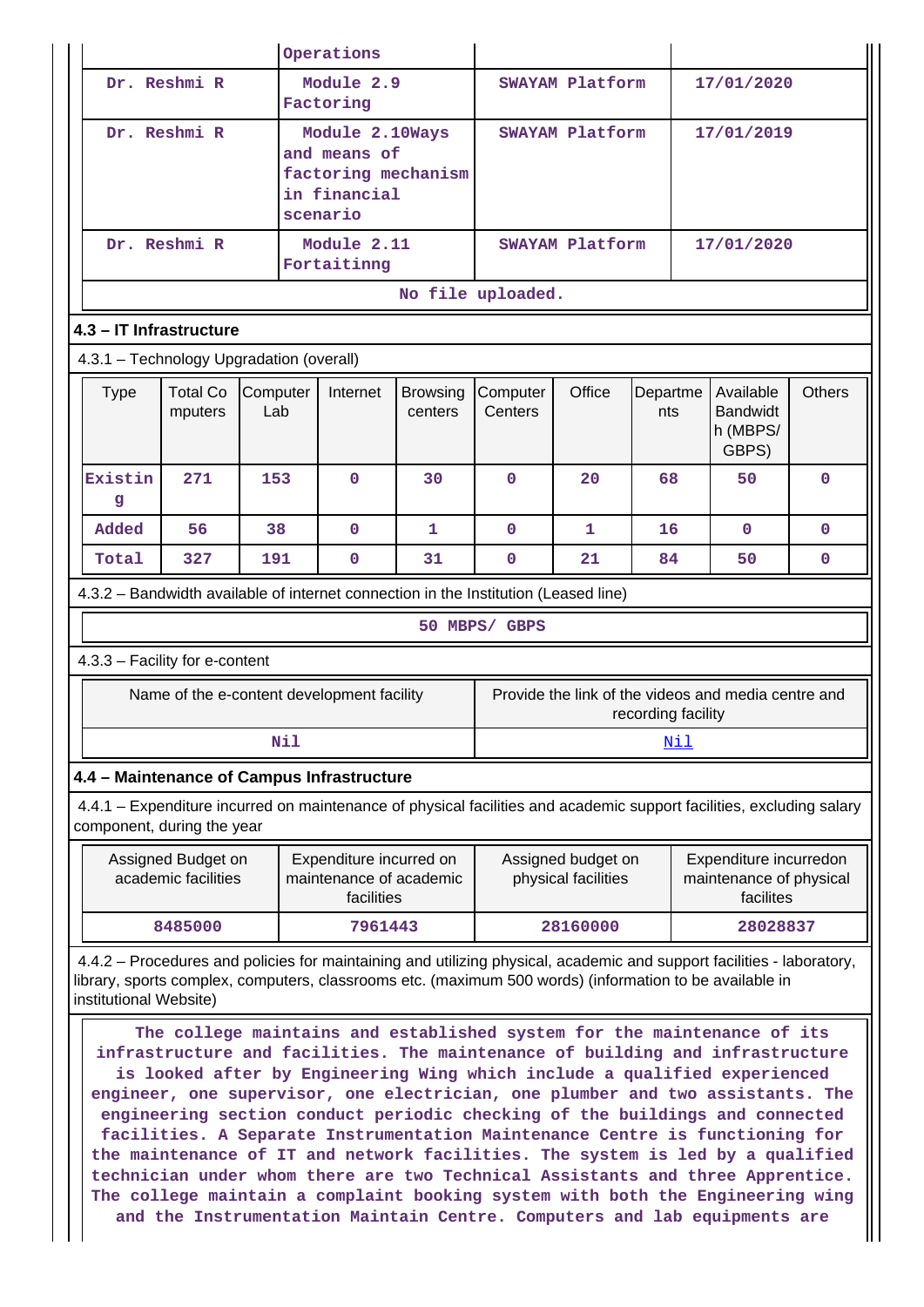**periodically checked and tested on monthly basis. Instrumentation facility centre is assigned work related to the maintenance of computer, networks including OFc lan and the WI FI and the engineering section addresses the complaints related to the building and connected installation. Classroom laboratories are swept cleaned each working days under the supervisor.**

<https://farookcollege.ac.in/iqac/policies-and-procedures>

## **CRITERION V – STUDENT SUPPORT AND PROGRESSION**

### **5.1 – Student Support**

5.1.1 – Scholarships and Financial Support

|                                         | Name/Title of the scheme | Number of students | Amount in Rupees |  |  |  |
|-----------------------------------------|--------------------------|--------------------|------------------|--|--|--|
| Financial Support<br>from institution   | Edu support              | 121                | 905966           |  |  |  |
| Financial Support<br>from Other Sources |                          |                    |                  |  |  |  |
| a) National                             | Scholorship              | 1621               | 20224212         |  |  |  |
| b)International                         | Nil                      | Nill               |                  |  |  |  |
| No file uploaded.                       |                          |                    |                  |  |  |  |

 5.1.2 – Number of capability enhancement and development schemes such as Soft skill development, Remedial coaching, Language lab, Bridge courses, Yoga, Meditation, Personal Counselling and Mentoring etc.,

| Name of the capability<br>enhancement scheme | Date of implemetation | Number of students<br>enrolled | Agencies involved |  |  |  |
|----------------------------------------------|-----------------------|--------------------------------|-------------------|--|--|--|
| Mentoring                                    | 01/06/2019            | 3238                           |                   |  |  |  |
| <b>SSP</b>                                   | 01/06/2021            | 60                             | Govt. of Kerala   |  |  |  |
| College<br><b>Counselling Centre</b>         | 03/06/2019            | 3238                           | Nill              |  |  |  |
| <b>WWS</b>                                   | 01/06/2019            | 60                             | Govt. of Kerala   |  |  |  |
| NET Coaching                                 | 01/08/2019            | 140                            | <b>PTA</b>        |  |  |  |
| No file uploaded.                            |                       |                                |                   |  |  |  |

 5.1.3 – Students benefited by guidance for competitive examinations and career counselling offered by the institution during the year

| Year              | Name of the<br>scheme        | Number of<br>benefited<br>students for<br>competitive<br>examination | Number of<br>benefited<br>students by<br>career<br>counseling<br>activities | Number of<br>students who<br>have passedin<br>the comp. exam | Number of<br>studentsp placed |  |  |  |
|-------------------|------------------------------|----------------------------------------------------------------------|-----------------------------------------------------------------------------|--------------------------------------------------------------|-------------------------------|--|--|--|
| 2020              | <b>NET</b><br>Coaching       | 140                                                                  | 140                                                                         | 68                                                           | <b>Nill</b>                   |  |  |  |
| 2020              | Civil<br>Service<br>Coaching | 97                                                                   | 201                                                                         | $\mathbf{1}$                                                 | 1                             |  |  |  |
| 2020              | <b>KAS</b><br>Coaching       | 39                                                                   | 39                                                                          | 8                                                            | <b>Nill</b>                   |  |  |  |
| No file uploaded. |                              |                                                                      |                                                                             |                                                              |                               |  |  |  |

 5.1.4 – Institutional mechanism for transparency, timely redressal of student grievances, Prevention of sexual harassment and ragging cases during the year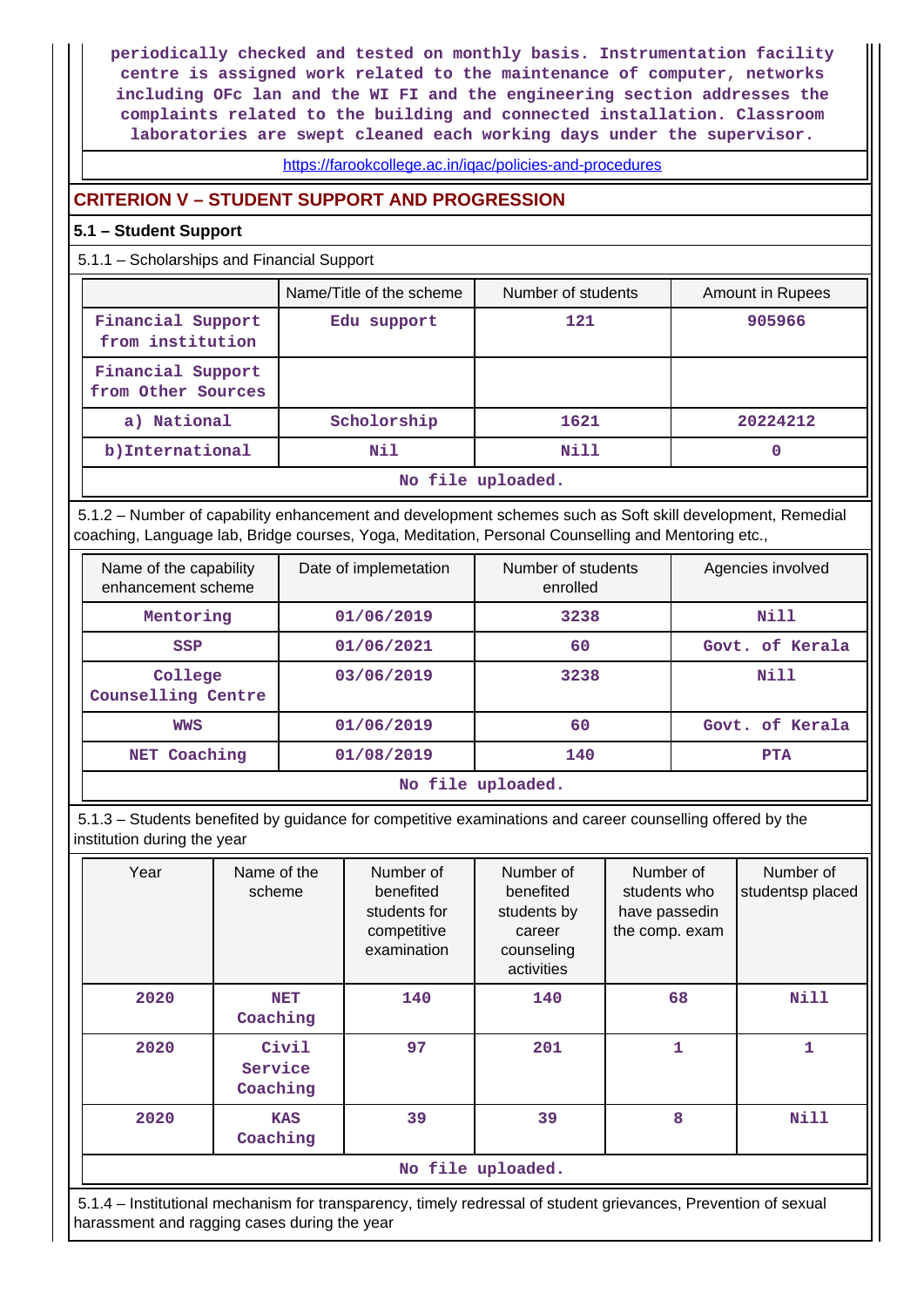| Total grievances received                                                     |                                                             | Number of grievances redressed     |                                    | Avg. number of days for grievance<br>redressal         |                                             |  |  |  |  |  |
|-------------------------------------------------------------------------------|-------------------------------------------------------------|------------------------------------|------------------------------------|--------------------------------------------------------|---------------------------------------------|--|--|--|--|--|
|                                                                               | 4                                                           |                                    | 4                                  |                                                        | 7                                           |  |  |  |  |  |
| 5.2 - Student Progression                                                     |                                                             |                                    |                                    |                                                        |                                             |  |  |  |  |  |
| 5.2.1 - Details of campus placement during the year                           |                                                             |                                    |                                    |                                                        |                                             |  |  |  |  |  |
|                                                                               | On campus                                                   |                                    |                                    | Off campus                                             |                                             |  |  |  |  |  |
| Nameof<br>organizations<br>visited                                            | Number of<br>students<br>participated                       | Number of<br>stduents placed       | Nameof<br>organizations<br>visited | Number of<br>students<br>participated                  | Number of<br>stduents placed                |  |  |  |  |  |
| Reliance<br>JIO Infocom<br>Pvt Ltd                                            | 28                                                          | 5                                  | <b>Nill</b>                        | Nill                                                   | <b>Nill</b>                                 |  |  |  |  |  |
|                                                                               |                                                             |                                    | View File                          |                                                        |                                             |  |  |  |  |  |
| 5.2.2 - Student progression to higher education in percentage during the year |                                                             |                                    |                                    |                                                        |                                             |  |  |  |  |  |
| Year                                                                          | Number of<br>students<br>enrolling into<br>higher education | Programme<br>graduated from        | Depratment<br>graduated from       | Name of<br>institution joined                          | Name of<br>programme<br>admitted to         |  |  |  |  |  |
| 2020                                                                          | 1                                                           | <b>MA ARABIC</b>                   | <b>ARABIC</b>                      | Javaharlal<br>Nehru<br>University                      | PhD                                         |  |  |  |  |  |
| 2020                                                                          | 1                                                           | <b>BSC</b><br>Statistics           | Statistics                         | <b>IIITMK</b>                                          | MSc Data<br>Analytics                       |  |  |  |  |  |
| 2020                                                                          | 1                                                           | <b>BA</b><br>Sociology             | Sociology                          | <b>DELHI</b><br>UNIVERSITY                             | <b>MSW</b>                                  |  |  |  |  |  |
| 2020                                                                          | 1                                                           | <b>BA</b><br>Sociology             | Sociology                          | IIT, JODHPUR                                           | MSC.<br><b>DIGITAL</b><br><b>HUMANITIES</b> |  |  |  |  |  |
| 2020                                                                          | $\mathbf{1}$                                                | <b>MA</b><br>Multimedia            | Multimedia                         | Central<br>University<br>of Punjab                     | <b>MCJ</b>                                  |  |  |  |  |  |
| 2020                                                                          | $\mathbf{1}$                                                | <b>BSC</b><br>Physics              | Physics                            | Hyderabad<br>central<br>university                     | MSc ocean<br>and<br>atmospheric<br>science  |  |  |  |  |  |
| 2020                                                                          | $\mathbf{1}$                                                | <b>BSC</b><br>Physics              | Physics                            | Jamia<br>Millia<br>Islamia<br>University,<br>New Delhi | <b>MSC</b><br>Physics                       |  |  |  |  |  |
| 2020                                                                          | $\mathbf{1}$                                                | <b>BA English</b>                  | English                            | <b>JNU</b>                                             | MA English                                  |  |  |  |  |  |
| 2020                                                                          | $\overline{\mathbf{2}}$                                     | <b>BA</b><br>Sociology             | Sociology                          | <b>UNIVERITY</b><br>OF HYDERBAD                        | <b>M.A GENDER</b><br><b>STUDIES</b>         |  |  |  |  |  |
| 2020                                                                          | 1                                                           | <b>BA</b><br>Functional<br>English | English                            | Govt Law<br>College,<br>Calicut                        | LLB                                         |  |  |  |  |  |
|                                                                               |                                                             |                                    | View File                          |                                                        |                                             |  |  |  |  |  |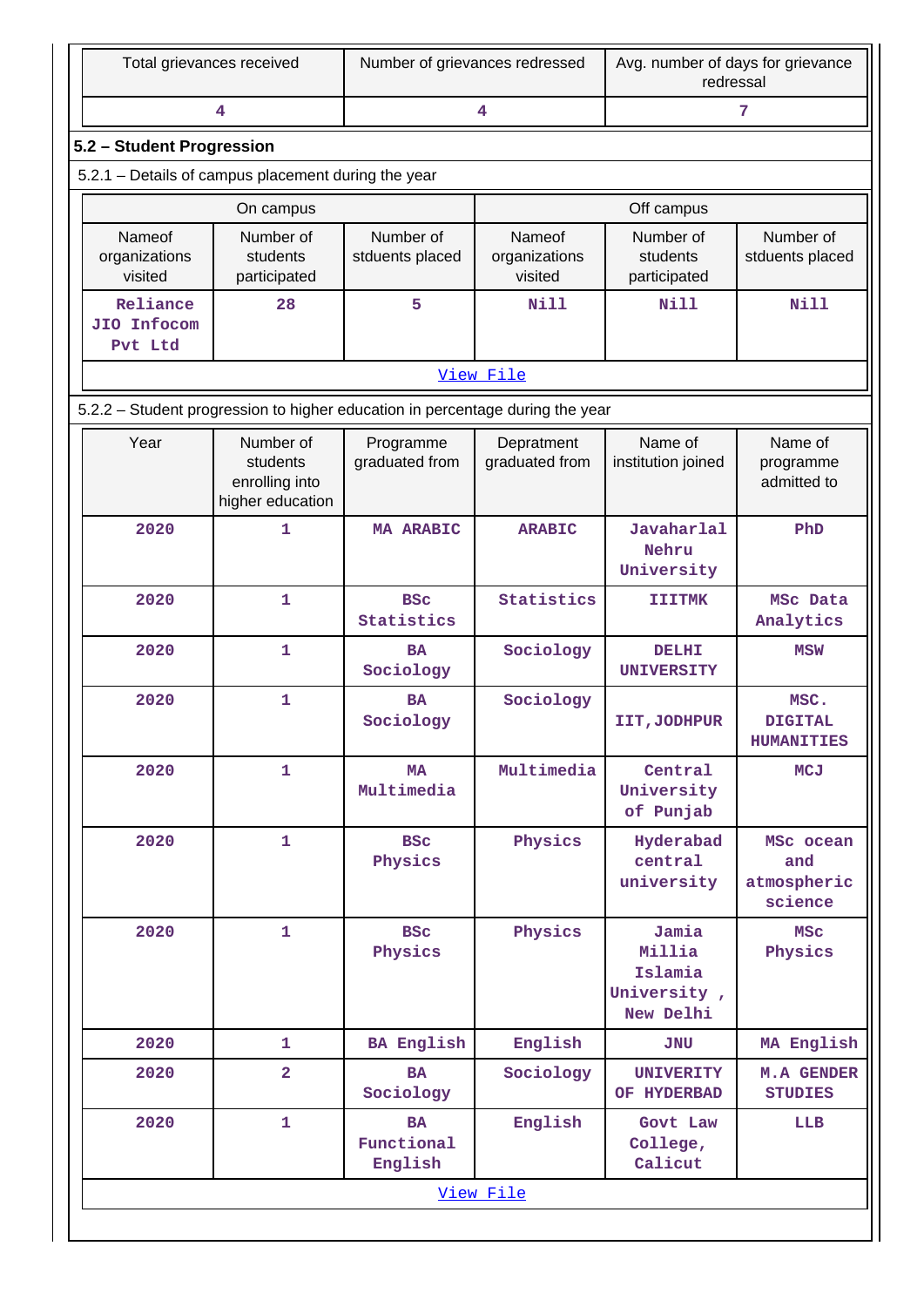| 5.2.3 - Students qualifying in state/ national/ international level examinations during the year<br>(eg:NET/SET/SLET/GATE/GMAT/CAT/GRE/TOFEL/Civil Services/State Government Services) |            |                   |                                         |  |  |  |  |
|----------------------------------------------------------------------------------------------------------------------------------------------------------------------------------------|------------|-------------------|-----------------------------------------|--|--|--|--|
| Items                                                                                                                                                                                  |            |                   | Number of students selected/ qualifying |  |  |  |  |
| <b>NET</b>                                                                                                                                                                             |            |                   | 68                                      |  |  |  |  |
| Any Other                                                                                                                                                                              |            |                   | 21                                      |  |  |  |  |
|                                                                                                                                                                                        |            | No file uploaded. |                                         |  |  |  |  |
| 5.2.4 - Sports and cultural activities / competitions organised at the institution level during the year                                                                               |            |                   |                                         |  |  |  |  |
| Activity                                                                                                                                                                               | Level      |                   | <b>Number of Participants</b>           |  |  |  |  |
| Annual Staff Day                                                                                                                                                                       |            | College           | 314                                     |  |  |  |  |
| Hostel Day                                                                                                                                                                             |            | College           | 325                                     |  |  |  |  |
| Onam Celebration                                                                                                                                                                       |            | College           | 2301                                    |  |  |  |  |
| College Sports Day                                                                                                                                                                     |            | College           | 1100                                    |  |  |  |  |
| College Day                                                                                                                                                                            |            | College           | 1300                                    |  |  |  |  |
| College Fine Arts Day                                                                                                                                                                  |            | College           | 2501                                    |  |  |  |  |
| Calicut University<br>inter- zone Softball men<br>Championship                                                                                                                         |            | University        | 144                                     |  |  |  |  |
| Calicut University<br>inter- zone Baseball<br>women Championship                                                                                                                       | University |                   | 80                                      |  |  |  |  |
| Calicut University A<br>zone - Cricket                                                                                                                                                 | University |                   | 144                                     |  |  |  |  |
| Calicut University A<br>$zone - Football$                                                                                                                                              |            | University        | 480                                     |  |  |  |  |
| No file uploaded.                                                                                                                                                                      |            |                   |                                         |  |  |  |  |

## **5.3 – Student Participation and Activities**

 5.3.1 – Number of awards/medals for outstanding performance in sports/cultural activities at national/international level (award for a team event should be counted as one)

| Year | Name of the<br>award/medal                          | National/<br>Internaional | Number of<br>awards for<br>Sports | Number of<br>awards for<br>Cultural | Student ID<br>number | Name of the<br>student |
|------|-----------------------------------------------------|---------------------------|-----------------------------------|-------------------------------------|----------------------|------------------------|
| 2019 | Santhosh<br>Trophy<br>Football C<br>hampionshi<br>p | National                  | 1                                 | <b>Nill</b>                         | <b>Nill</b>          | Thahir<br>Zaman K      |
| 2019 | Taekwondo                                           | National                  | 1                                 | Nill                                | Nill                 | Anaina                 |
| 2019 | Gymnastics                                          | National                  | $\mathbf{1}$                      | Nill                                | Nill                 | Kiran.C                |
| 2019 | Shuttle<br>Badminton                                | National                  | 1                                 | Nill                                | Nill                 | Thakitud<br>heen Wahid |
| 2019 | Taekwondo                                           | National                  | 1                                 | <b>Nill</b>                         | <b>Nill</b>          | Vishnu S               |
| 2019 | <b>Handball</b>                                     | National                  | $\mathbf{1}$                      | <b>Nill</b>                         | <b>Nill</b>          | Arshad                 |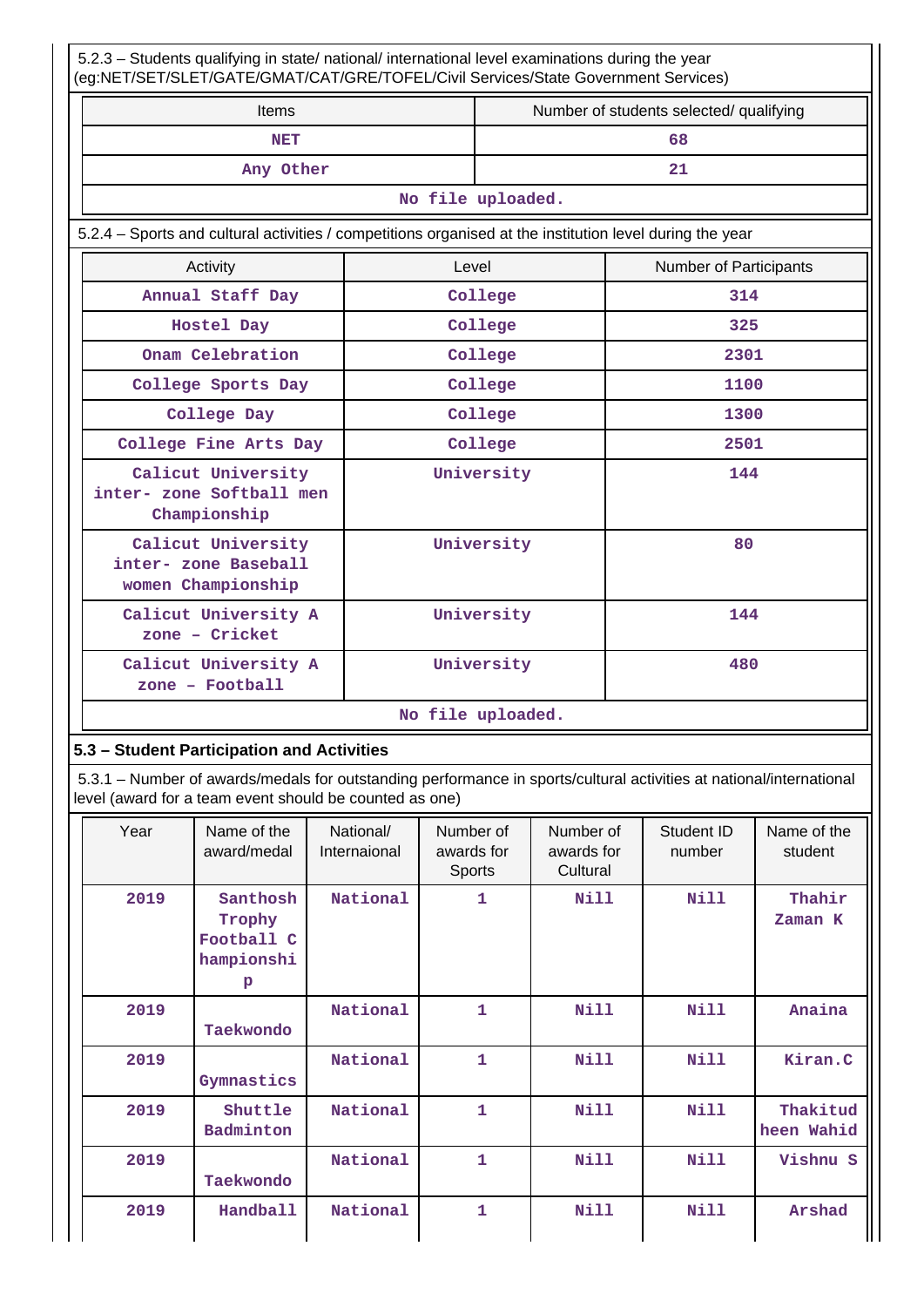|           | Men                                 |          |   |             |             | <b>VP</b>               |  |
|-----------|-------------------------------------|----------|---|-------------|-------------|-------------------------|--|
| 2019      | Softball                            | National | 1 | Nill        | Nill        | Jishnu C                |  |
| 2019      | <b>Base</b><br><b>Ball</b><br>Women | National | 1 | Nill        | Nill        | Abhilasha<br>A K        |  |
| 2019      | Wushu                               | National | 1 | Nill        | Nill        | Mohammed<br>Sabith      |  |
| 2019      | Softball                            | National | 1 | <b>Nill</b> | <b>Nill</b> | <b>Amal</b><br>Mohandas |  |
| View File |                                     |          |   |             |             |                         |  |

 5.3.2 – Activity of Student Council & representation of students on academic & administrative bodies/committees of the institution (maximum 500 words)

 **All students of the college are members of the students Union. Associations formed at the department level are affiliated to the college union. The objectives of the college students' union are (i) to train students of the college in the duties and rights of citizenship. (ii) to promote opportunities for the development of character, leadership efficiency, knowledge and spirit of service among students, (iii) to organize debates, seminars, and such other activities, and (iv) to provide opportunities for students to organise sports, arts and other cultural activities. Parliamentary system will be followed in the students' Union election of the College as per the judgment of the Honourable High Court. The office bearer of the College Union are elected by the students as a whole in a two tier process. First the students of a class will elect their class representatives and programmes representatives. At the second level, the elected class and programme representatives further elect the office bearers of the college union including One Chairperson, one Vice Chairpersons, One General Secretary, one Joint Secretary, one Fine Arts Secretary, one Students Editor, one General Captain and two University Union Counselors Student's Union activities of the college are fully led by the students with the permission of the Principal and under the advice of a Student Advisor. The major events organized a part from special programmes are Fine Arts day, College day and Sports day. The Union also bring out the Annual Magazine of the College Union under the Student Editor. Union also organize other programmes for the benefit of the students. The college provide opportunities for students to be part of Academic and Other Committees. Student's representatives are there in IQAC, Hostel Committee, Grievance Redressal Forum, Anti Sexual Harassment Committee, Anti Ragging Committee and Ethic Committee. The clubs and other committees involved in social outreach and human values programme as a matter of policy is organized under a student convener under a teacher in charge.**

### **5.4 – Alumni Engagement**

5.4.1 – Whether the institution has registered Alumni Association?

 **Yes**

 **Farook College Old Students Association (FOSA) is very active and providing unstinting support in every respect in the process of the growth and expansion of the institution. The purpose of the Association is to foster and perpetuate friendship, contact and co-operation among the alumni through publications, informal group meetings and through other means. The Association seeks to further social and cultural interests of the college by maintaining an active harmonious relationship between the almamater and the alumni. The Association is functioning in India and abroad. Apart from district wise Chapters in Kerala, it also have a chapter at Delhi and Bangalore. FOSA chapters are**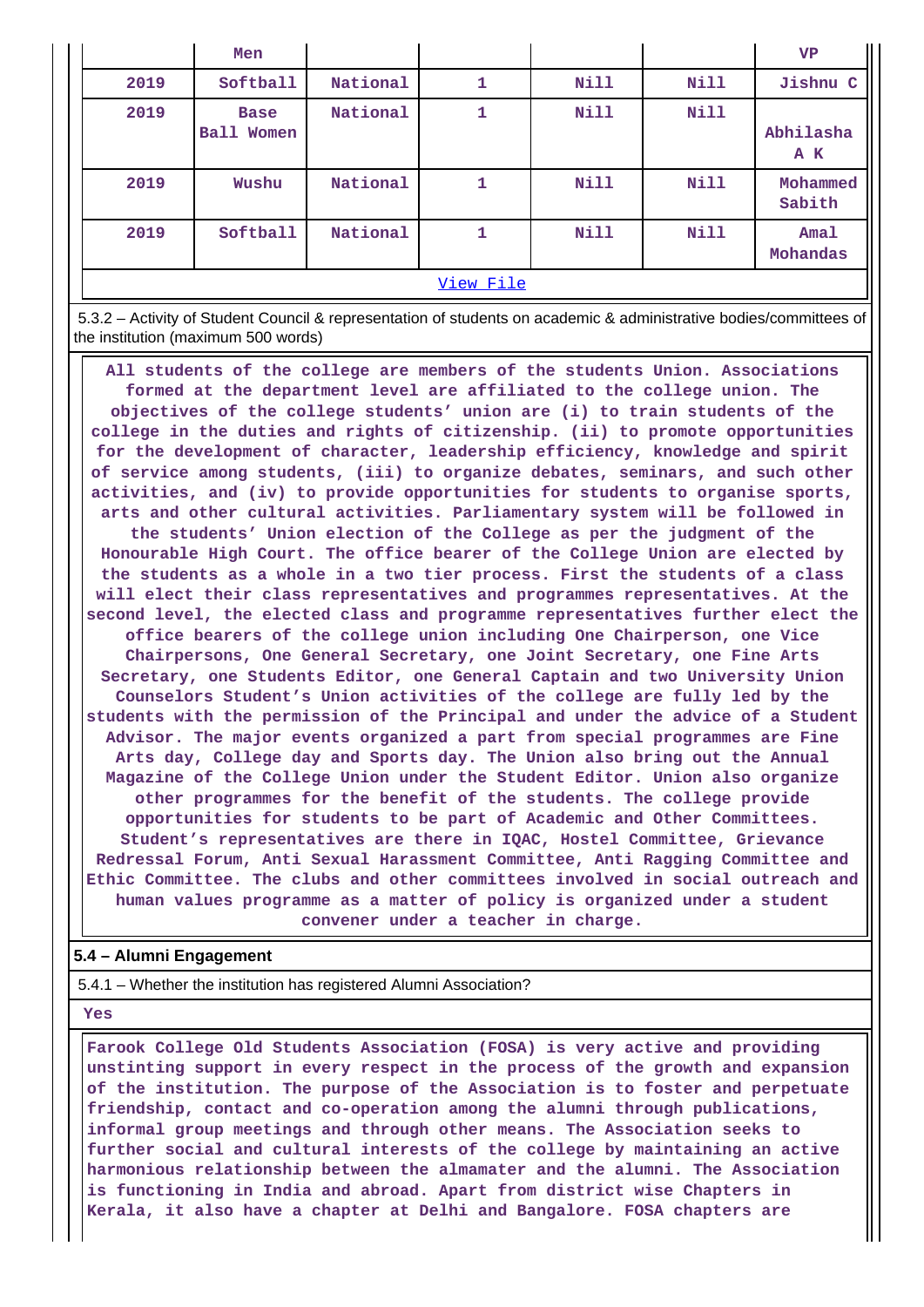**functioning in Dubai, Qatar, Jeddah, Abudhabi, Kuwait, Damam, and Bahrain in GCC region and in UK and United States in the West. A Triannual gathering of the old students (FOSA) are usually organized in which old students from different countries gather together. FOSA has also instituted Annual Memorial Lecture to honor the founder of the College, Abussabah Ahamadali. It also founded One for One freeship programme, regularly fund EDUSUPPORT programme and help other initiatives. The association has extensively contributed to the infrastructural development of the College. It extended financial assistance to the college for the constructions of the following components in the campus. The college Cafeteria, car parking bay, AP Bava Haji Conference Hall, Water Purification Plant are only some of these.**

5.4.2 – No. of registered Alumni:

## **1 1 1**

5.4.3 – Alumni contribution during the year (in Rupees) :

#### **1021000**

5.4.4 – Meetings/activities organized by Alumni Association :

 **• FOSA Dubai Chapter executive committee conducts Monthly Executive meetings. • Steering Committee meeting of FOSA was conducted on 04/02/2019. • An Executive Committee of FOSA Central Committee was conducted on 01/5/19 at Virtual Hall, Farook College ,7 pm • An Executive Committee of FOSA Central Committee was held on 22/10/2019 at AVT, Farook College • FOSA Steering Committee was held on 17/01/2020 • A combined meeting of Executive Committee, FOSA neighbours and RUA members for the discussion on Dialysis center project on 26/03/2019. • FOSA Kozhikode city chapter organized a meeting at Hotel Calicut Gate on 24/09/2019. • Coaching progamme for medical/ Engineering entrance admission to higher education centers for plus two passed meritorious financially backward students 2019 batch of 40 students at Farook Higher Secondary School on July 2019. • FOSA Dubai Chapter organized Pinneyum Pinneyum, FOSA College Day 2020. Padmasree Dr. Azad Moopan was the Chief guest on 21 February 2020 • "Mission wings of FOSA"- An initiatives by FOSA in association with Madhyamam daily and Media one offered flight tickets to Pravasi stranded due to lockdown • Ramadan Kit Distribution. Distributed 1000 Ramadam kit to help the poor needy during Covid Pandemic • FOSA Dubai conducted Family Sports meet on 16th November 2019 • Organized Online meeting to falicilate Dr. Mubarack Pasha, Former Principal, Farook College on his appointment as first Vice Chancellor of Sree Narayana Guru Open University**

### **CRITERION VI – GOVERNANCE, LEADERSHIP AND MANAGEMENT**

#### **6.1 – Institutional Vision and Leadership**

 6.1.1 – Mention two practices of decentralization and participative management during the last year (maximum 500 words)

 **The College administer the co-curricular extracurricular activities in a decentralized and participative mode. The College has a fine arts committee with the Principal as its Chairperson. The Committee takes policy decisions and frame plans for the fine arts activities in the College. Under the committee the following wings are constituted to look after different field of arts. They are Music Club, Debate Club, Quiz Club, Dance Club, Drama Club, Readers Forum etc. All the Committee are constituted as teachers and students as its members. Students are formed into clubs under a teacher in charge who mentor them. The members of the club works under him with a student convener to facilitate activities. The plans and the programme of the individual clubs are executed by these clubs who are requested only to get a permission from the Principal of the College. The Clubs plans their programme, executes it, monitor it and**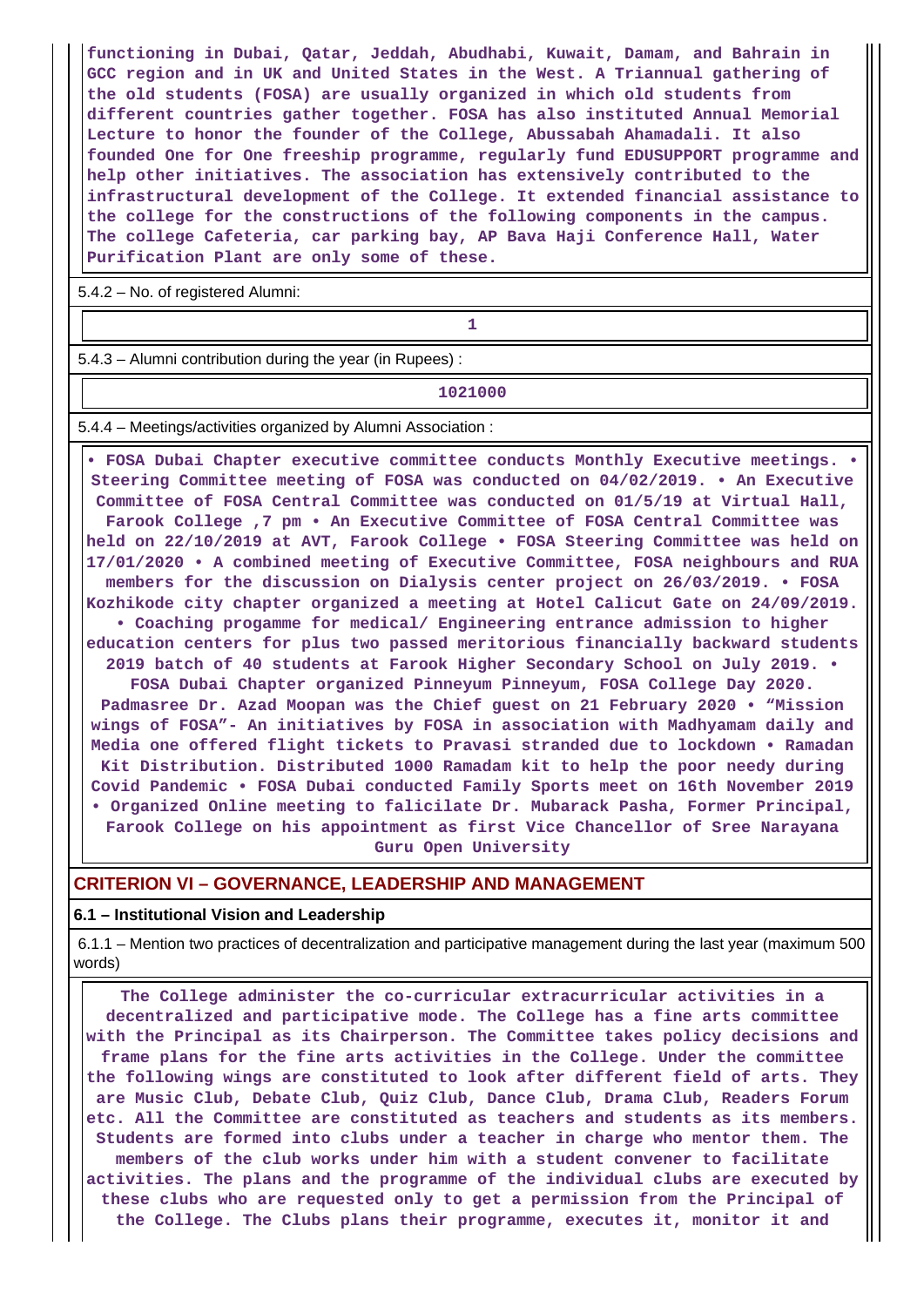**report it to the Principal. The clubs submit the reports of their achievements to the principal at the end of each year. 2. Internal Quality Assurance Cell is the central platform of the institution which tune the entire processes of the institution to suit quality needs. As an institution that have to administrate 9 research department, 15 post graduate programme and 20 UG programme and as such involves a large amount of work, the effective functioning of Internal Quality Assurance cell lies in the centre stage of the management of the institution. The function of IQAC is structural in a basically decentralised and participative mode. Internal Quality Assurance Cell of the college leads the Quality initiatives and monitoring. The Cell function under its Chairperson (Principal), and Coordinator. There are two joint coordinators at the college level and executive members. The department level functions of the IQAC are led by the IQAC Department level coordinators. The administration and management of Internal Quality Records of the each departments are run under the concerned Heads of the Department along with the department level IQAC Coordinators lead the same. They also look after the department level documentations and periodic feedbacks. Thus the Department level Coordinators functions freely at their own decisions and report their works to the IQAC. IQAC is running in a 2 tier structure. At the top this in college level Internal Quality Assurance Cell with Principal as Chairpersons and a senior faculty as Coordinator. The committee includes representatives from Management, Teaching Staff, Nonteaching Staff, Students, Industry, and Alumni. It leads the quality and monitoring of the institution.**

6.1.2 – Does the institution have a Management Information System (MIS)?

*Yes* 

## **6.2 – Strategy Development and Deployment**

6.2.1 – Quality improvement strategies adopted by the institution for each of the following (with in 100 words each):

| <b>Strategy Type</b>   | Details                                                                                                                                                                                                                                                                                                                                                                                                                                                                                                                                                                                                                                                                                                                                             |
|------------------------|-----------------------------------------------------------------------------------------------------------------------------------------------------------------------------------------------------------------------------------------------------------------------------------------------------------------------------------------------------------------------------------------------------------------------------------------------------------------------------------------------------------------------------------------------------------------------------------------------------------------------------------------------------------------------------------------------------------------------------------------------------|
| Curriculum Development | Academic Council of the College<br>finalize the framework of the<br>curriculum which have to be followed by<br>the Boards of Studies. Workshops are<br>organised normally to discuss<br>curriculum development. The workshops<br>also consider the curriculum feedbacks,<br>the emerging areas of knowledge<br>teaching learning technologies and<br>latest assessment and evaluation<br>methods. The Boards of Studies then<br>proceeds with the development of<br>syllabi. The syllabus was first read<br>and approved by Boards of Studies and<br>vetted in the Academic Council of the<br>College and further vetted by the<br>University. The quality of the<br>curriculum is thus ensured through a<br>three tire system of approval vetting. |
| Teaching and Learning  | The college maintains Internal<br>Quality Records which focus on the<br>monitoring of the teaching Learning<br>Processes. Teaching Learning takes<br>place in a systematic manner following<br>semester plans, teaching plans,<br>Evaluation plans which are properly                                                                                                                                                                                                                                                                                                                                                                                                                                                                               |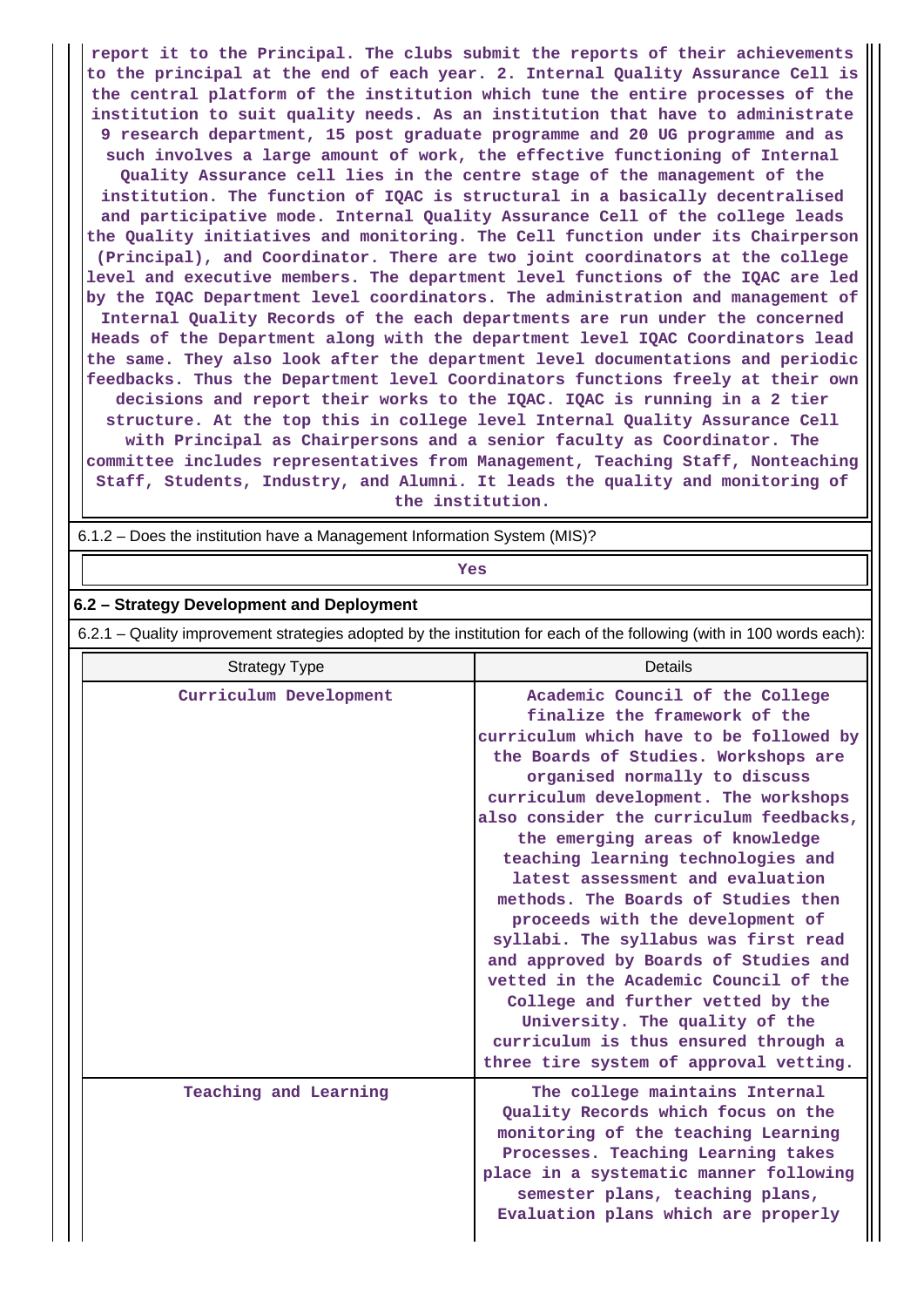|                            | formulated and maintained. Monthly<br>reviews are put in place to monitor the<br>process. Adequate Laboratories, IT<br>facilities and software are provided<br>for effective teaching learning.<br>Virtual labs are also set up. Thus<br>providing best infrastructure and<br>monitoring the delivery processes and<br>introducing a congruent assessment<br>mechanisms constitute the strategy of<br>the college to improve the quality in<br>teaching learning.                                                                                                                                                                                                                                                                                                                                                                                                                                                                                                                                                                                                     |
|----------------------------|-----------------------------------------------------------------------------------------------------------------------------------------------------------------------------------------------------------------------------------------------------------------------------------------------------------------------------------------------------------------------------------------------------------------------------------------------------------------------------------------------------------------------------------------------------------------------------------------------------------------------------------------------------------------------------------------------------------------------------------------------------------------------------------------------------------------------------------------------------------------------------------------------------------------------------------------------------------------------------------------------------------------------------------------------------------------------|
| Examination and Evaluation | The Quality of Examination Evaluation<br>integrally related to the Quality of<br>teaching learning. The Evaluation<br>consist of practices of formative<br>evaluation and the structure of<br>summative evaluation. Teachers are free<br>to introduce proper formative<br>assessment practices so that they could<br>bring out planned Quality output in the<br>classroom. Participative method is<br>followed at the level of formative<br>assessment. The summative evaluation is<br>structured as Continuous Evaluation<br>(CE) and End Semester Examination. The<br>CE consist of tests, assignments and<br>seminars with prescribed weitages. The<br>Semester End Examination included<br>theory and practical examination which<br>bore 80 of the total evaluation. The<br>Office of Controller of Examinations<br>manage the entire system of the<br>Examinations. All processes of exams<br>are managed highly confidentially<br>through a dedicated system. Double<br>valuation for PG programmes and<br>students grievances mechanisms are put<br>in place. |
| Research and Development   | The College is keen to improve the<br>quality of Research in the institution.<br>The entire process of research is<br>streamlined by a Research Promotion<br>Council at college level with the<br>Principal as Chairperson. The<br>strategies and polices are formulated<br>in this platform. The college follows a<br>three pronged action in this regard:<br>Provide good infrastructure, increase<br>accessibility and promote research<br>activities Apart from establishing and<br>updating Labs and Libraries, the<br>college strives to increase the number<br>of recognised research departments with<br>a new addition this year, the total<br>number of Research Department now is 9.<br>The college strives to bring research                                                                                                                                                                                                                                                                                                                              |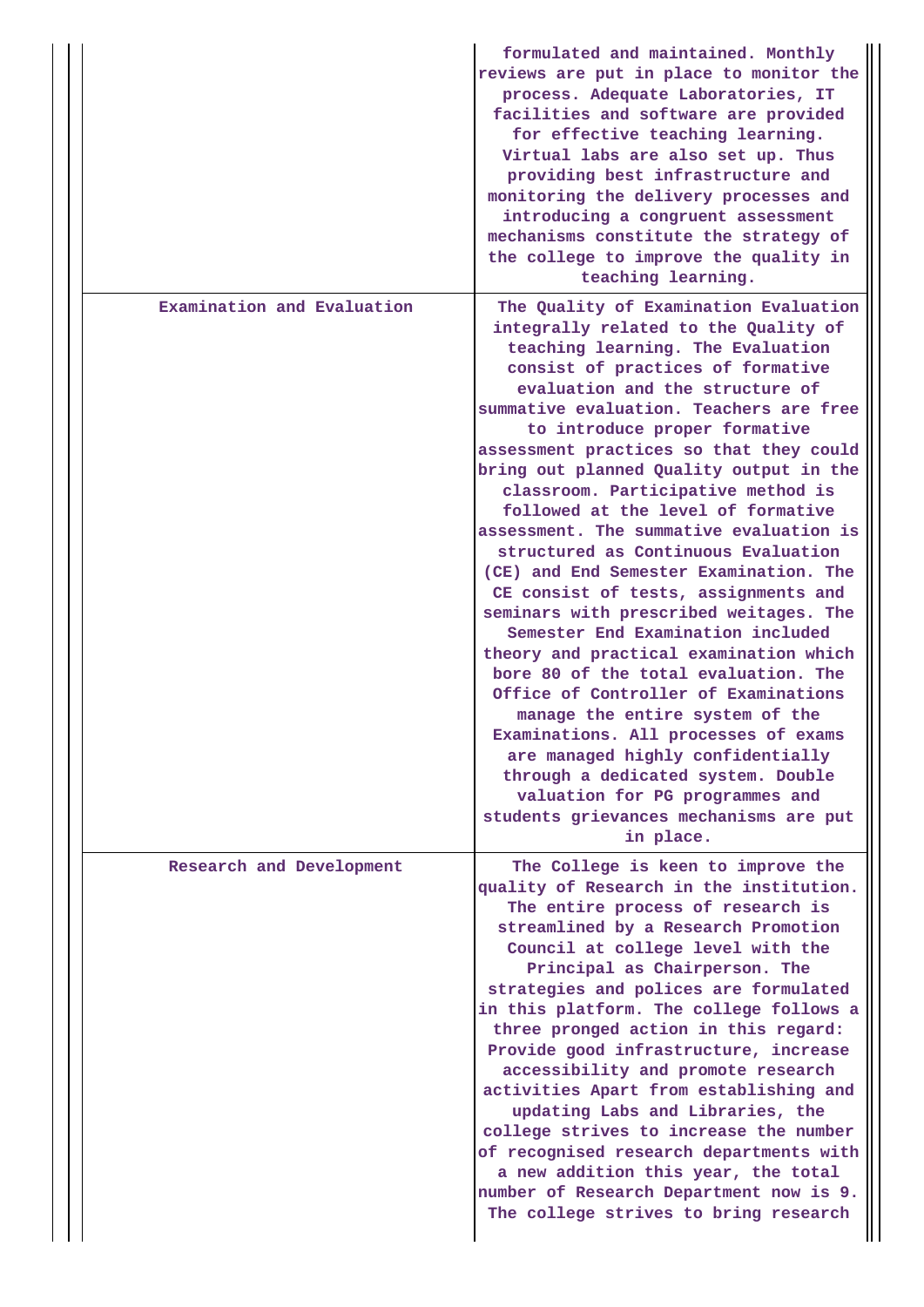|                                                               | funds from govt. and other agencies<br>including FIST, CPE, KSCSTE, UGC etc.<br>The college regularly hosts<br>International and National seminars<br>every year. EFCS is branded Conference<br>held every year by the dept. of<br>Chemistry, other department also<br>organises seminars regularly.                                                                                                                                                                                                                                                                                                                                                                                                                                                   |
|---------------------------------------------------------------|--------------------------------------------------------------------------------------------------------------------------------------------------------------------------------------------------------------------------------------------------------------------------------------------------------------------------------------------------------------------------------------------------------------------------------------------------------------------------------------------------------------------------------------------------------------------------------------------------------------------------------------------------------------------------------------------------------------------------------------------------------|
| Human Resource Management                                     | The college has a well run system of<br>Human Resources Management. The<br>Management is keen to recruit quality<br>hands to both its office and teaching<br>department. Induction Trainings are<br>also organised. A systematic monitoring<br>system of the performance of teachers<br>is in place. Non-teaching staff are<br>also put to monthly and weekly review<br>of performance. The college maintains a<br>MIS. To compensate the extra time work<br>of the staff the college offers<br>compensatory to them off. The college<br>also offers free uniforms, free medical<br>treatment, Residential Quarters, co-<br>operative societies, recreation and<br>sport facilities to keep the overall<br>morale of the staff of the college<br>high. |
| Admission of Students                                         | College take special care to ensure<br>input quality. Admission is open to all<br>students irrespective of their class,<br>caste, region or religion. Subject to<br>the rules of government, college keep<br>its portals rich with diversity of<br>students. The college also admit<br>students from outside the country such<br>as Afghanistan, Kenya, Lesotho etc.<br>Students from outside the state such as<br>Lakshadweep, Tamilnadu, Karnataka and<br>Kashmir. The college conduct admission<br>fully online so that students from the<br>world over can apply for admission<br>through website. Website also publish<br>the prospectus of the college.                                                                                          |
| Library, ICT and Physical<br>Infrastructure / Instrumentation | As per the advice of the Library<br>Advisory Committee of the Colleges, we<br>regularly update the book collections<br>in the central Library. Now the<br>priority is online resources such as<br>NLIST of INFLIBNET, TELNET, etc. ICT<br>Advisory Committee of the College<br>oversees the ICT facilities of the<br>College. Informatics Center plays the<br>central role in managing ICT facilities<br>of the College. College Instrumentation<br>Maintenance Centre looks after the<br>maintenance of the equipment and<br>instruments of the College the College                                                                                                                                                                                   |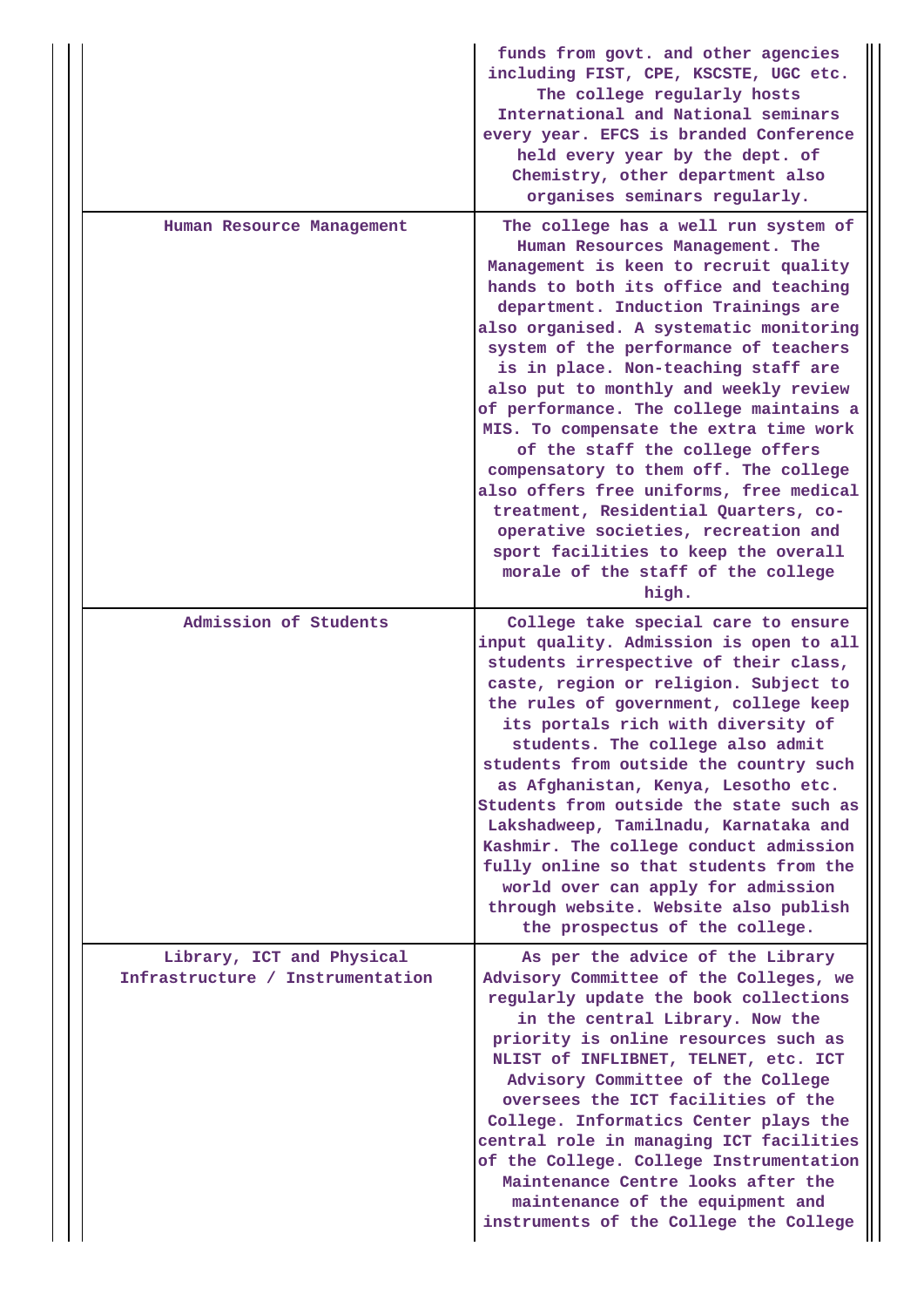|                                      | management add and update the existing<br>physical infrastructure following the<br>advice of the principal who present the<br>need of the College                                                                                                                                                                                                                                                                                                                                                                                                                                                                                                                                                          |
|--------------------------------------|------------------------------------------------------------------------------------------------------------------------------------------------------------------------------------------------------------------------------------------------------------------------------------------------------------------------------------------------------------------------------------------------------------------------------------------------------------------------------------------------------------------------------------------------------------------------------------------------------------------------------------------------------------------------------------------------------------|
| Industry Interaction / Collaboration | The curriculum of the most of the UG<br>PG programmes consists project of the<br>students related with the industry.<br>Students are regularly doing industrial<br>related projects. The College promotes<br>seminars and conferences organized in<br>Association with industry. Department<br>of Chemistry, Computer Science<br>Psychology have constant industrial<br>relations. They has also hearing the<br>formalities of the collaboration with<br>the industry. The activities in<br>connection with this are managed by the<br>Center for Human Resources Development<br>(CHRD) of the College. The center<br>further organizes training programmes<br>for the social workers of various<br>fields |

6.2.2 – Implementation of e-governance in areas of operations:

| E-governace area              | <b>Details</b> |
|-------------------------------|----------------|
| Planning and Development      | Implemented    |
| Administration                | Implemented    |
| Finance and Accounts          | Implemented    |
| Student Admission and Support | Implemented    |
| Examination                   | Implemented    |

## **6.3 – Faculty Empowerment Strategies**

 6.3.1 – Teachers provided with financial support to attend conferences / workshops and towards membership fee of professional bodies during the year

| Year | Name of Teacher | Name of conference/<br>workshop attended<br>for which financial<br>support provided                                                                                                                                                                        | Name of the<br>professional body for<br>which membership<br>fee is provided | Amount of support |
|------|-----------------|------------------------------------------------------------------------------------------------------------------------------------------------------------------------------------------------------------------------------------------------------------|-----------------------------------------------------------------------------|-------------------|
| 2019 | Dr.Abbas K P    | Modern and<br>Contemporary<br>Arab Critical<br>Discourse (Prob<br>lems-Prospects-<br>Challenges), on<br>$25 - 26$ ,<br>November,<br>2019,@ Peoples<br>Democratic<br>Republic of<br>Algeria,<br>University of<br>Blida 2, ali<br>Lounisi- Blida-<br>Algeria | Nill                                                                        | 125000            |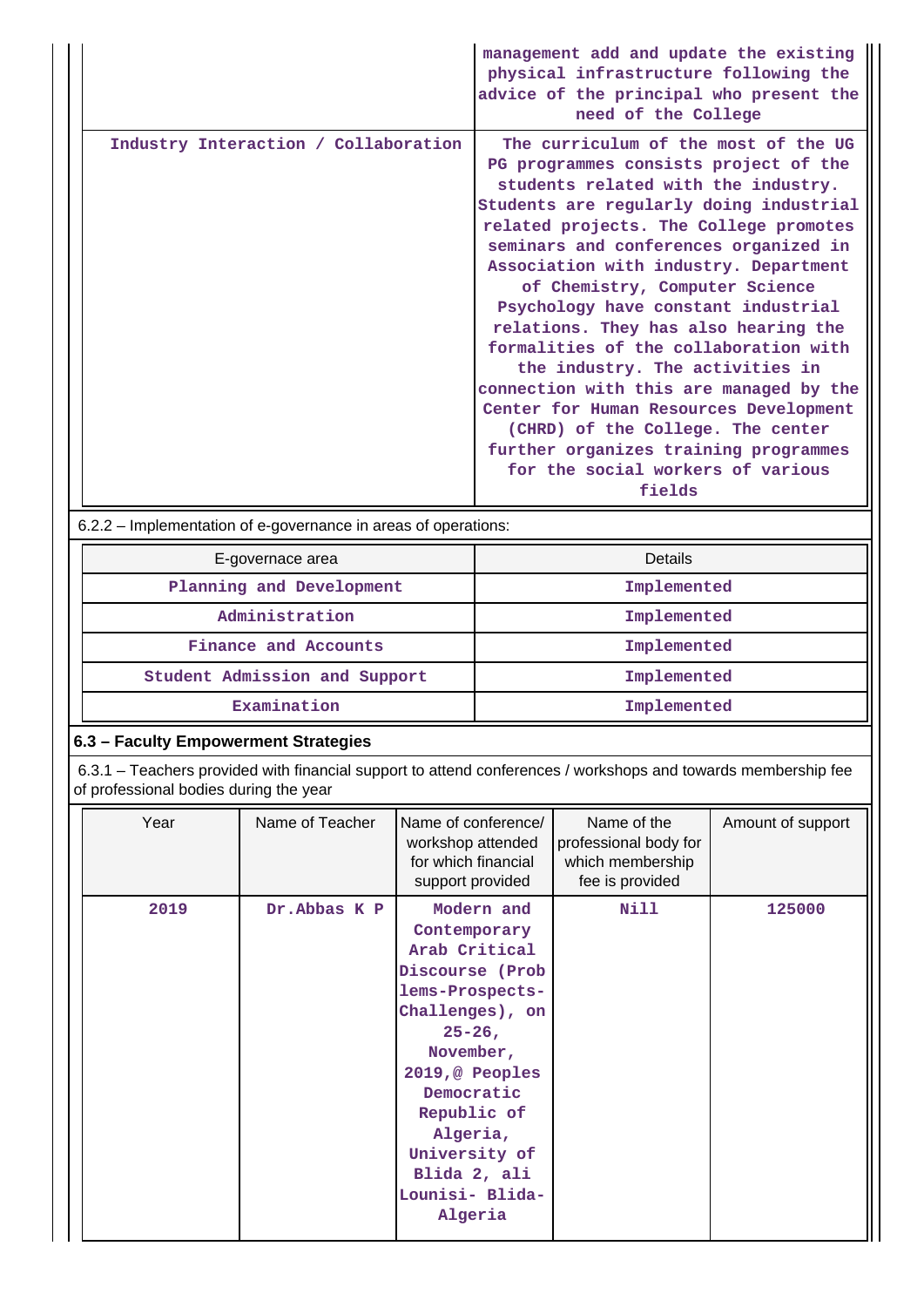| 2019                                                                                                                                                                                                  | Dr. Sajith.<br>E.K                                                                                                   |                                                                                                   | Depiction of<br>Indian in<br>Arabic<br>Literature                                                                                                                                                                                                                             | Nill       |                                                  | 14000                                                |  |
|-------------------------------------------------------------------------------------------------------------------------------------------------------------------------------------------------------|----------------------------------------------------------------------------------------------------------------------|---------------------------------------------------------------------------------------------------|-------------------------------------------------------------------------------------------------------------------------------------------------------------------------------------------------------------------------------------------------------------------------------|------------|--------------------------------------------------|------------------------------------------------------|--|
| 2019<br>Dr. Muhammed<br>Abid. U.P<br>6.3.2 - Number of professional development / administrative training programmes organized by the Colleges for<br>teaching and non teaching staff during the year |                                                                                                                      |                                                                                                   | Modern and<br>Contemporary<br>Arab Critical<br>Discourse (Prob<br>lems-Prospects-<br>Challenges), on<br>$25 - 26$<br>November,<br>2019,@ Peoples<br>Democratic<br>Republic of<br>Algeria,<br>University of<br>Blida 2, ali<br>Lounisi- Blida-<br>Algeria<br>No file uploaded. |            | Nill                                             | 117258                                               |  |
| Year                                                                                                                                                                                                  | Title of the<br>professional<br>development<br>programme<br>organised for<br>teaching staff                          | Title of the<br>administrative<br>training<br>programme<br>organised for<br>non-teaching<br>staff | From date                                                                                                                                                                                                                                                                     | To Date    | Number of<br>participants<br>(Teaching<br>staff) | Number of<br>participants<br>(non-teaching<br>staff) |  |
| 2019                                                                                                                                                                                                  | <b>Nill</b>                                                                                                          | Two Day<br>Workshop<br>for Non<br>Teaching<br>Staff                                               | 27/12/2019 28/12/2019                                                                                                                                                                                                                                                         |            | <b>Nill</b>                                      | 81                                                   |  |
| 2019                                                                                                                                                                                                  | Workshop<br>Series on<br>Thinking<br>Quality-<br>Internal<br>Quality En<br>hancement<br>in<br>Autonomous<br>Colleges | <b>Nill</b>                                                                                       | 03/12/2019                                                                                                                                                                                                                                                                    | 09/03/2020 | 44                                               | <b>Nill</b>                                          |  |
| 2019                                                                                                                                                                                                  | Three<br>Day<br>Induction<br>Programme<br>for Newly<br>Appointed<br>Assistant<br>Professors                          | <b>Nill</b>                                                                                       | 15/06/2019                                                                                                                                                                                                                                                                    | 17/06/2019 | 15 <sub>1</sub>                                  | <b>Nill</b>                                          |  |
| 2019                                                                                                                                                                                                  | Workshop                                                                                                             | Nill                                                                                              |                                                                                                                                                                                                                                                                               |            | 25                                               | <b>Nill</b>                                          |  |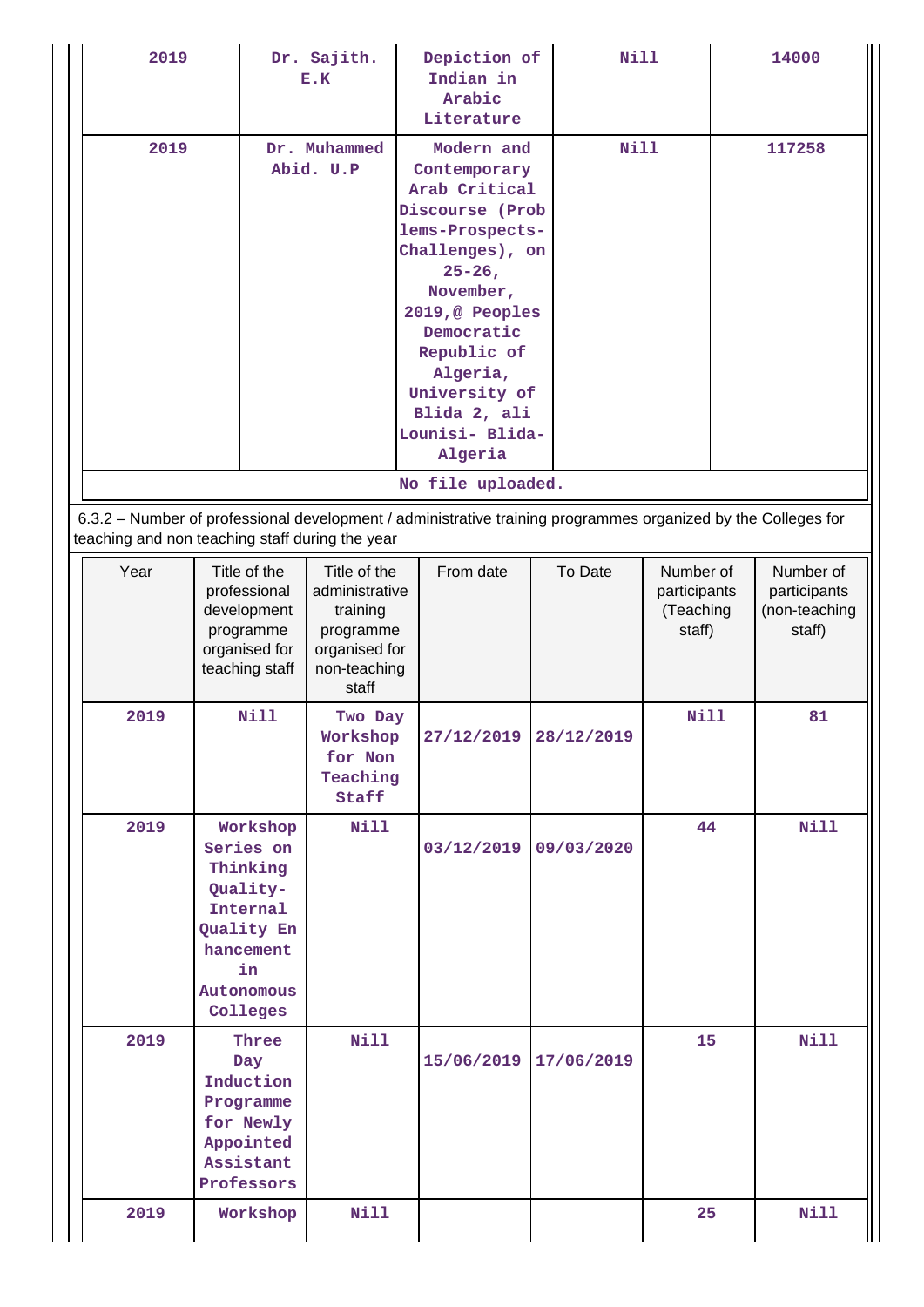|                                                                                                                                                                                            |          | on Outcome<br><b>Based</b><br>Education                                       |              |           |                   |                                                | 02/07/2019 02/07/2019 |              |           |                 |                 |
|--------------------------------------------------------------------------------------------------------------------------------------------------------------------------------------------|----------|-------------------------------------------------------------------------------|--------------|-----------|-------------------|------------------------------------------------|-----------------------|--------------|-----------|-----------------|-----------------|
| 2020                                                                                                                                                                                       |          | Workshop<br>on Quality<br>Enhancemen<br>t NAAC Acc<br>reditation<br>Framework |              | Nill      | 25/01/2020        |                                                | 25/01/2020            |              | 38        |                 | <b>Nill</b>     |
|                                                                                                                                                                                            |          | and Future<br>Challenges                                                      |              |           |                   |                                                |                       |              |           |                 |                 |
|                                                                                                                                                                                            |          |                                                                               |              |           | No file uploaded. |                                                |                       |              |           |                 |                 |
| 6.3.3 - No. of teachers attending professional development programmes, viz., Orientation Programme, Refresher<br>Course, Short Term Course, Faculty Development Programmes during the year |          |                                                                               |              |           |                   |                                                |                       |              |           |                 |                 |
| Title of the<br>professional<br>development<br>programme                                                                                                                                   |          | Number of teachers                                                            | who attended |           | From Date         |                                                |                       | To date      |           |                 | <b>Duration</b> |
| Refresher<br>Course                                                                                                                                                                        |          |                                                                               | $\mathbf{1}$ |           |                   | 02/12/2019                                     |                       | 14/12/2019   |           |                 | 12              |
| Refresher<br>Course                                                                                                                                                                        |          |                                                                               | $\mathbf{1}$ |           |                   | 15/11/2019                                     |                       | 28/11/2019   |           |                 | 14              |
| Refresher<br>Course                                                                                                                                                                        |          |                                                                               | 1            |           |                   | 13/11/2019                                     |                       | 26/11/2019   |           |                 | 14              |
| Short term<br>Course                                                                                                                                                                       |          |                                                                               | $\mathbf{1}$ |           |                   | 05/07/2019                                     |                       | 11/07/2019   |           |                 | $7\phantom{.}$  |
| Refresher<br>Course                                                                                                                                                                        |          |                                                                               | $\mathbf{1}$ |           |                   | 13/05/2019                                     |                       | 14/06/2019   |           |                 | 33              |
| Short term<br>Course                                                                                                                                                                       |          |                                                                               | 1            |           |                   | 12/06/2019                                     |                       | 18/06/2019   |           |                 | $\overline{7}$  |
| Orientation<br>Program                                                                                                                                                                     |          |                                                                               | $\mathbf{1}$ |           |                   | 13/06/2019                                     |                       | 03/07/2019   |           |                 | 21              |
| Induction<br>Programme                                                                                                                                                                     |          |                                                                               | $\mathbf{1}$ |           |                   | 23/09/2019                                     |                       | 22/10/2019   |           |                 | 30              |
| Orientation<br>Program                                                                                                                                                                     |          |                                                                               | $\mathbf{1}$ |           |                   | 06/11/2019                                     |                       | 26/11/2019   |           |                 | 21              |
| Refresher<br>Course                                                                                                                                                                        |          |                                                                               | $\mathbf{1}$ |           |                   | 13/11/2019                                     |                       | 26/11/2019   |           |                 | 21              |
|                                                                                                                                                                                            |          |                                                                               |              |           |                   | View File                                      |                       |              |           |                 |                 |
| 6.3.4 - Faculty and Staff recruitment (no. for permanent recruitment):                                                                                                                     |          |                                                                               |              |           |                   |                                                |                       |              |           |                 |                 |
| Teaching                                                                                                                                                                                   |          |                                                                               |              |           |                   |                                                |                       | Non-teaching |           |                 |                 |
| Permanent                                                                                                                                                                                  |          |                                                                               |              | Full Time | Permanent         |                                                |                       |              | Full Time |                 |                 |
| 15<br>$6.3.5$ – Welfare schemes for                                                                                                                                                        |          |                                                                               |              | 15        |                   |                                                | Nill                  |              |           |                 | Nill            |
|                                                                                                                                                                                            | Teaching |                                                                               |              |           | Non-teaching      |                                                |                       |              |           | <b>Students</b> |                 |
|                                                                                                                                                                                            |          | Staff Quarters for                                                            |              |           |                   | Staff Quarters for<br>Edu-support, college bus |                       |              |           |                 |                 |
|                                                                                                                                                                                            |          |                                                                               |              |           |                   |                                                |                       |              |           |                 |                 |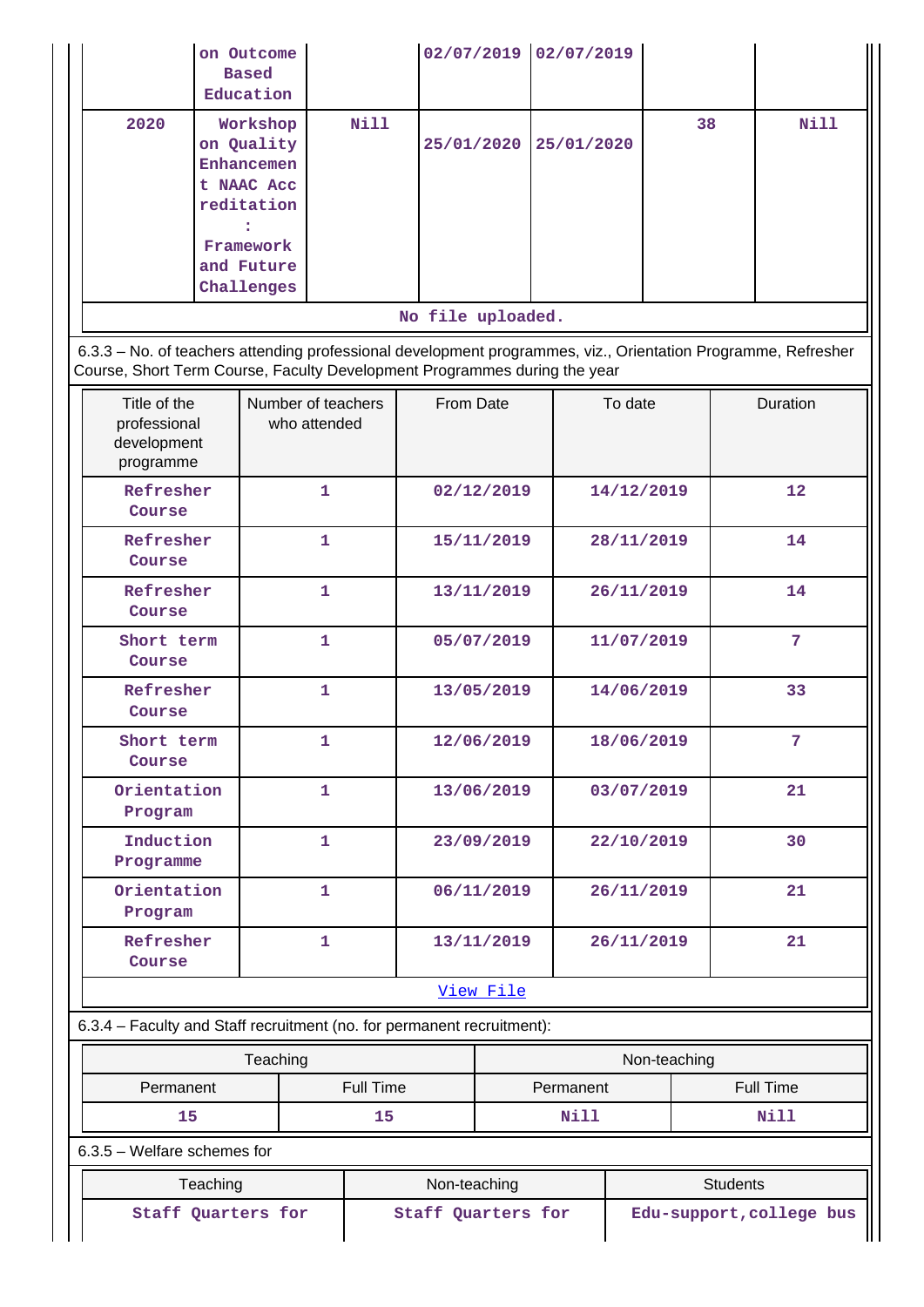**teachers,Employees Housing Tenency Society, Cooperative credit society,Treatment at Jubilee Health Centre, Staff Club oorpora**

**teachers,Employees Housing Tenency Society, Cooperative credit society,Treatment at Jubilee Health Centre, Staff Club oorpora**

**service,scholarship,frees hip in hostels,Treatment at Jubilee Health Centre**

### **6.4 – Financial Management and Resource Mobilization**

6.4.1 – Institution conducts internal and external financial audits regularly (with in 100 words each)

 **Financial Audit of the Institution is held at three level 1- Internal Audit at the end of the each financial year by Chartered Accountants 2- Department level audit by the office of Deputy Directorate of Collegiate Education, Calicut, subjects all the expenditure of the college for audit in every three year. 3- The Accounts are also subjected to the periodic auditing of Accountant General's office of the gov't of Kerala, Thiruvananthapuram**

 6.4.2 – Funds / Grants received from management, non-government bodies, individuals, philanthropies during the year(not covered in Criterion III)

| Name of the non government<br>funding agencies /individuals              | Funds/ Grnats received in Rs. | Purpose                                  |
|--------------------------------------------------------------------------|-------------------------------|------------------------------------------|
| management, non-<br>government bodies,<br>individuals,<br>philanthropies | 26908209                      | Infrastructure, Day to<br>day management |

**No file uploaded.**

6.4.3 – Total corpus fund generated

**1000000**

### **6.5 – Internal Quality Assurance System**

6.5.1 – Whether Academic and Administrative Audit (AAA) has been done?

| Audit Type     | External |        | Internal |             |
|----------------|----------|--------|----------|-------------|
|                | Yes/No   | Agency | Yes/No   | Authority   |
| Academic       | Nill     | Nill   | Yes      | <b>IQAC</b> |
| Administrative | Nill     | Nill   | Yes      | <b>IQAC</b> |

6.5.2 – Activities and support from the Parent – Teacher Association (at least three)

 **Sponsoring Bus Services Financial Support to Edu-Support Financial Assistance to NET Coaching for PG students Financial support for Social Outreach programmes Financial Support for Arts Sports Activities**

6.5.3 – Development programmes for support staff (at least three)

**One Day orientation programme for Support Staff**

6.5.4 – Post Accreditation initiative(s) (mention at least three)

 **Department of Economics recognized as Research Center,Constructed Golden Jubilee Smart Hall(Botany Department), Established Entrepreneurship Innovation Career Hub, Established Arab Sat(Arabic Department), Constructed KC Hall(Library Information Science Department), Renovated College Office, Established IT Hub, Renovated UG Seminar Hall,started the building construction for Physics block.**

6.5.5 – Internal Quality Assurance System Details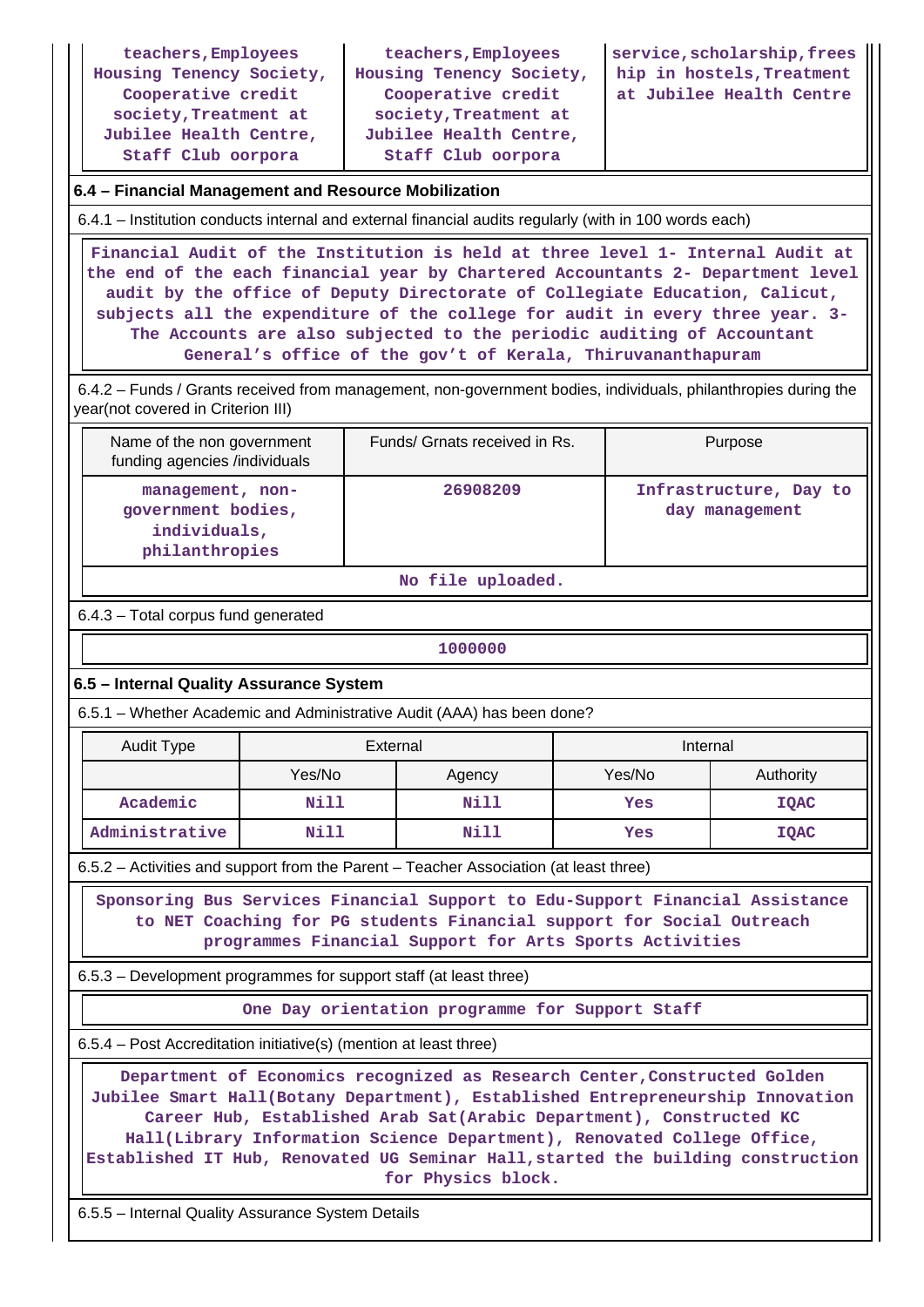|                                                                                                                   | a) Submission of Data for AISHE portal                                                                                                                                                                                                                                                                                                         |                            | Yes                  |                    |                           |  |  |  |  |
|-------------------------------------------------------------------------------------------------------------------|------------------------------------------------------------------------------------------------------------------------------------------------------------------------------------------------------------------------------------------------------------------------------------------------------------------------------------------------|----------------------------|----------------------|--------------------|---------------------------|--|--|--|--|
|                                                                                                                   | b) Participation in NIRF                                                                                                                                                                                                                                                                                                                       |                            | Yes                  |                    |                           |  |  |  |  |
|                                                                                                                   | c)ISO certification                                                                                                                                                                                                                                                                                                                            |                            | <b>No</b>            |                    |                           |  |  |  |  |
|                                                                                                                   | d)NBA or any other quality audit                                                                                                                                                                                                                                                                                                               |                            | <b>No</b>            |                    |                           |  |  |  |  |
| 6.5.6 - Number of Quality Initiatives undertaken during the year                                                  |                                                                                                                                                                                                                                                                                                                                                |                            |                      |                    |                           |  |  |  |  |
| Year                                                                                                              | Name of quality<br>initiative by IQAC                                                                                                                                                                                                                                                                                                          | Date of<br>conducting IQAC | <b>Duration From</b> | <b>Duration To</b> | Number of<br>participants |  |  |  |  |
| 2019                                                                                                              | Workshop<br>Series on<br>Thinking<br>Quality -<br>Internal<br>Quality<br>Enhancement<br>in<br>Autonomous<br>Colleges<br>2019<br>Three Day<br>Induction<br>Programme<br>for Newly<br>Appointed<br>Assistant<br>Professors<br>2019<br>Two Day<br>Workshop for<br>Non Teaching<br>Staff of<br>Aided<br>Colleges<br>Under<br>Calicut<br>University |                            | 03/12/2019           | 25/03/2020         | 44                        |  |  |  |  |
|                                                                                                                   |                                                                                                                                                                                                                                                                                                                                                |                            | 15/06/2019           | 17/06/2019         | 15                        |  |  |  |  |
|                                                                                                                   |                                                                                                                                                                                                                                                                                                                                                |                            | 27/12/2019           | 28/12/2019         | 81                        |  |  |  |  |
| 2019                                                                                                              | Lanching<br>of the<br><b>PARAMARSH</b><br>Scheme                                                                                                                                                                                                                                                                                               |                            | 04/12/2019           | 04/12/2019         | 78                        |  |  |  |  |
| 2020<br>Workshop<br>on Quality<br>Enhancement<br>NAAC Accredi<br>tation:<br>Framework<br>and Future<br>Challenges |                                                                                                                                                                                                                                                                                                                                                | 25/01/2020                 | 25/01/2019           | 25/01/2020         | 38                        |  |  |  |  |
| 2019                                                                                                              | Workshop<br>on Criterion<br>II: Teaching<br>Learning and<br>Evaluation                                                                                                                                                                                                                                                                         | 01/02/2020                 | 01/02/2020           | 01/02/2020         | 50                        |  |  |  |  |
| 2020<br>Workshop<br>on Criterion                                                                                  |                                                                                                                                                                                                                                                                                                                                                | 04/02/2020                 | 04/02/2020           | 04/02/2020         | 47                        |  |  |  |  |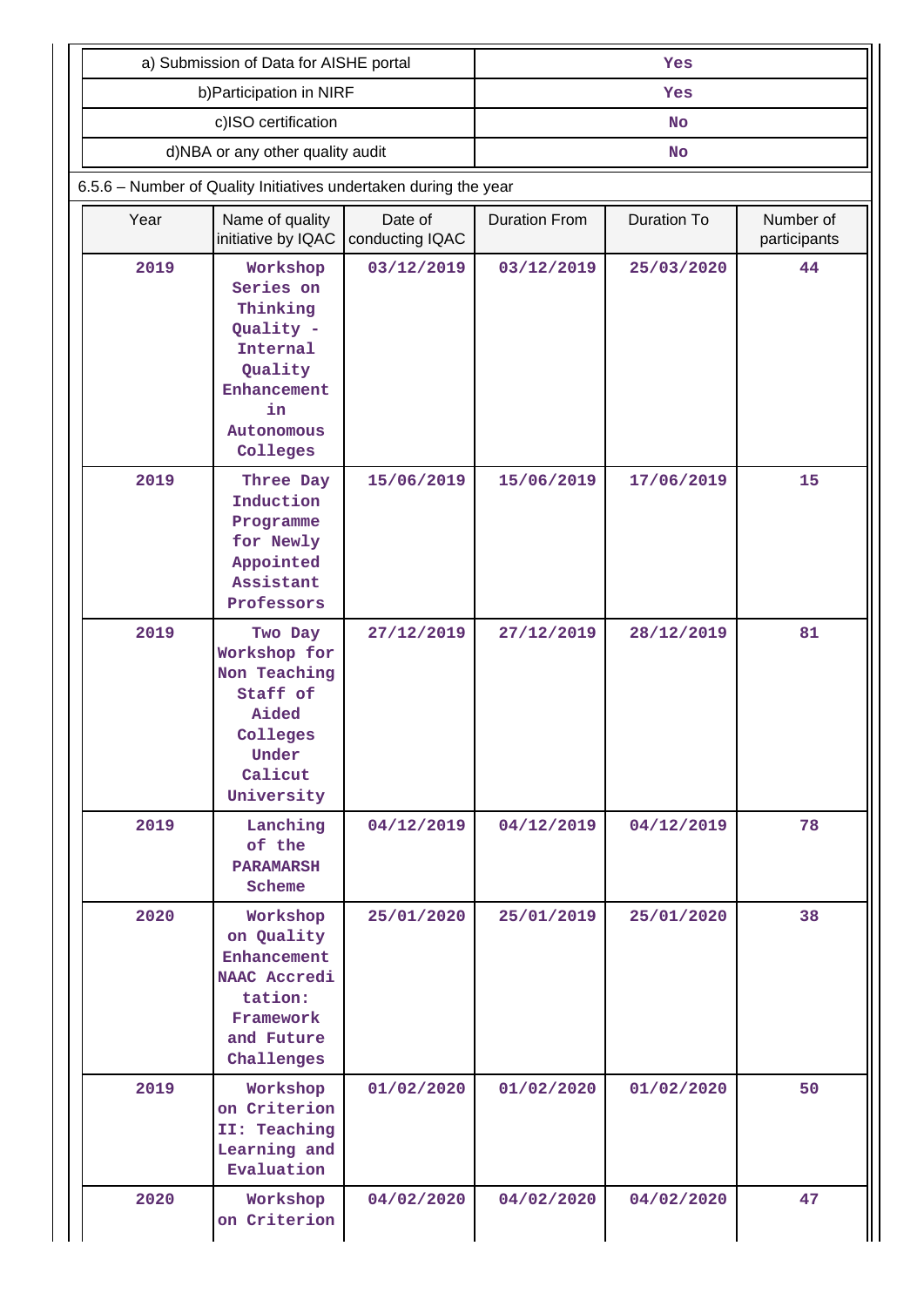|                                                                     | I:<br>Curricular<br>Aspects                                                                                 |            |            |                   |  |                        |      |  |
|---------------------------------------------------------------------|-------------------------------------------------------------------------------------------------------------|------------|------------|-------------------|--|------------------------|------|--|
| 2020                                                                | Workshop<br>on Criterion<br>V : Student<br>Support<br>Progression                                           |            | 11/02/2020 | 11/02/2021        |  | 11/02/2021             | 40   |  |
| 2020                                                                | Workshop<br>on Criterion<br>III :<br>Research<br>Innovation<br>Extension                                    |            | 15/02/2020 | 15/02/2020        |  | 15/02/2020             | 40   |  |
| 2020                                                                | Workshop<br>on Criteria<br>IV : Infrast<br>ructure<br>Learning<br><b>Resources</b>                          |            | 18/02/2020 | 18/02/2020        |  | 18/02/2020             | 44   |  |
|                                                                     |                                                                                                             |            |            | View File         |  |                        |      |  |
| <b>CRITERION VII - INSTITUTIONAL VALUES AND BEST PRACTICES</b>      |                                                                                                             |            |            |                   |  |                        |      |  |
| 7.1 - Institutional Values and Social Responsibilities              |                                                                                                             |            |            |                   |  |                        |      |  |
| year)                                                               | 7.1.1 - Gender Equity (Number of gender equity promotion programmes organized by the institution during the |            |            |                   |  |                        |      |  |
| Title of the<br>programme                                           | Period from                                                                                                 |            |            | Period To         |  | Number of Participants |      |  |
|                                                                     |                                                                                                             |            |            | Female            |  |                        | Male |  |
| 03/09/2019<br>solo drama<br>Chakkara<br>Panthal'                    |                                                                                                             |            |            | 03/09/2019<br>748 |  | 248                    |      |  |
| Women in the<br>time of<br>democratic<br>recession                  | 14/11/2019                                                                                                  |            |            | 14/11/2019        |  | 84                     | 12   |  |
| Cyber crime<br>awareness<br>programme                               |                                                                                                             | 13/01/2020 | 13/01/2020 |                   |  | 75                     | 12   |  |
| 'Premarital<br>Counselling'<br>and<br>strengthening<br>family bonds | 13/01/2020                                                                                                  |            |            | 13/01/2020        |  | 87                     | 6    |  |

 **04/02/2020 04/02/2020 76 8**

 **03/02/2020 10/02/2020 456 48**

 **Building meaningful family relationships'**

> **Caption writing competition about women**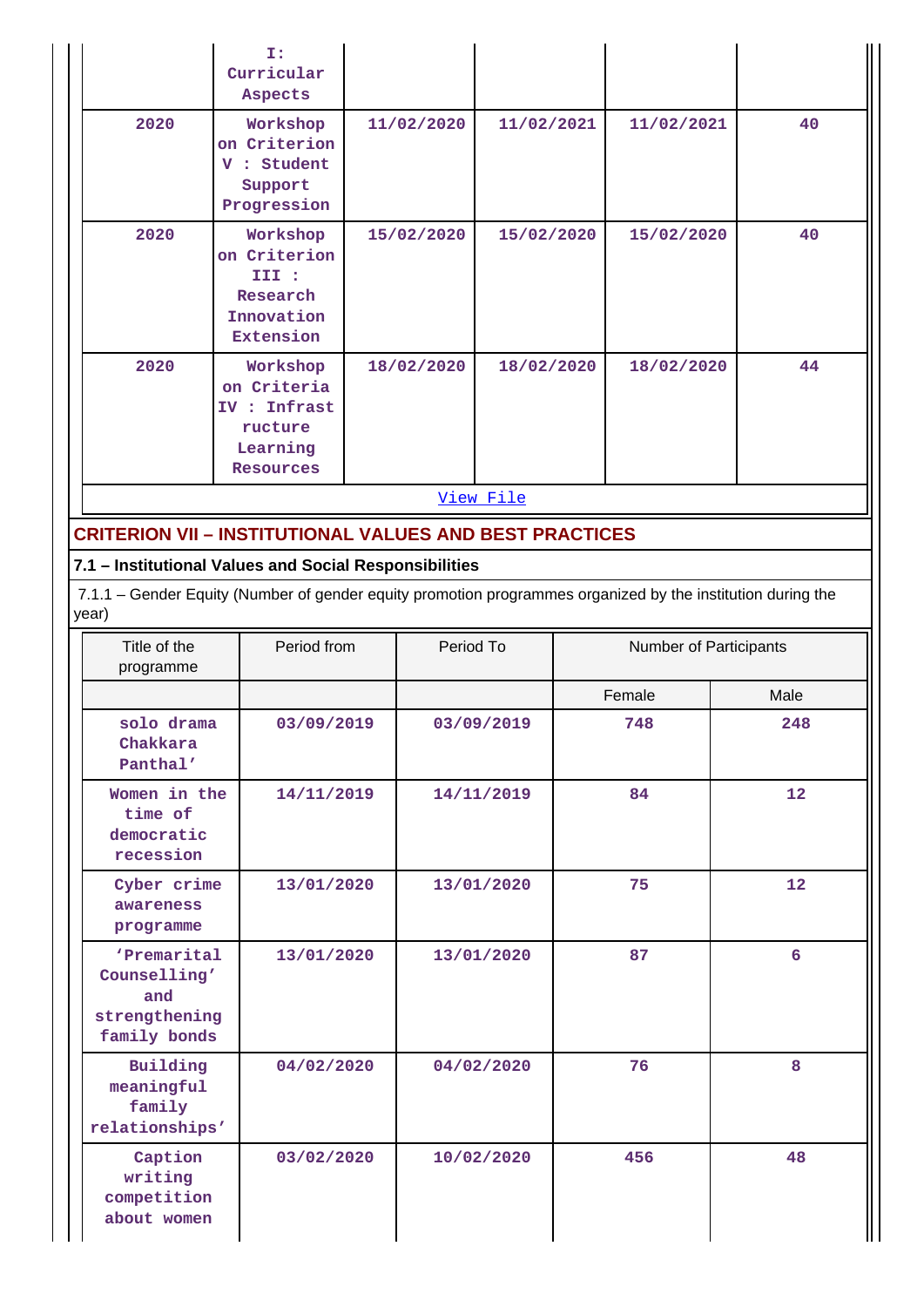| empowerment                                                                                  |                                                                                                                                                                                                 |              |            |                |                         |    |                                         |                                                                             |                                                     |  |  |  |
|----------------------------------------------------------------------------------------------|-------------------------------------------------------------------------------------------------------------------------------------------------------------------------------------------------|--------------|------------|----------------|-------------------------|----|-----------------------------------------|-----------------------------------------------------------------------------|-----------------------------------------------------|--|--|--|
| online<br>08/03/2020<br>awareness<br>campaigns on<br>Menstrual<br>hygiene                    |                                                                                                                                                                                                 |              | 31/03/2020 |                | 430                     |    | 42                                      |                                                                             |                                                     |  |  |  |
| 7.1.2 - Environmental Consciousness and Sustainability/Alternate Energy initiatives such as: |                                                                                                                                                                                                 |              |            |                |                         |    |                                         |                                                                             |                                                     |  |  |  |
| Percentage of power requirement of the University met by the renewable energy sources        |                                                                                                                                                                                                 |              |            |                |                         |    |                                         |                                                                             |                                                     |  |  |  |
| 10                                                                                           |                                                                                                                                                                                                 |              |            |                |                         |    |                                         |                                                                             |                                                     |  |  |  |
| 7.1.3 - Differently abled (Divyangjan) friendliness                                          |                                                                                                                                                                                                 |              |            |                |                         |    |                                         |                                                                             |                                                     |  |  |  |
|                                                                                              | Item facilities                                                                                                                                                                                 |              | Yes/No     |                |                         |    |                                         | Number of beneficiaries                                                     |                                                     |  |  |  |
|                                                                                              | Physical facilities                                                                                                                                                                             |              |            |                | <b>Yes</b>              |    | 49                                      |                                                                             |                                                     |  |  |  |
|                                                                                              | Provision for lift                                                                                                                                                                              |              |            |                | <b>Yes</b>              |    | 49                                      |                                                                             |                                                     |  |  |  |
|                                                                                              | Ramp/Rails                                                                                                                                                                                      |              |            |                | <b>Yes</b>              |    | 49                                      |                                                                             |                                                     |  |  |  |
|                                                                                              | <b>Braille</b><br>Software/facilities                                                                                                                                                           |              | Yes        |                |                         |    | 25                                      |                                                                             |                                                     |  |  |  |
|                                                                                              | <b>Rest Rooms</b>                                                                                                                                                                               |              |            |                | <b>Yes</b>              | 49 |                                         |                                                                             |                                                     |  |  |  |
|                                                                                              | Scribes for examination                                                                                                                                                                         |              |            |                | <b>Yes</b>              | 25 |                                         |                                                                             |                                                     |  |  |  |
| Special skill<br>development for<br>differently abled<br>students                            |                                                                                                                                                                                                 |              | <b>Yes</b> |                |                         |    | 49                                      |                                                                             |                                                     |  |  |  |
| Any other similar<br>facility                                                                |                                                                                                                                                                                                 |              | Yes        |                |                         | 49 |                                         |                                                                             |                                                     |  |  |  |
| 7.1.4 - Inclusion and Situatedness                                                           |                                                                                                                                                                                                 |              |            |                |                         |    |                                         |                                                                             |                                                     |  |  |  |
| Year                                                                                         | Number of   Number of<br>initiatives to<br>initiatives<br>address<br>taken to<br>locational<br>engage with<br>and<br>advantages<br>and disadva<br>contribute to<br>local<br>ntages<br>community |              |            | Date           | Duration                |    | Name of<br>initiative                   | Issues<br>addressed                                                         | Number of<br>participating<br>students<br>and staff |  |  |  |
| 2019                                                                                         | <b>Nill</b>                                                                                                                                                                                     | 1            |            | 29/06/2<br>019 | $\mathbf{1}$            |    | Sparsham                                | Psychol<br>ogical<br>well<br>being to<br>the termi<br>nally ill<br>patients | 70                                                  |  |  |  |
| 2019                                                                                         | <b>Nill</b>                                                                                                                                                                                     | $\mathbf{1}$ |            | 27/04/2<br>019 | $\mathbf{1}$            |    | Snehabh<br>avana<br>Fund Coll<br>ection | A colle<br>ction for<br>Snehabhav<br>anam, the<br>home for<br>oldage        | 50                                                  |  |  |  |
| 2019                                                                                         | Nill                                                                                                                                                                                            | $\mathbf{1}$ |            | 30/07/2<br>019 | $\overline{\mathbf{4}}$ |    | Padeyam                                 | The<br>food dist<br>ribution                                                | 15                                                  |  |  |  |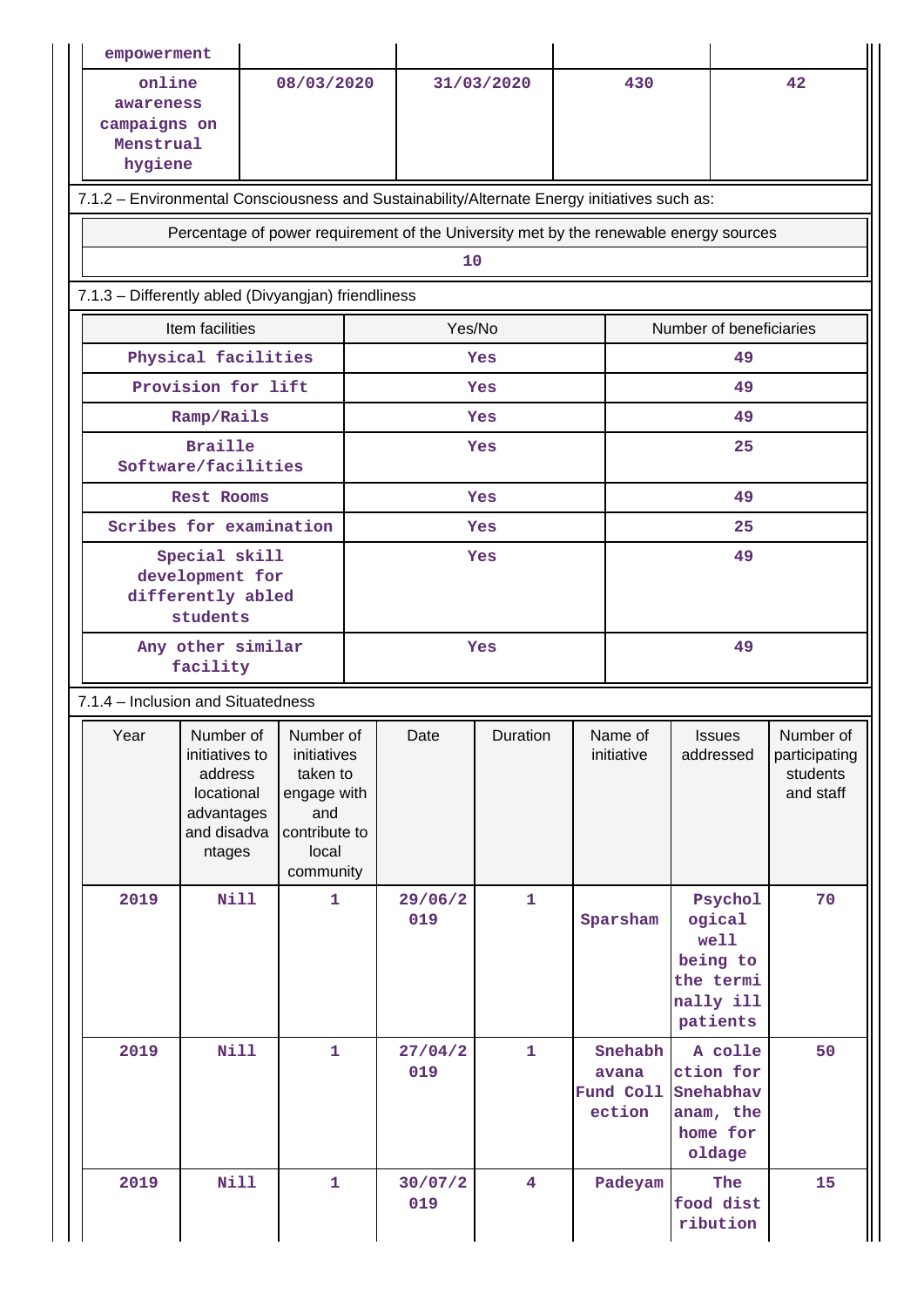|      |             |              |                |              |                                                                                                                                                          | Programme<br>for<br>homeless                                                                                                                                                                  |    |
|------|-------------|--------------|----------------|--------------|----------------------------------------------------------------------------------------------------------------------------------------------------------|-----------------------------------------------------------------------------------------------------------------------------------------------------------------------------------------------|----|
| 2019 | Nill        | $\mathbf{1}$ | 07/08/2<br>019 | 12           | Flood r<br>ehabilita<br>tion                                                                                                                             | relief<br>hand to<br>Assam<br>flood<br>effected<br>areas                                                                                                                                      | 50 |
| 2019 | <b>Nill</b> | $\mathbf{1}$ | 13/09/2<br>019 | $\mathbf{1}$ | Kood<br>(old age<br>home<br>visit)<br>The onam<br>celebrati<br>on of NSS<br>Farook<br>College<br>was held<br>at Salwa<br>old age<br>home, Pan<br>dikkad, | the<br>home for<br>oldage                                                                                                                                                                     | 50 |
| 2019 | Nill        | $\mathbf{1}$ | 21/09/2<br>019 | $\mathbf{1}$ | South<br>beach<br>cleaning                                                                                                                               | Cleaning<br>the surro<br>undings                                                                                                                                                              | 20 |
| 2019 | <b>Nill</b> | $\mathbf{1}$ | 13/09/2<br>019 | $\mathbf{1}$ | Beach<br>cleaning<br>@ Payyana<br>kkal                                                                                                                   | Cleaning<br>the surro<br>undings                                                                                                                                                              | 60 |
| 2019 | <b>Nill</b> | 1            | 14/11/2<br>019 | 1            | Appoopa<br>nthaa di<br>(children childrens<br>day celeb<br>ration)                                                                                       | As a<br>part of<br>day, NSS<br>Farook<br>College<br>organized<br>a picnic<br>for the<br>students<br>of Kaniv<br>Special<br>School<br>near<br>Farook<br>College,<br>to<br>Manachira<br>Square. | 60 |
| 2019 | <b>Nill</b> | $\mathbf{1}$ | 13/12/2<br>019 | $\mathbf{1}$ | Oorjasa<br>mraksh<br>ana Dinac<br>haranm                                                                                                                 | Energy<br>Conservat<br>ion                                                                                                                                                                    | 20 |
| 2019 | <b>Nill</b> | $\mathbf{1}$ | 14/09/2        | $\mathbf{1}$ | First                                                                                                                                                    | A one-                                                                                                                                                                                        | 10 |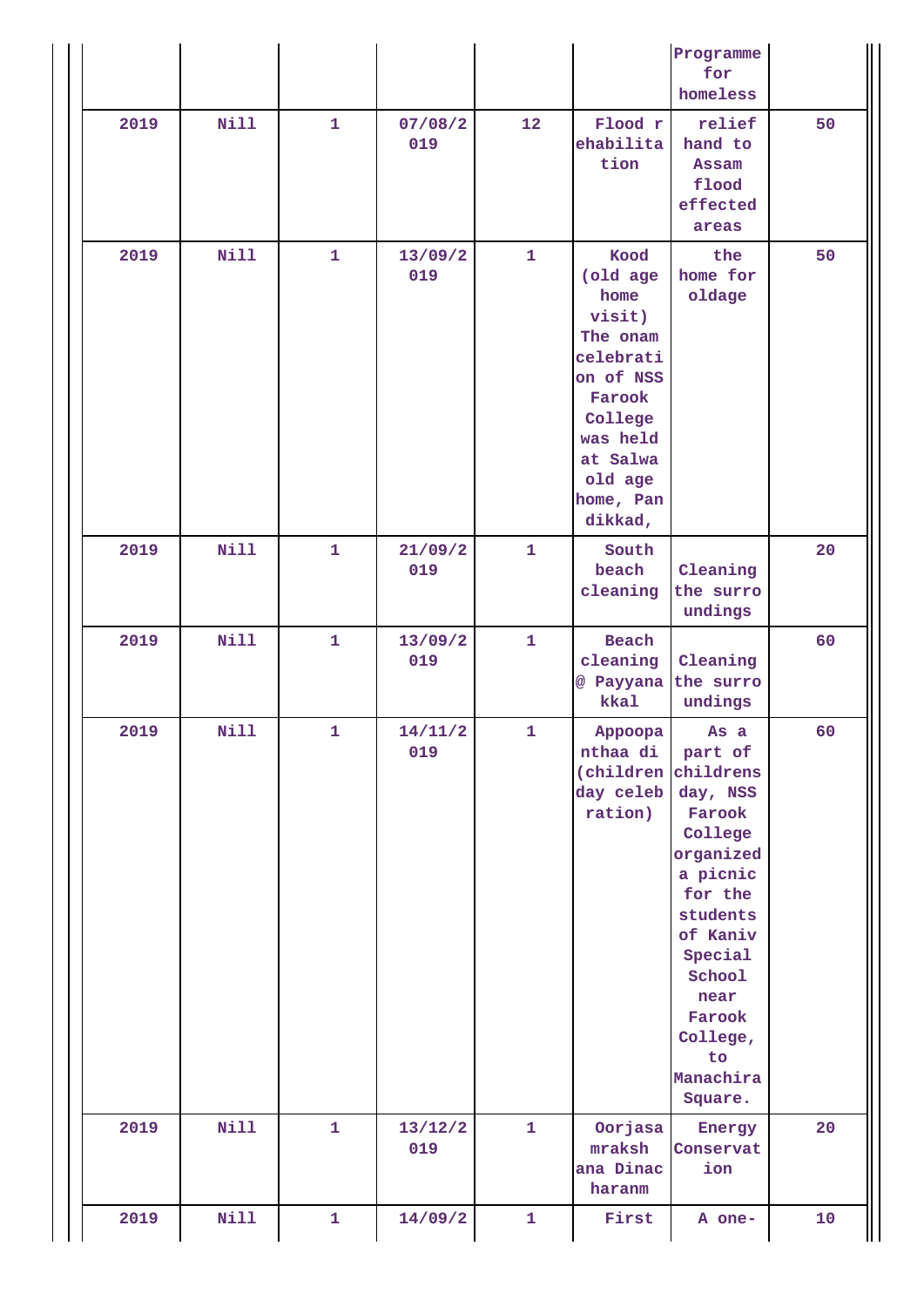|                                                                                                                             |                          | 021                  |                                                                                                    | aid<br>workshop                                                                                                              | day<br>workshop<br>on the<br>topic<br>trauma<br>care |     |  |  |  |  |  |
|-----------------------------------------------------------------------------------------------------------------------------|--------------------------|----------------------|----------------------------------------------------------------------------------------------------|------------------------------------------------------------------------------------------------------------------------------|------------------------------------------------------|-----|--|--|--|--|--|
|                                                                                                                             |                          |                      | View File                                                                                          |                                                                                                                              |                                                      |     |  |  |  |  |  |
| 7.1.5 - Human Values and Professional Ethics                                                                                |                          |                      |                                                                                                    |                                                                                                                              |                                                      |     |  |  |  |  |  |
| Title                                                                                                                       |                          | Date of publication  |                                                                                                    | Follow up(max 100 words)                                                                                                     |                                                      |     |  |  |  |  |  |
| Hand book with Academic<br>Calender                                                                                         | 03/06/2019               |                      | Hand book is provided<br>to all Stakeholders of<br>the College. It contains<br>all the information |                                                                                                                              |                                                      |     |  |  |  |  |  |
| Scholarship Hand book                                                                                                       |                          | 03/06/2019           |                                                                                                    | Given to all 1st year<br>Students. This provide<br>all the information about<br>various scholarships for<br>College Students |                                                      |     |  |  |  |  |  |
| 7.1.6 - Activities conducted for promotion of universal Values and Ethics                                                   |                          |                      |                                                                                                    |                                                                                                                              |                                                      |     |  |  |  |  |  |
| Activity                                                                                                                    |                          | <b>Duration From</b> | <b>Duration To</b>                                                                                 |                                                                                                                              | Number of participants                               |     |  |  |  |  |  |
| Snehabhavana Fund<br>Collection, A<br>collection was done<br>in Calicut for<br>Snehabhavanam,                               | 27/04/2019<br>28/06/2019 |                      | 27/04/2019                                                                                         |                                                                                                                              | 50                                                   |     |  |  |  |  |  |
| Nature Camp: A<br>three-day nature<br>camp was held at<br>Attappadi, Palakkad<br>district.                                  |                          |                      |                                                                                                    | 30/06/2019                                                                                                                   |                                                      | 65  |  |  |  |  |  |
| YOGA DAY<br>Celebrations                                                                                                    |                          | 21/06/2019           |                                                                                                    | 21/06/2021                                                                                                                   |                                                      | 70  |  |  |  |  |  |
| PAADHEYAM FOOD<br>FOR HOMELESS                                                                                              |                          | 03/07/2019           |                                                                                                    | 30/05/2020                                                                                                                   |                                                      | 160 |  |  |  |  |  |
| Assam flood<br>collection                                                                                                   |                          | 05/08/2019           |                                                                                                    | 05/08/2019                                                                                                                   |                                                      | 50  |  |  |  |  |  |
| Hibakusha :<br>Hiroshima day                                                                                                | 06/08/2019               |                      | 06/08/2021                                                                                         |                                                                                                                              |                                                      | 200 |  |  |  |  |  |
| <b>FLOOD</b><br>rehabilitation                                                                                              | 07/08/2019               |                      | 18/08/2019                                                                                         |                                                                                                                              |                                                      | 150 |  |  |  |  |  |
| Flood relief work                                                                                                           | 07/08/2021               |                      | 09/08/2021                                                                                         |                                                                                                                              |                                                      | 15  |  |  |  |  |  |
| Harithamithra :<br>Understanding the<br>necessity of<br>returning to soil<br>and helping the<br>nature in<br>rebuilding it, | 28/08/2019               |                      | 28/08/2019                                                                                         |                                                                                                                              |                                                      | 150 |  |  |  |  |  |
| <b>KSACS</b><br>(Counselling                                                                                                |                          | 03/09/2019           |                                                                                                    | 03/09/2019                                                                                                                   |                                                      | 20  |  |  |  |  |  |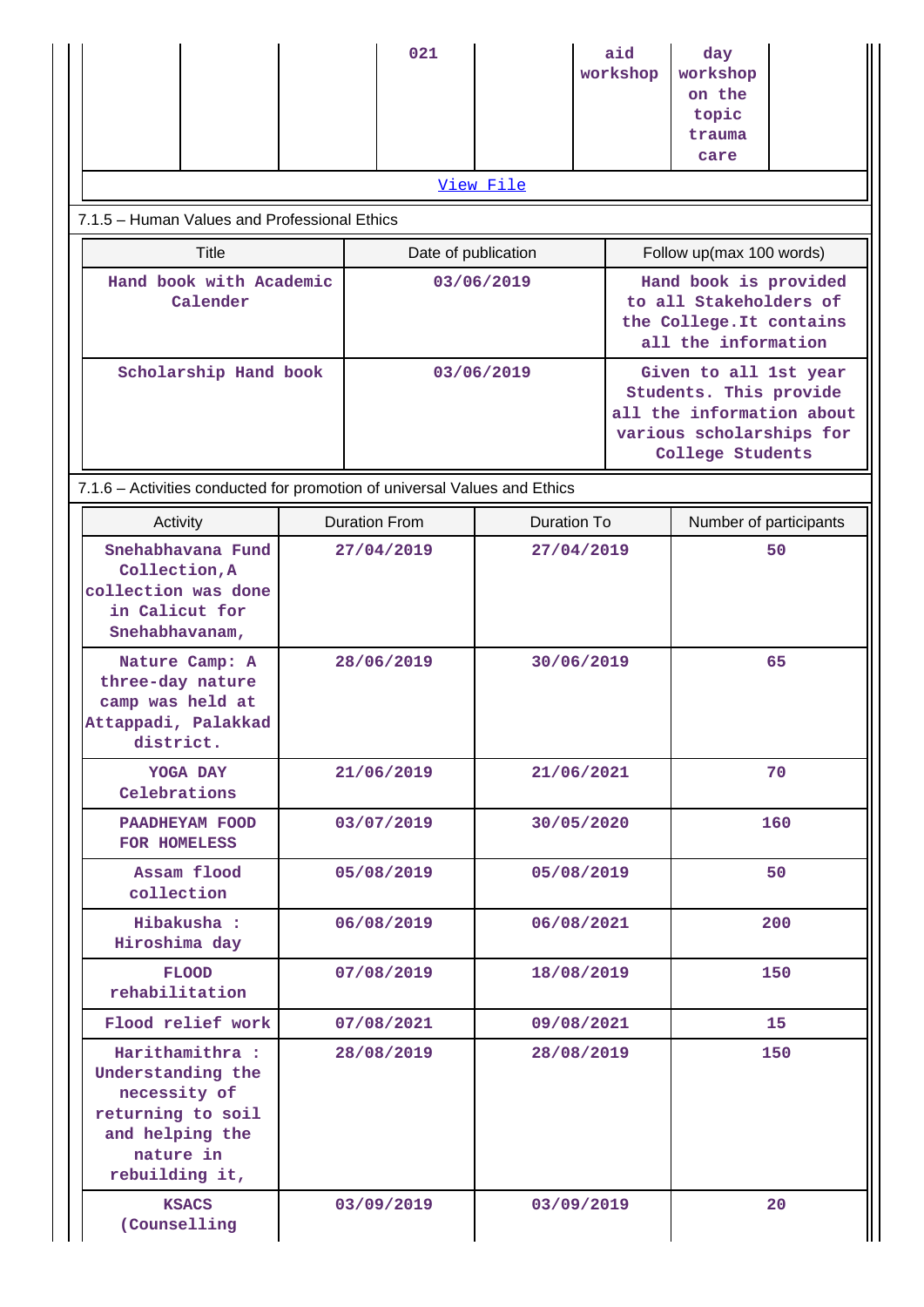**vigilance wing)**

[View File](https://assessmentonline.naac.gov.in/public/Postacc/promotion_activities/11914_promotion_activities_1630994534.xlsx)

7.1.7 – Initiatives taken by the institution to make the campus eco-friendly (at least five)

 **1- Solar Plant 2- Bio gas Plant 3- Incinerator for Waste Management 4- One Cadet One Tree programme 5- Environmental Audit Energy Audit 6- Rain Water Harvesting**

#### **7.2 – Best Practices**

#### 7.2.1 – Describe at least two institutional best practices

 **1. PAIN PALLIATIVE CARE SOCIETY Context: It was while the Department of Chemistry conducted an environment related study in connection with the effluents of Gwalior Rayons Company that the investigators noticed a number of terminally ill people in nearby panchayaths of the College. They also noticed that the family members of such patients are not caring for them properly as they were either tired off nursing them or lack proper knowledge and awareness about how to nurse them. In the year 2005, NSS volunteers organised a camp on Pain and Palliative Care in collaboration with some doctors in Calicut Medical College. The Camp became a platform where teachers and students sit together to discuss and plan to extend the social service to the realm of community medicine and organise a Pain and Palliative Care Society with both teachers and students as volunteers. The services of the society developed into a Pain and Palliative Care Clinic which was an innovative way of useful social service. The society now includes teachers, students, retired teachers, community members and well wishers. Goals: The principal aim is to cultivate various social skills among students through their active involvement in social outreach programme for the well – being of the community. The initiative also intends to keep the community outside exposed to the various services of the campus community. The specific objectives are: To give moral and psychological and financial support to bedridden patients suffering from cancer, paraplegia and other permanent illnesses.. To extend Rice support and educational support for their children. To inculcate moral, ethical and spiritual values among students. Act as a link between institution and community. Wholesome development of student personality. Spread awareness about harsh social realities like diseases, paralysis, financial burdens and other sufferings. To inculcate social sensitivity and self-confidence among students. Provide them effective health and life skill training. Improve the students' organizational skills. • Practices: The Society runs a Palliative Care Clinic. The Clinic has enlisted the free Service of the doctors and the services of two nurses. The clinic possesses the equipment, amenities and facilities for its functions. It has a separate section consisting of palliative consulting room, dressing room, pharmacy, toilet, store room and a three bedded room for patients for a temporary relief. It possesses an ambulance van for conveyance related to home care duties. It also has oxygen cylinders, hospital coat, water bed, air bed, walker, walking sticks, wheel chair and stretchers in its possession. • Student volunteers are trained by experts. They are given training in areas such as communication with the patients, chronic diseases like cancer / AIDS / paraplegia, need of palliative medicine, volunteer home care, nursing issues etc. The trained community volunteers form a community group. They assist the doctors and nurses in Palliative Clinic in the following activities. • On Mondays out patients (OP) section will function. The doctor will examine the patient or meet the bystander and prescribe medicine. The medicines are distributed free of cost. Nearly 50 patients visit the clinic in each OP day. • Doctor's Home Care (DHC) is conducted once in a week, paying visits to the houses of patients who need more care. • Nurses Home Care (NHC) is conducted four or five days in a week during such visits, required cares like wound dressing, catheter change and medicines are given free of cost. Physiotherapy**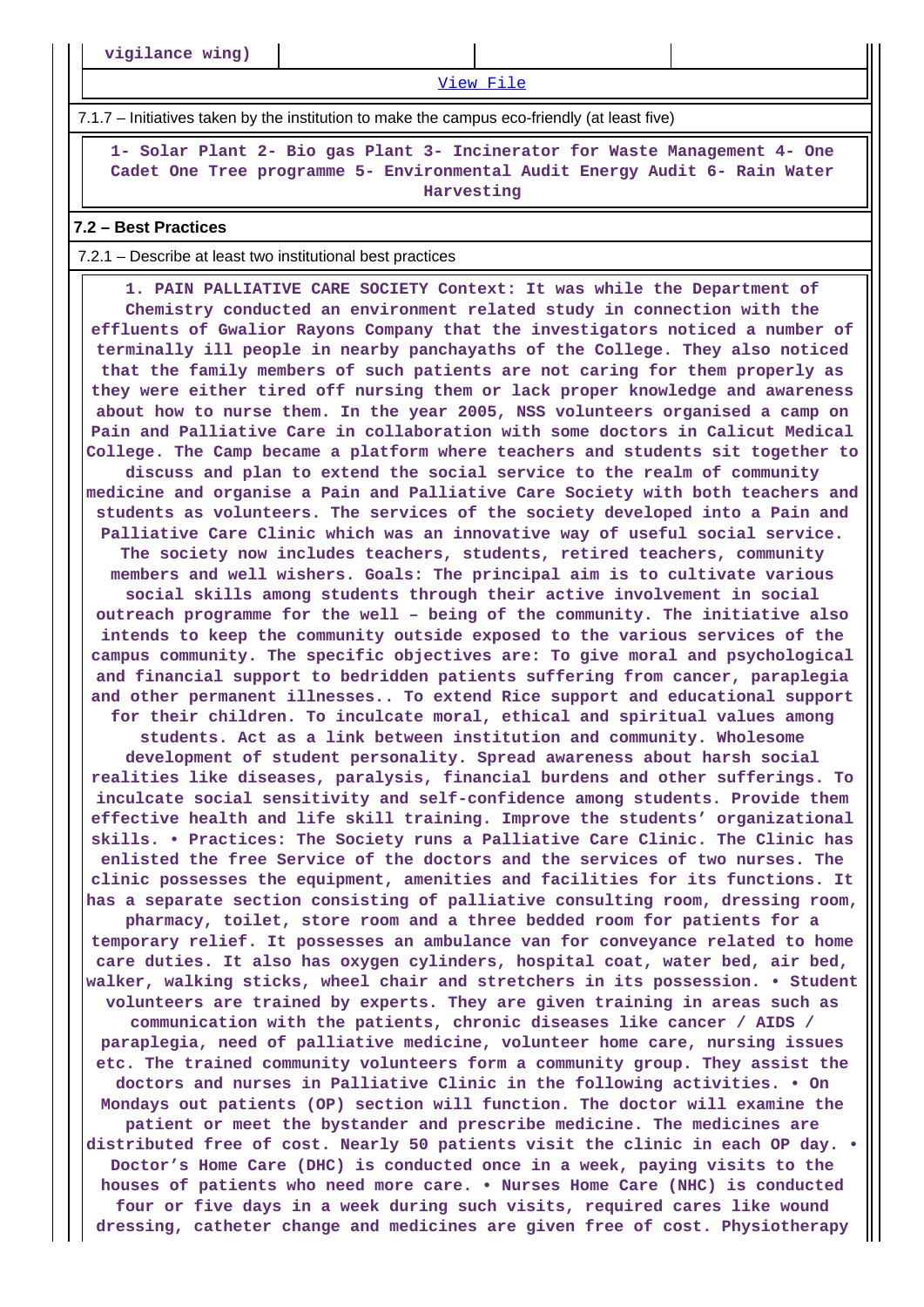**care is also given to the needy from their homes. Rice support is given to those families who need such assistance. Education support such as bags, umbrellas, note books, text books and other articles of studies is given to the children who need such care. Walking sticks, air bed, water bed, oxygen cylinders, etc. are given as per their needs. • The students visit the terminally ill people and act as passive listeners and note their physical and psychic problems and convey that information to the NHC group and try to find out away for the redressal of their grievances. This empathetic intervention keeps the terminally ill confident in life. • The fund is collected through voluntary monthly donations from the students, teachers, retired staff, nonteaching members, community members (through box collection). • The society also conducts occasional medical awareness programme and camps for the community outside. • Annual Patients' get-together is conducted on a suitable day. The programme is intended for giving a social healing to persons under the care of the clinic. This day all those terminally ill people who are under the care of the College Pain and Palliative Care Society and the Palliative student community volunteers join together in the college. Distinctive and distinguished guests address/interact with the gathering. Cultural programmes are staged on that day by the patients and students. • The Society also organise an innovative exhibition cum sale called FOOTPRINTS every year to exhibit the craft items produced by the persons under the care of the Clinic and to earn them income. The overall objective is to empower the terminally ill persons. 2. EDUSUPPORT Context: The admission to the college is basically merit based. However, reservations are given to SC/ST and Minorities. In either case, among the students enrolled in the college there are considerable number of students belonging to high performing but financially under privileged students. Through the report of the Advisors, it is discerned that there are some students who are on the brink of discontinuing their studies and some others who are unable to procure necessary materials such as books, lab uniforms and other basic necessities due to financial difficulties. A small attempt in the light of this revelation was made by the PTA of the college to assist some students in the year 2006-07. In the very next year discussions were initiated among the stakeholders about the need of a system to support the needy students of the college. The result was the establishment of EDUSUPPORT, a system for financial help to students mobilizing funds through donations and subscriptions. The aim of EDUSUPPORT is to provide financial support to the needy students for procuring the essential needs for pursuing studies in the college. The system also intends to keep its stake holders close to the institution by harnessing their support for the academic benefit of the campus. The specific objectives are: To identify the needy students of the college To provide for the essential study needs of the financially weaker students including food, books, study materials and hostel fees. To act as a link between institution and its stakeholders. To mobilise funds for the financial assistance under the system. • Practices: • The practice involves mobilisation of funds, identification of beneficiaries and distribution of the support. Funds are mobilised through donations and subscriptions. Donations are sought from the parents of as philanthropy at the time of the admission of their ward as one time donation. No compulsory collection is made from parents. In addition, occasional donations may also come from philanthropists. The steady income to the system is from the Alumni and teachers. The FOSA units of Qatar and Dubai contribute annual subscriptions whereas the teachers sign the takeoff of volunteered amount from their salary to the fund. • The committee invites applications from the students who consider themselves eligible for the support. The applications are processed on the basis of a scoring scheme developed in which the points of scores are arrived at considering the annual income of the students' parents, the attendance of the students, his performance in the examinations and recommendations of advisors of the students**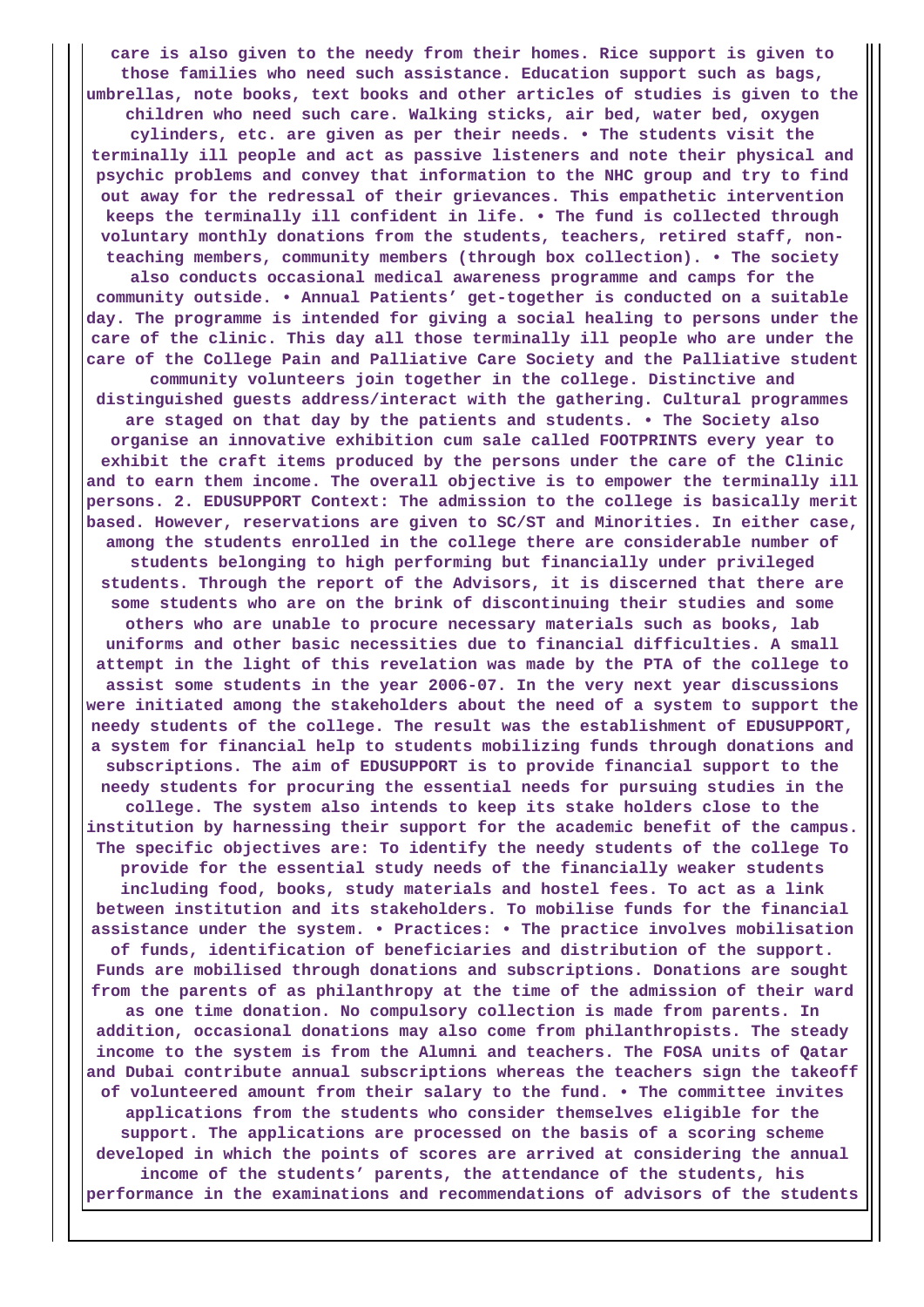Upload details of two best practices successfully implemented by the institution as per NAAC format in your institution website, provide the link

[https://farookcollege.ac.in/edu-supports, https://farookcollege.ac.in/pain-and](https://farookcollege.ac.in/edu-supports, https://farookcollege.ac.in/pain-and-paliative-clinic)[paliative-clinic](https://farookcollege.ac.in/edu-supports, https://farookcollege.ac.in/pain-and-paliative-clinic)

#### **7.3 – Institutional Distinctiveness**

 7.3.1 – Provide the details of the performance of the institution in one area distinctive to its vision, priority and thrust in not more than 500 words

 **PAIN PALLIATIVE CARE SOCIETY Context: It was while the Department of Chemistry conducted an environment related study in connection with the effluents of Gwalior Rayons Company that the investigators noticed a number of terminally ill people in nearby panchayaths of the College. They also noticed that the family members of such patients are not caring for them properly as they were either tired off nursing them or lack proper knowledge and awareness about how to nurse them. In the year 2005, NSS volunteers organised a camp on Pain and Palliative Care in collaboration with some doctors in Calicut Medical College. The Camp became a platform where teachers and students sit together to discuss and plan to extend the social service to the realm of community medicine and organise a Pain and Palliative Care Society with both teachers and students as volunteers. The services of the society developed into a Pain and Palliative Care Clinic which was an innovative way of useful social service. The society now includes teachers, students, retired teachers, community members and well wishers. Goals: The principal aim is to cultivate various social skills among students through their active involvement in social outreach programme for the well – being of the community. The initiative also intends to keep the community outside exposed to the various services of the campus community. The specific objectives are: To give moral and psychological and financial support to bedridden patients suffering from cancer, paraplegia and other permanent illnesses.. To extend Rice support and educational support for their children. To inculcate moral, ethical and spiritual values among students. Act as a link between institution and community. Wholesome development of student personality. Spread awareness about harsh social realities like diseases, paralysis, financial burdens and other sufferings. To inculcate social sensitivity and self-confidence among students. Provide them effective health and life skill training. Improve the students' organizational skills. • Practices: The Society runs a Palliative Care Clinic. The Clinic has enlisted the free Service of the doctors and the services of two nurses. The clinic possesses the equipment, amenities and facilities for its functions. It has a separate section consisting of palliative consulting room, dressing room, pharmacy, toilet, store room and a three bedded room for patients for a temporary relief. It possesses an ambulance van for conveyance related to home care duties. It also has oxygen cylinders, hospital coat, water bed, air bed, walker, walking sticks, wheel chair and stretchers in its possession. • Student volunteers are trained by experts. They are given training in areas such as communication with the patients, chronic diseases like cancer / AIDS / paraplegia, need of palliative medicine, volunteer home care, nursing issues etc. The trained community volunteers form a community group. They assist the doctors and nurses in Palliative Clinic in the following activities. • On Mondays out patients (OP) section will function. The doctor will examine the patient or meet the bystander and prescribe medicine.**

Provide the weblink of the institution

<https://www.farookcollege.ac.in/pain-and-palliative-clinic/,>

**8.Future Plans of Actions for Next Academic Year**

 **Academic: Introduction of New programmes such as MA Malayalam, MSc. Botany MSc.**